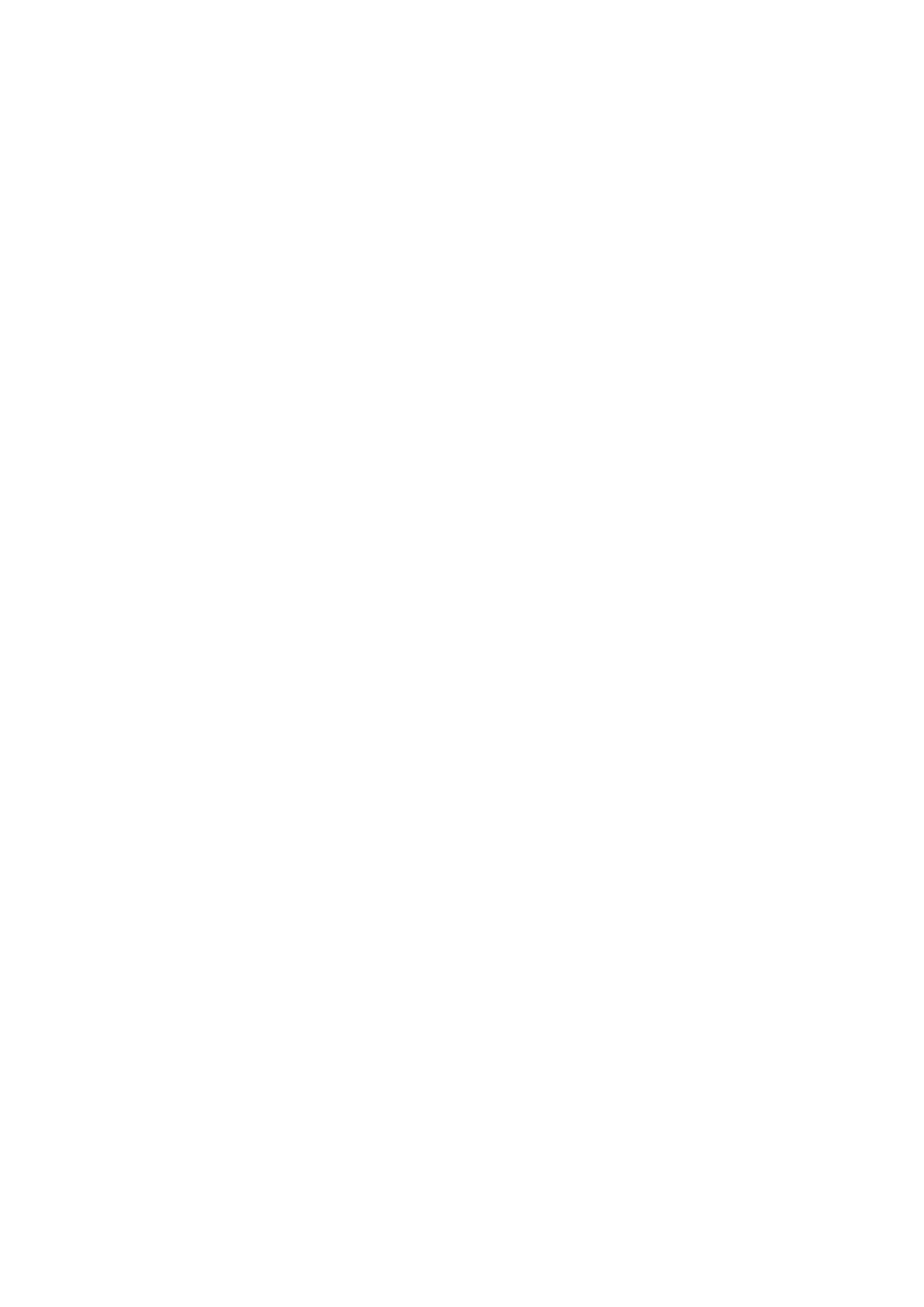# SAFE WORK AUSTRALIA

# Australian work-related injury experience by sex and age, 2009–10

July 2012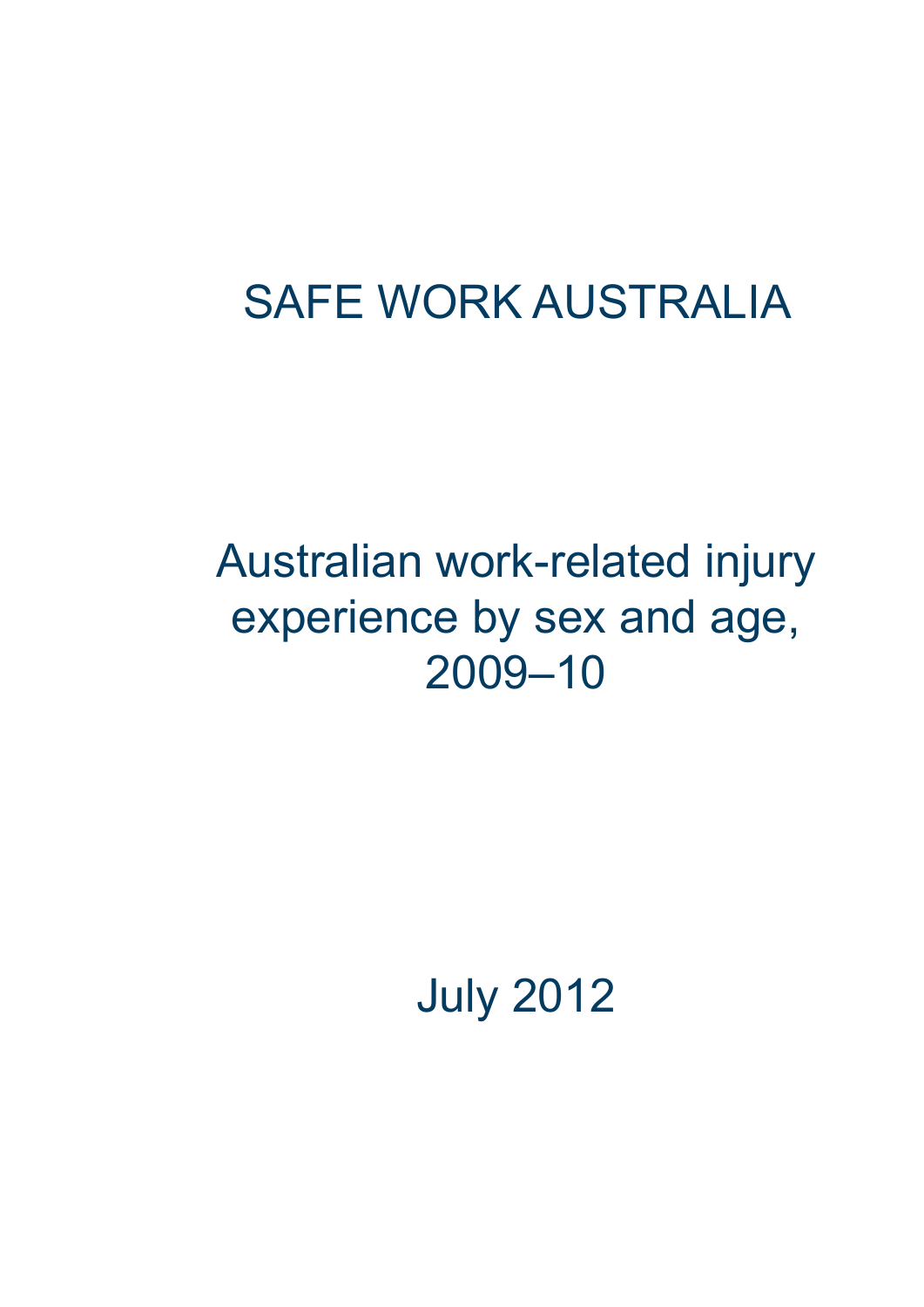

## **Creative Commons**

ISBN 978-0-642-78561-9 (pdf) 978-0-642-78562-6 (doc)

With the exception of the Safe Work Australia logo, this report is licensed by Safe Work Australia under a Creative Commons 3.0 Australia Licence. To view a copy of this licence, visit [http://creativecommons.org/licenses/by/3.0/au/deed.en](copyrightrequests@safeworkaustralia.gov.au)

In essence, you are free to copy, communicate and adapt the work, as long as you attribute the work to Safe Work Australia and abide by the other licensing terms. The report should be attributed as Australian work-related injury experience by sex and age, 2009–10.

Enquiries regarding the licence and any use of the report are welcome at:

Copyright Officer Communications, IT and Knowledge Management Safe Work Australia GPO Box 641 Canberra ACT 2601 Email:<copyrightrequests@safeworkaustralia.gov.au>

## **Disclaimer**

The information provided in this document can only assist you in the most general way. This document does not replace any statutory requirements under any relevant State and Territory legislation. Safe Work Australia accepts no liability arising from the use of or reliance on the material contained on this document, which is provided on the basis that Safe Work Australia is not thereby engaged in rendering professional advice. Before relying on the material, users should carefully make their own assessment as to its accuracy, currency, completeness and relevance for their purposes, and should obtain any appropriate professional advice relevant to their particular circumstances. To the extent that the material in this document includes views or recommendations of third parties, such views or recommendations do not necessarily reflect the views of Safe Work Australia nor do they indicate a commitment to a particular course of action.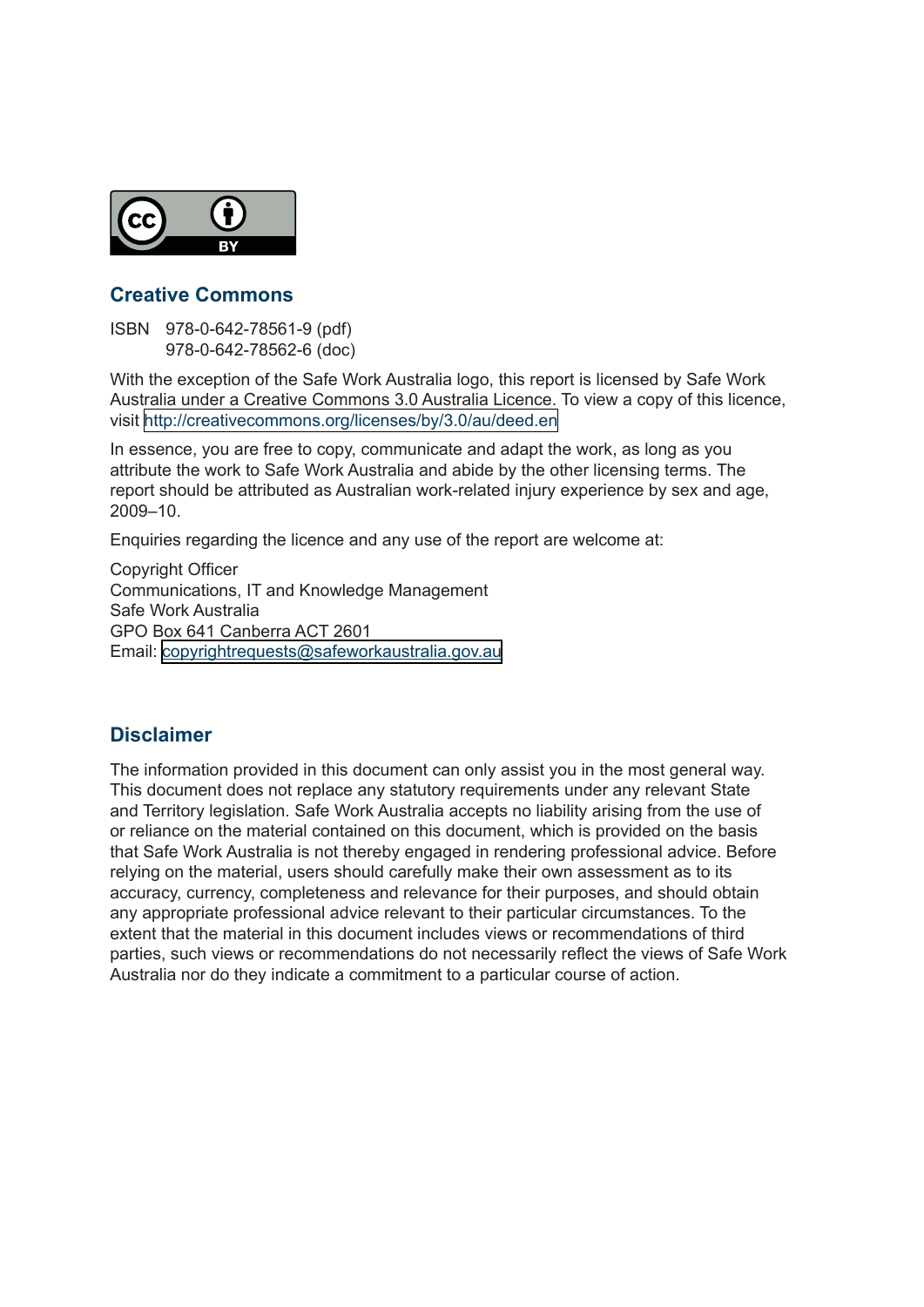## <span id="page-4-0"></span>**Foreword**

Safe Work Australia uses workers' compensation claims data as its primary source to measure work health and safety performance in Australia. These data are collated as the National Data Set for Compensation-based Statistics (NDS). While the NDS has many strengths it does not provide information on groups not well-covered by workers' compensation schemes, such as the selfemployed. Therefore while the NDS can provide good information on the types and circumstances of work-related injury, it cannot provide a total measure of the number of workers injured each year.

To address this situation, Safe Work Australia partially funded the Australian Bureau of Statistics' (ABS) Work-Related Injuries, Australia, 2009–10 (WRIS) survey, results from which were published in December 2010. This survey is an update of the 2005–06 survey published in December 2006. The WRIS were compiled from data collected in the Multipurpose Household Survey (MPHS) that was conducted throughout Australia in the 2009–10 financial year as a supplement to the ABS monthly Labour Force Survey (LFS).

The WRIS collected information over the 2009–10 period from a sample of people aged 15 years and over who worked at some time in the last 12 months and experienced a work-related injury or illness in that period. A range of details about their most recent work-related injury or illness were collected. As the data are from a sample the results are adjusted or weighted to infer results for the total working population. Care has been taken to only show results that are considered robust enough for analysis. This is in accordance with ABS principles.

The demographics of the worker such as age, sex and employment status (employee, employer or own account worker) are taken from responses to the LFS. However, due to differences in the scope and sample size of the MPHS and that of the LFS, the weighting process may lead to some variations between labour force estimates from the WRIS and those from the LFS.

This report examines the work-related injury experience of male and female workers across the different age groups.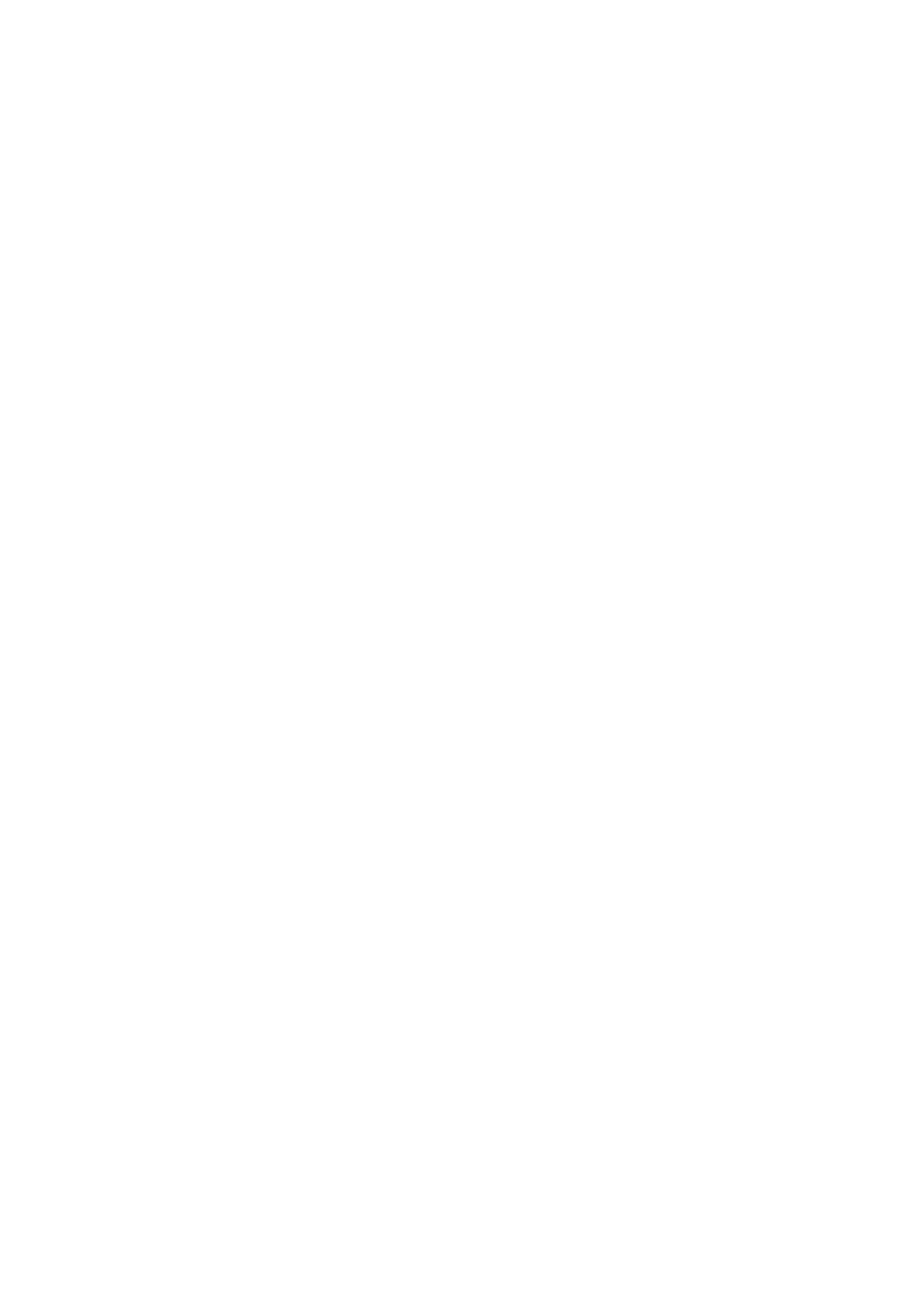# **Contents**

| <b>Foreword</b>                                  | iΪi            |
|--------------------------------------------------|----------------|
| <b>Summary of findings</b>                       | vii            |
| <b>Work-related injuries by sex</b>              | 1              |
| <b>Status in employment</b>                      | $\overline{2}$ |
| <b>Type of employment type</b>                   | 3              |
| <b>Time lost from work</b>                       | 5              |
| <b>Financial assistance received</b>             | 5              |
| Work-related injuries incurred by male workers   | 7              |
| <b>Injury rates by occupation</b>                | 7              |
| <b>Injury rates by industry</b>                  | 8              |
| How the injury occurred                          | 10             |
| <b>Type of injury</b>                            | 12             |
| <b>Financial assistance received</b>             | 12             |
| Work-related injuries incurred by female workers | 13             |
| Injury rates by occupation                       | 13             |
| <b>Injury rates by industry</b>                  | 14             |
| How the injury occurred                          | 16             |
| <b>Type of injury</b>                            | 17             |
| <b>Financial assistance received</b>             | 18             |
| <b>Work-related injuries by age</b>              | 19             |
| Age by sex                                       | 20             |
| <b>Status in employment</b>                      | 22             |
| <b>Type of employment</b>                        | 23             |
| How the injury occurred                          | 24             |
| <b>Occupation</b>                                | 25             |
| <b>Industry</b>                                  | 28             |
| <b>Type of injury</b>                            | 30             |
| <b>Time lost from work</b>                       | 32             |
| <b>Financial assistance received</b>             | 33             |
| <b>Glossary</b>                                  | 35             |
| <b>Appendix 1</b><br><b>Technical note</b>       | 37<br>41       |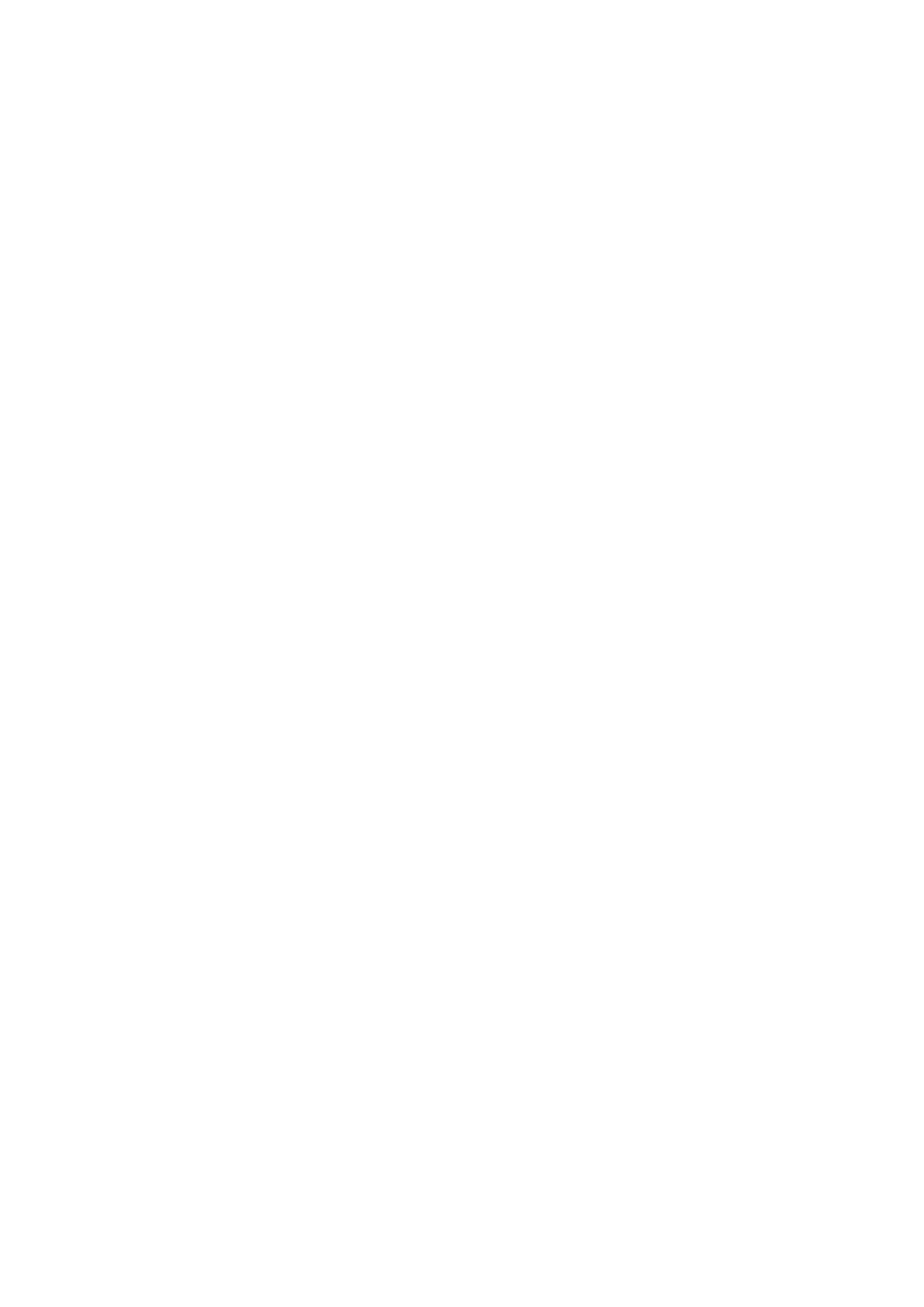## <span id="page-8-0"></span>**Summary of findings**

In 2009–10, 638 400 workers reported they had incurred a work-related injury in the previous 12 months. This equates to an incidence rate of injury of 57.9 per 1000 workers.

## **Work-related injuries by sex**

Incidence rates of injury were similar for male and female workers, however on a per hour basis, females had a 27% higher frequency rate of injury than their male counterparts. Nearly half (46%) of the injuries incurred by male workers and 43% of the injuries incurred by female workers did not involve any time lost from work.

For both male and female workers the highest frequency rates occurred among those working as Labourers and Community & personal service workers. The industry with the highest rate for both male and female workers was Accommodation & food services.

Working under shift arrangements or as a casual or part-time worker was associated with higher rates of injury. Female workers recorded higher frequency rates in all categories of employment except for full-time non-shift workers where male and female rates were similar.

A sprain or strain of muscles was the most common injury for both male and female workers accounting for around 30% of the injuries.

## **Work-related injuries by age**

The 15–24 years age group displayed a very different pattern of injuries to the other age groups due to a different pattern of employment. One-quarter of workers in this age group were employed as Sales workers while for the other age groups the dominant occupation was Professionals. This partially explains why workers in the 15–24 years age group recorded a high proportion of injuries due to *Hitting or being hit or cut by an object* while for the remaining age groups *Muscular stress* was the most common cause of injury.

The frequency rate of injury of 48.8 injuries per million hours worked recorded by the 15–24 years age group was nearly twice some of the other age groups which ranged from 25.7 for the 65 years & over age group to 37.0 for the 45–54 years age group.

At the occupation level the highest frequency rate of 91.6 injuries per million hours worked was recorded by workers in the 15–24 years age group working as Community & personal service workers. Workers in this age group also had the highest rates of injury while working as Labourers, Technicians & trades workers and Sales workers.

At the industry level, the highest frequency rate of 101.6 injuries per million hours worked was recorded by workers in the 15–24 years age group working in the Accommodation & food services industry.

For every age group, female workers had higher frequency rates compared with male workers. In all age groups, except for those 55 years & over, casuals (employees without paid leave entitlements) recorded higher frequency rates of injury than their paid leave counterparts. At every age, those working under shift arrangements had higher rates of injury than their non-shift working counterparts.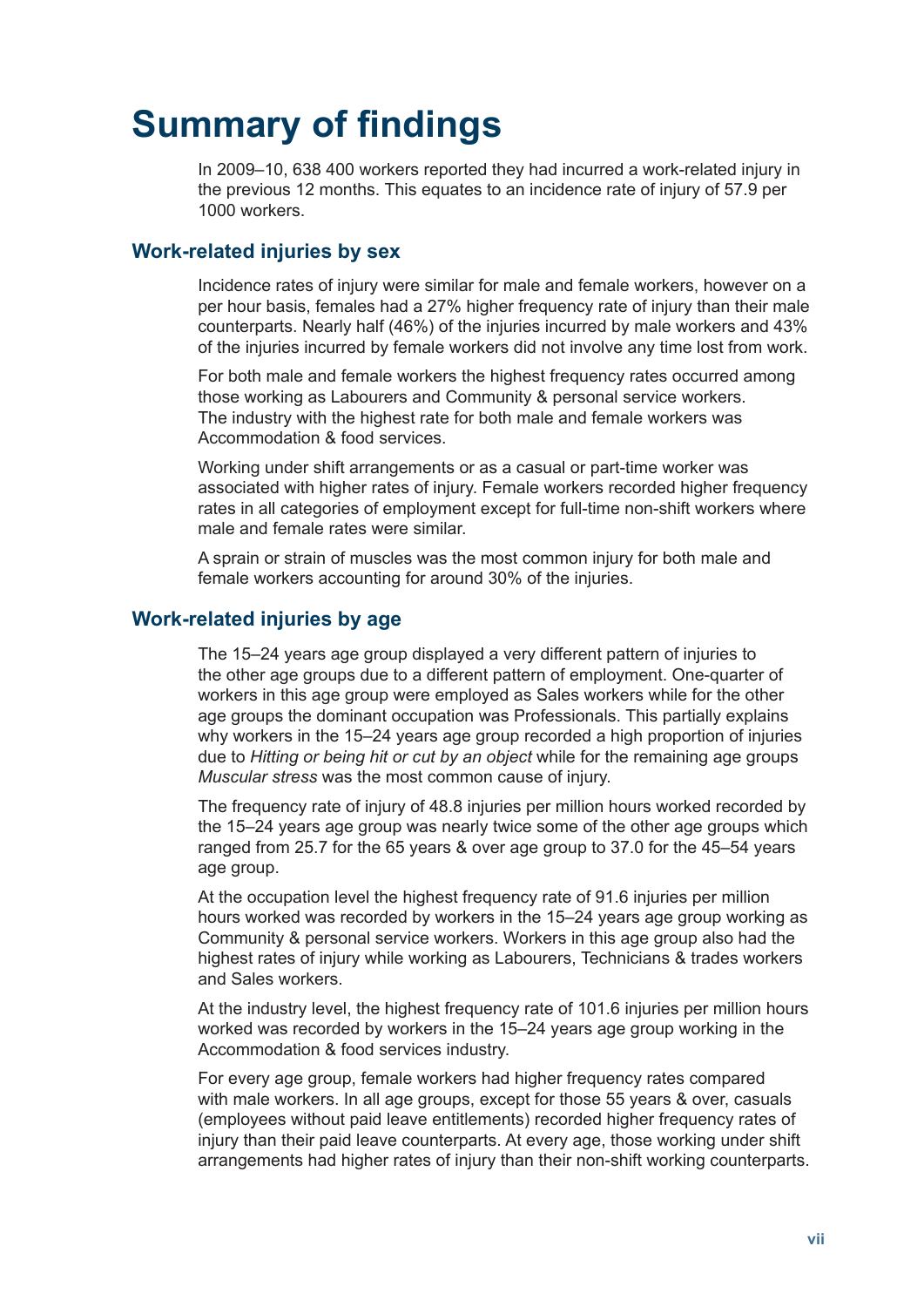The most common type of injury in every age group was *Sprain/strain*. Workers in the 15–24 years age group experienced proportionally more *Cut/ open wound* and *Burns* than the other age groups, while workers in the 55 years & over age group experienced a higher proportion of *Stress/ other mental condition* and *Fracture*.

The proportion of injuries that involved no time lost from work increased with increasing age. For workers up to the age of 45 around 40% of injuries involved no time lost from work while for workers over the age of 45 the proportion was around 50%.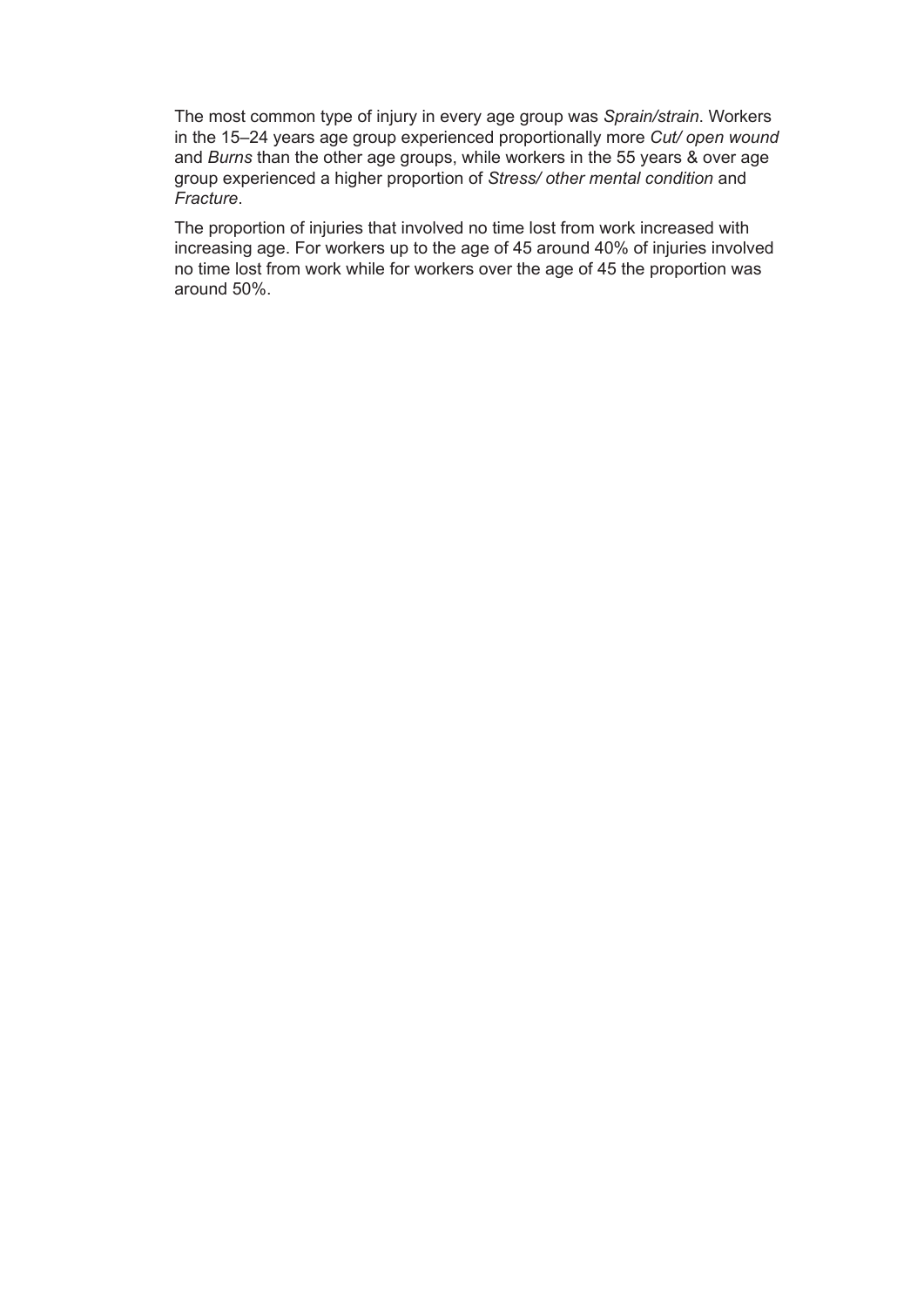## <span id="page-10-0"></span>**Work-related injuries by sex**

Of the 11 million people aged 15 years and over who worked in 2009–10, 638 400 experienced a work-related injury or illness. This equates to 57.9 injuries per 1000 workers. Comparison with the results from the 2005–06 survey indicate there has been a 7% decrease in the number of injured workers but a 16% decrease in the rate of injury over the four years due to a 10% rise in employment in this period.

Figure 1 shows the shift between the two surveys differed for male and female workers. Although both sexes recorded an increase in the number employed, males recorded a 19% fall in the number of injuries incurred while females recorded an 11% rise.



**Figure 1: Work-related injuries and Workers: Number by sex, 2005–06 and 2009–10**

This indicates a considerable improvement in the work-related injury rate for male workers but not for female workers. However due to lower number of hours worked by females a better measure for comparison is the frequency rate. Figure 2 shows that while male and female workers recorded very similar incidence rates (58.8 injuries per 1000 workers and 56.8 respectively), females recorded a frequency rate 27% higher than the rate for males (38.9 injuries per million hours worked by females compared with 30.6 for males).



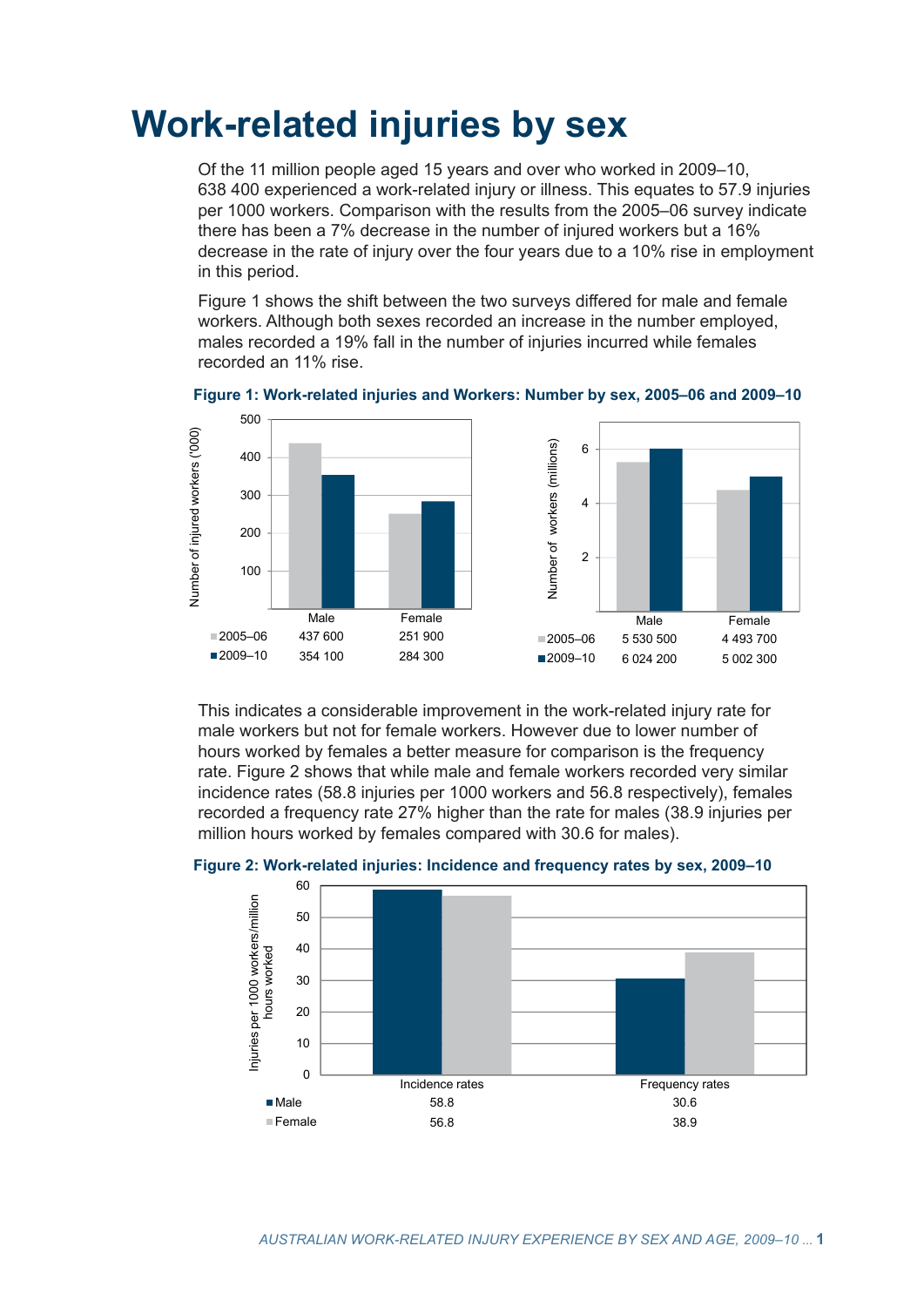## **Status in employment**

While 82% of workers in 2009–10 were employed by someone else (Employees), Table 1 shows that men were more likely to own and manage their own business with 23% of male workers classed as Owner managers compared to only 13% of female workers.

Within the Employee group women were more likely to work as casuals (employees without paid leave entitlements). In 2009–10, 25% of female workers were casuals compared to only 15% of male workers. In terms of hours worked, casuals accounted for 16% of total hours worked by females but only 11% for males.

| <b>Status in employment</b>     | <b>Males</b>                 | <b>Females</b>                    | Total |  |  |
|---------------------------------|------------------------------|-----------------------------------|-------|--|--|
|                                 | <b>Proportion of workers</b> |                                   |       |  |  |
| Employees                       | 77%                          | 87%                               | 82%   |  |  |
| With paid leave entitlements    | 62%                          | 62%                               | 62%   |  |  |
| Without paid leave entitlements | 15%                          | 25%                               | 20%   |  |  |
| Owner managers                  | 23%                          | 13%                               | 18%   |  |  |
| <b>Total workers</b>            | 100%                         | 100%                              | 100%  |  |  |
|                                 |                              | <b>Proportion of hours worked</b> |       |  |  |
| Employees                       | 75%                          | 88%                               | 80%   |  |  |
| With paid leave entitlements    | 64%                          | 72%                               | 67%   |  |  |
| Without paid leave entitlements | 11%                          | 16%                               | 13%   |  |  |
| Owner managers                  | 25%                          | 12%                               | 20%   |  |  |
| <b>Total workers</b>            | 100%                         | 100%                              | 100%  |  |  |

#### **Table 1: Workforce: Number of workers and proportion by employment type and sex, 2009–10**

Table 2 shows that in 2009–10, Employees had more than twice the incidence rate of injury than Owner managers. While males recorded a similar ratio, the difference was more pronounced for female workers. In 2009–10, female Employees experienced an incidence rate of injury nearly three times greater than the rate for Owner managers.

These differences are likely to be linked to the different industries in which Owner managers work compared with Employees. Just over one-quarter (26%) of male Owner managers were employed in the Construction industry with 12% in the Agriculture, forestry & fishing industry and a further 12% in the Professional, scientific & technical services industry. For female Owner managers, 14% worked in the Professional, scientific & technical services industry, followed by 12% in Agriculture, forestry & fishing and 10% each in Retail services and Other services.

Industry injury rates, which will be discussed later in this report, show lower rates in the Professional, scientific & technical services, Retail services and Other services industries which partially explains the lower overall rates for Owner managers compared with Employees who worked in industries with higher rates.

Within the Employee group, males recorded similar incidence rates for both the casual and non-casual (Employees with leave entitlements) groups, however, female non-casuals had a 20% higher incidence rate compared with female casuals.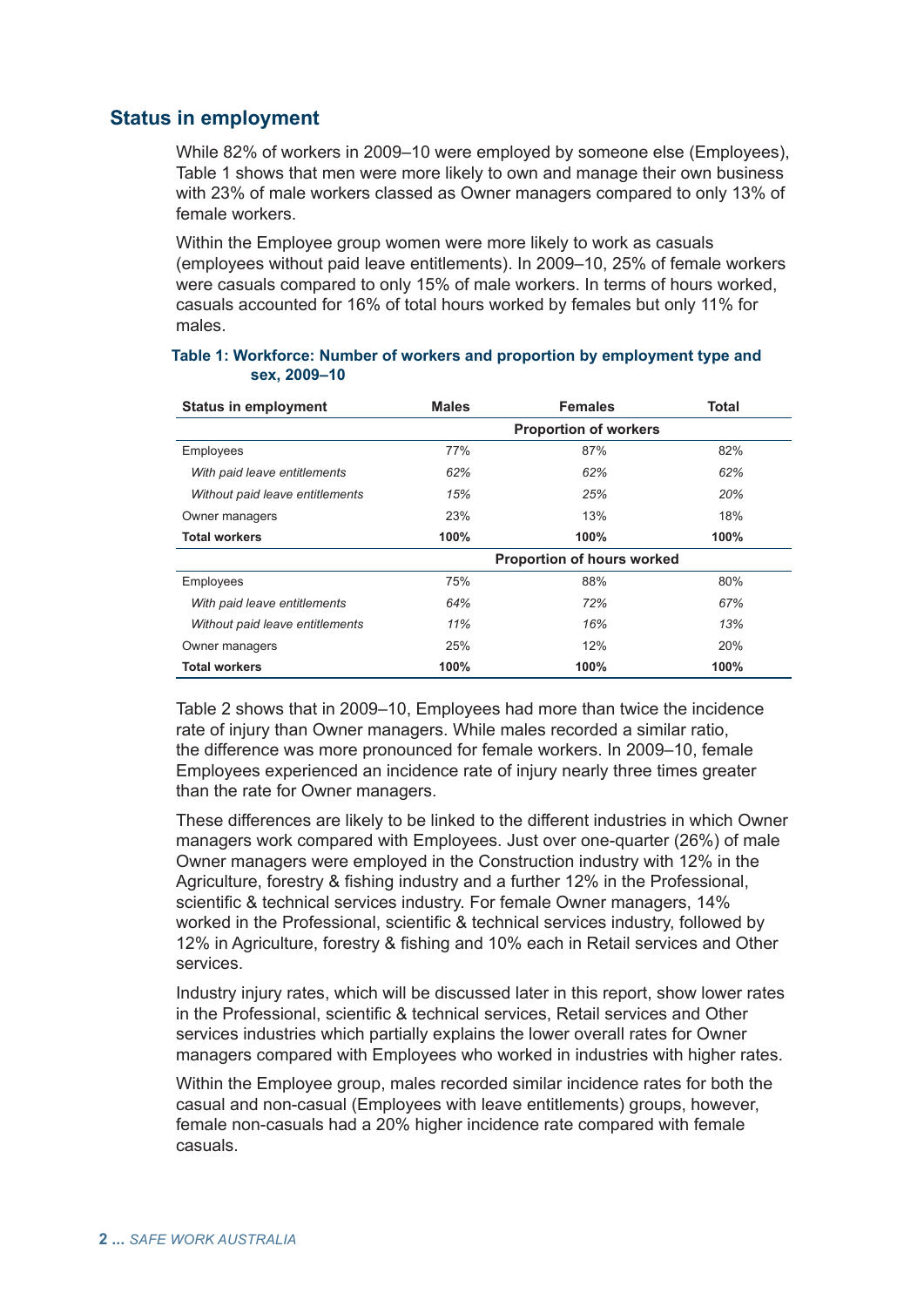When hours worked are considered, a substantially different pattern emerges. On a per hour worked basis, male and female casual workers experienced the highest injury rates. The frequency rate for casual female employees was 47% higher than the rate for non-casuals and three and a half times the rate for female Owner managers. For males, the frequency rate for casual employees was 54% higher than the rate for non-casuals and three times the rate for Owner managers.

Females worked as casuals mainly in the Retail trade, Accommodation & food services and Health care & social assistance industries. Males worked as casuals mainly in the Retail trade, Accommodation & food services and Construction industries.

| <b>Status in employment</b>     | <b>Males</b>              | <b>Females</b>                                     | <b>Total</b> |  |  |
|---------------------------------|---------------------------|----------------------------------------------------|--------------|--|--|
|                                 | Number of injured workers |                                                    |              |  |  |
| Employees                       | 305 700                   | 270 500                                            | 576 200      |  |  |
| With paid leave entitlements    | 244 155                   | 202 850                                            | 447 005      |  |  |
| Without paid leave entitlements | 61 540                    | 67 615                                             | 129 155      |  |  |
| Owner managers                  | 48 400                    | 13 800                                             | 62 200       |  |  |
| <b>Total workers</b>            | 354 100                   | 284 300                                            | 638 400      |  |  |
|                                 |                           | Incidence rate (injuries per 1000 workers)         |              |  |  |
| Employees                       | 65.9                      | 62.0                                               | 64.0         |  |  |
| With paid leave entitlements    | 65.7                      | 65.0                                               | 65.4         |  |  |
| Without paid leave entitlements | 66.6                      | 54.2                                               | 59.5         |  |  |
| Owner managers                  | 35.0                      | 21.7                                               | 30.8         |  |  |
| <b>Total workers</b>            | 58.8                      | 56.8                                               | 57.9         |  |  |
|                                 |                           | Frequency rate (injuries per million hours worked) |              |  |  |
| <b>Employees</b>                | 35.3                      | 42.0                                               | 38.1         |  |  |
| With paid leave entitlements    | 32.8                      | 38.6                                               | 35.2         |  |  |
| Without paid leave entitlements | 50.6                      | 56.7                                               | 53.6         |  |  |
| Owner managers                  | 16.7                      | 16.0                                               | 16.5         |  |  |
| <b>Total workers</b>            | 30.6                      | 38.9                                               | 33.8         |  |  |

#### **Table 2: Work-related injuries: number of injured workers and incidence rate by employment type and sex, 2009–10**

## **Type of employment**

Men are more likely to work full time than women. In 2009-10, 82% of male workers worked full time in their main job compared with only 49% of female workers. The overall average number of hours worked by males per week was 37 compared to 28 for female workers. When hours worked are examined 92% of the hours worked by men were in full time positions compared with only 68% of the hours worked by women.

Table 3 shows there was little difference in the proportions of men and women who were shiftworkers (17% and 15% respectively), however, men were more likely to be a full time shift worker than women (13% and 6% respectively).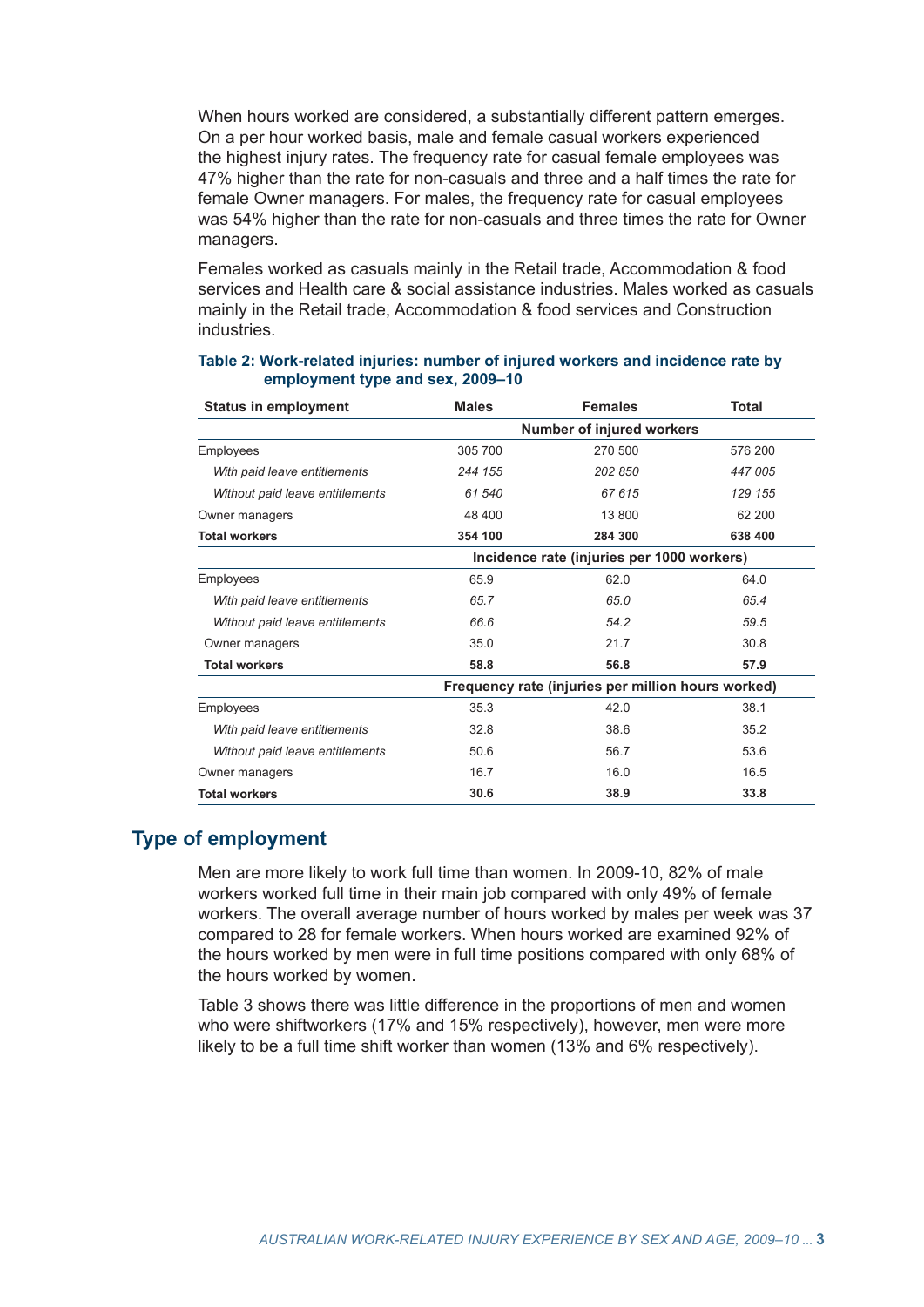| <b>Full-time/Part-time</b><br>status | <b>Shift work</b><br>status | <b>Male</b> | Female                       | <b>Total</b> |
|--------------------------------------|-----------------------------|-------------|------------------------------|--------------|
|                                      |                             |             | <b>Percentage of workers</b> |              |
| <b>Full-time</b>                     | <b>Total</b>                | 82%         | 49%                          | 67%          |
|                                      | Shift                       | 13%         | 6%                           | 10%          |
|                                      | Non-shift                   | 70%         | 43%                          | 58%          |
| <b>Part-time</b>                     | <b>Total</b>                | 18%         | 51%                          | 33%          |
|                                      | Shift                       | 4%          | 9%                           | 6%           |
|                                      | Non-shift                   | 14%         | 41%                          | 26%          |
| <b>Total</b>                         |                             | 100%        | 100%                         | 100%         |
|                                      |                             |             | Percentage of hours worked   |              |
| <b>Full-time</b>                     | <b>Total</b>                | 92%         | 68%                          | 83%          |
|                                      | Shift                       | 14%         | 9%                           | 12%          |
|                                      | Non-shift                   | 78%         | 59%                          | 71%          |
| <b>Part-time</b>                     | <b>Total</b>                | 8%          | 32%                          | 17%          |
|                                      | Shift                       | 2%          | 6%                           | 4%           |
|                                      | Non-shift                   | 6%          | 26%                          | 14%          |
| <b>Total</b>                         |                             | 100%        | 100%                         | 100%         |

## **Table 3: Workforce: Percentage of workers and hours worked by full time/ part time and shift work status and sex, 2009–10**

Shift workers had more than twice the frequency rates of non-shift workers, 62.1 injuries per million hours worked and 29.3 respectively. Figure 3 shows female shift workers had higher frequency rates than their male counterparts. Female part-time shift workers had the highest frequency rate of all types of employment groups, 89.5 injuries per million hours worked compared to 61.0 for their male counterparts.

The lowest frequency rates were recorded by full-time non-shift workers with males recording 25.9 injuries per million hours worked while females recorded 25.2. These rates are almost half the frequency rates recorded by their part-time equivalents.



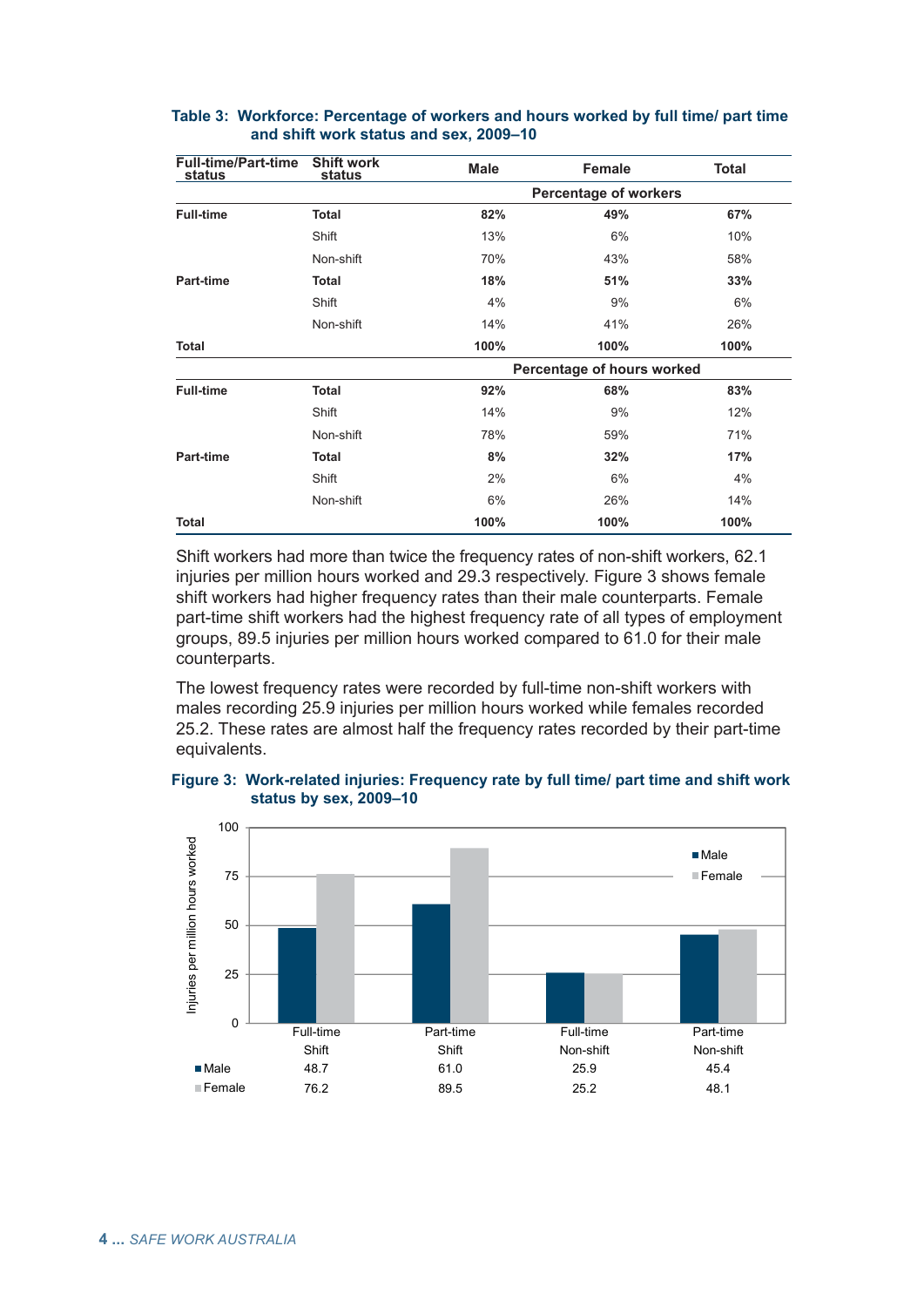## **Time lost from work**

Figure 4 shows that 46% of injured male workers and 43% of injured female workers took no time off work following their injury. A slightly higher proportion of female workers required up to 10 days off work, 42% compared with 37% for male workers with a slightly higher proportion of male workers taking 11 or more days off work, 17% compared with 15% for female workers.





## **Financial assistance received**

If injured at work, workers can seek financial assistance via a number of channels. If the worker is an Employee then that worker can seek workers' compensation. Table 1 showed that 82% of workers were Employees in 2009–10. Workers' compensation is also available to Owner managers of incorporated enterprises because once the business is incorporated, the manager effectively becomes an employee of that business. Around 7% of workers are Owner managers of incorporated enterprises and are eligible for workers' compensation. Figure 5 shows that 39% of injured male workers received workers' compensation for their injury compared with 31% for female workers. Workers did not access workers' compensation for a variety of reasons, the most common of which is that they did not consider the injury serious enough to claim. This topic is explored more in the report *Who did and didn't receive workers' compensation in 2009–10* which can be found on the Safe Work Australia website.

Workers may also use their sick leave or other type of leave provided by their employer such as annual leave or long service leave to provide financial assistance during a period of absence from work. This type of leave is not available to the 20% of the workforce who work as casuals. Regular sick leave was accessed by 15% of male workers and 13% of female workers following their injury. In 2009–10, 9% of male workers and 5% of female workers accessed other types of leave. It should be noted that injured workers may access financial assistance from more than one source and hence the percentages shown in Figure 5 add to more than 100%.

The data show that male and female workers equally accessed Federal Government assistance which includes Medicare payments for medical expenses. They also show that 44% of female workers and 36% of male workers did not receive any financial assistance following their injury. These figures should be viewed in light of the fact that 46% of injured male workers and 43% of injured female workers took no time off work following their injury.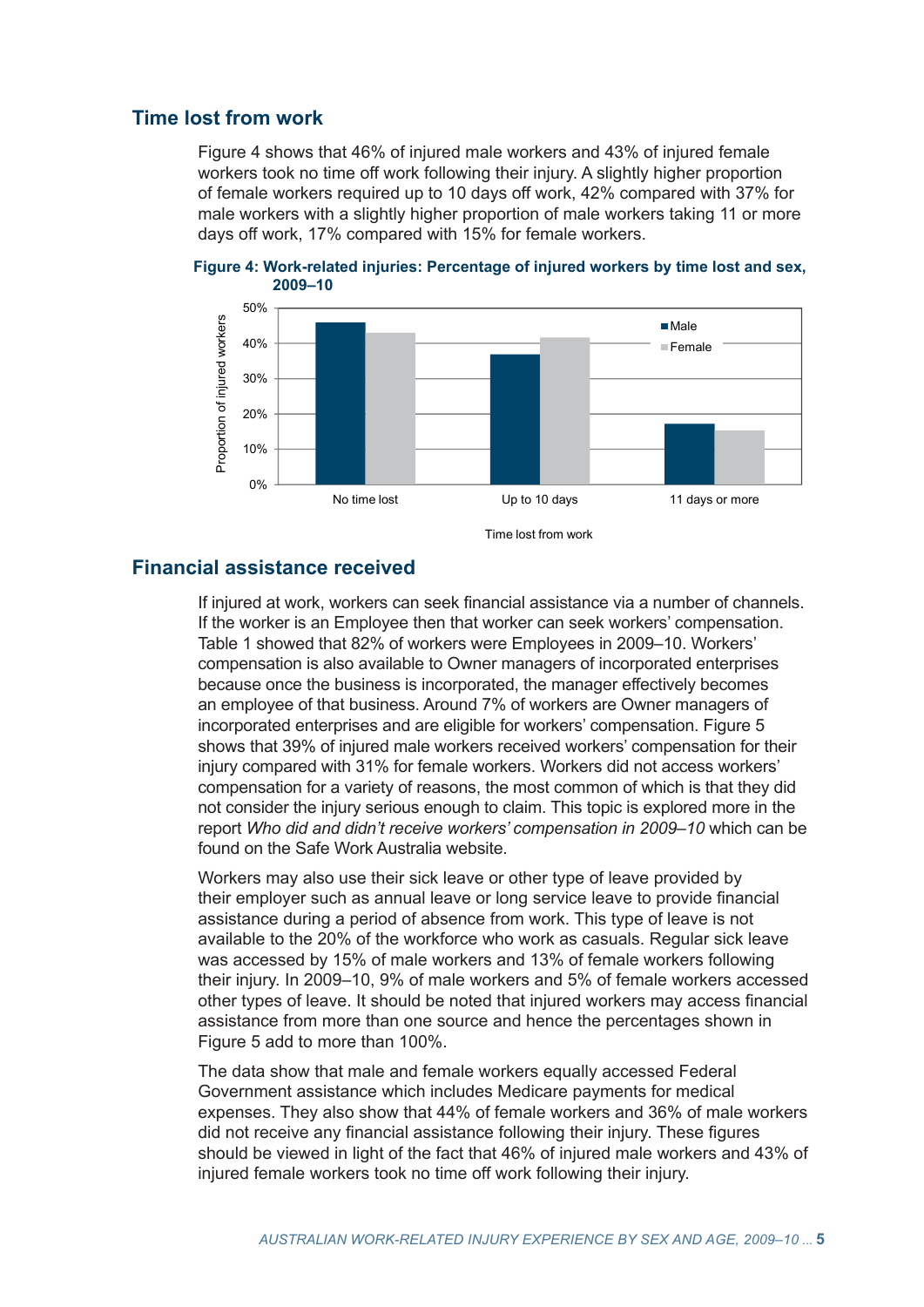

**Figure 5: Work-related injuries: Percentage of injured workers by Financial assistance received by sex, 2009–10**

When the type of financial assistance received following a work-related injury is broken down by number of days absent from work, 60% of the injured male workers and 72% of injured female workers who took no time off work received no financial assistance. This proportion dropped to 15% for male workers and 32% for female workers once some time off work was required with only 15% of males and females who took 5 or more days off work saying they received no financial assistance.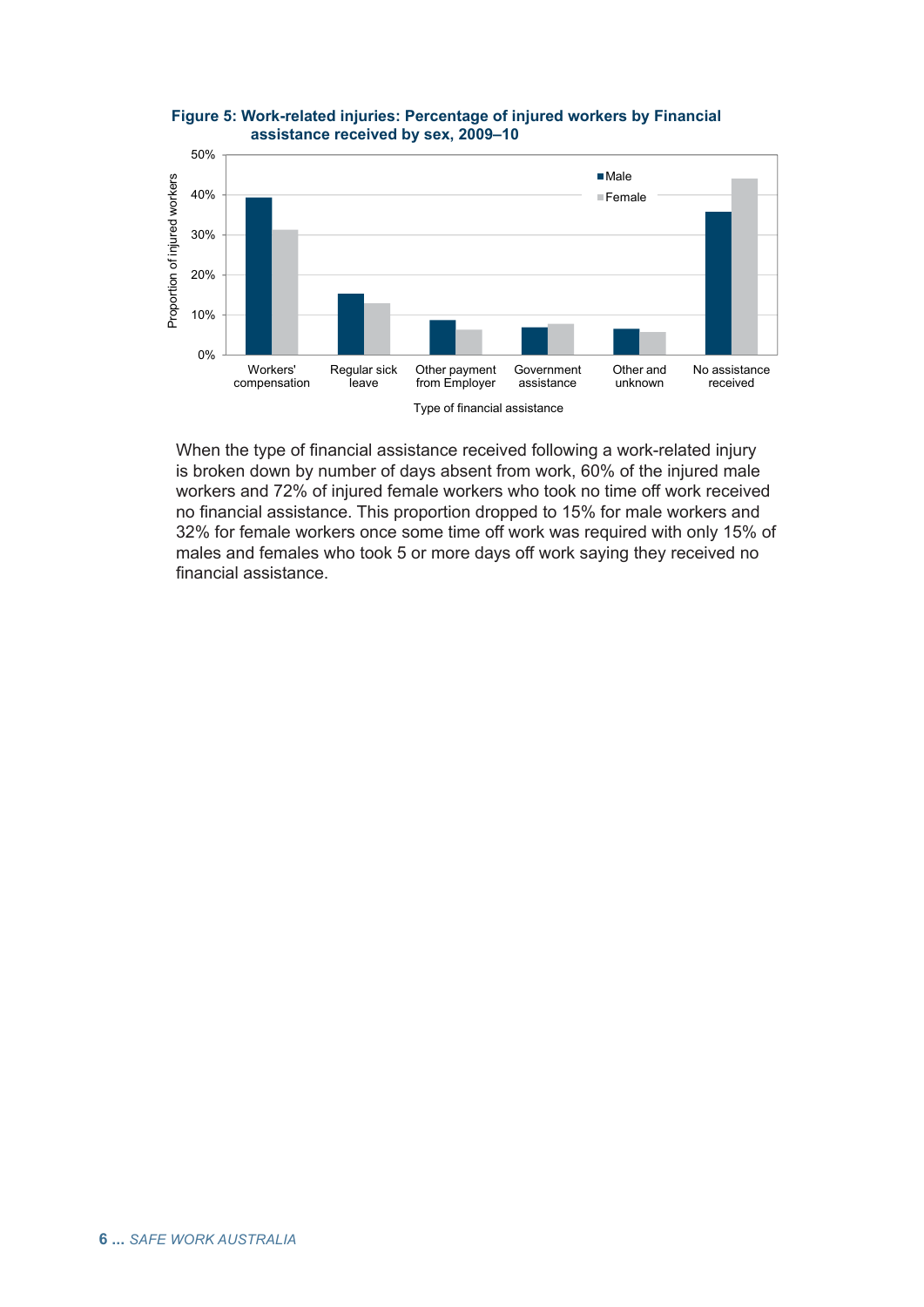## **Work-related injuries incurred by male workers**

The following section provides more detail about male workers, where they work and how they are injured.

## **Injury rates by occupation**

Figure 6 shows that in 2009–10 most male workers were employed as Technicians & trades workers, Managers or Professionals with these three occupation groups accounting for both the highest proportions of hours worked and the highest proportions of workers.

The Manager group had a higher proportion of hours worked than the proportion of workers, while the Labourers group recorded the opposite. Another way of looking at this is that Managers worked the most hours per week on average (43) while Labourers worked the least (30). The average for all males was 37 hours per week.

The pattern of injuries is different with 30% of injuries incurred by Technicians & trades workers, 19% by Labourers and 15% by Machinery operators & drivers. These occupation groups are traditionally classed as blue collar occupations.

Within the Technicians & trades workers occupation group, one-quarter of the male workers were Automotive and engineering trades workers and another quarter were Construction trades workers. These two subgroups accounted for around half of the injuries.

The Labourers occupation group is quite diverse with 21% of the male workers employed as Construction & mining labourers, 20% as Factory process workers and 25% in the Other labourers category which includes shelf fillers, fishing hands and handymen. These three subgroups accounted for 70% of injuries with Factory process workers accounting for 32% of injuries.

Within the Machinery operators & drivers occupation group, 43% of the male workers were employed as Road and rail drivers with this subgroup accounting for 36% of injuries.

### **Figure 6: Male workers: Proportion of workers, hours worked and injuries incurred by occupation, 2009–10**

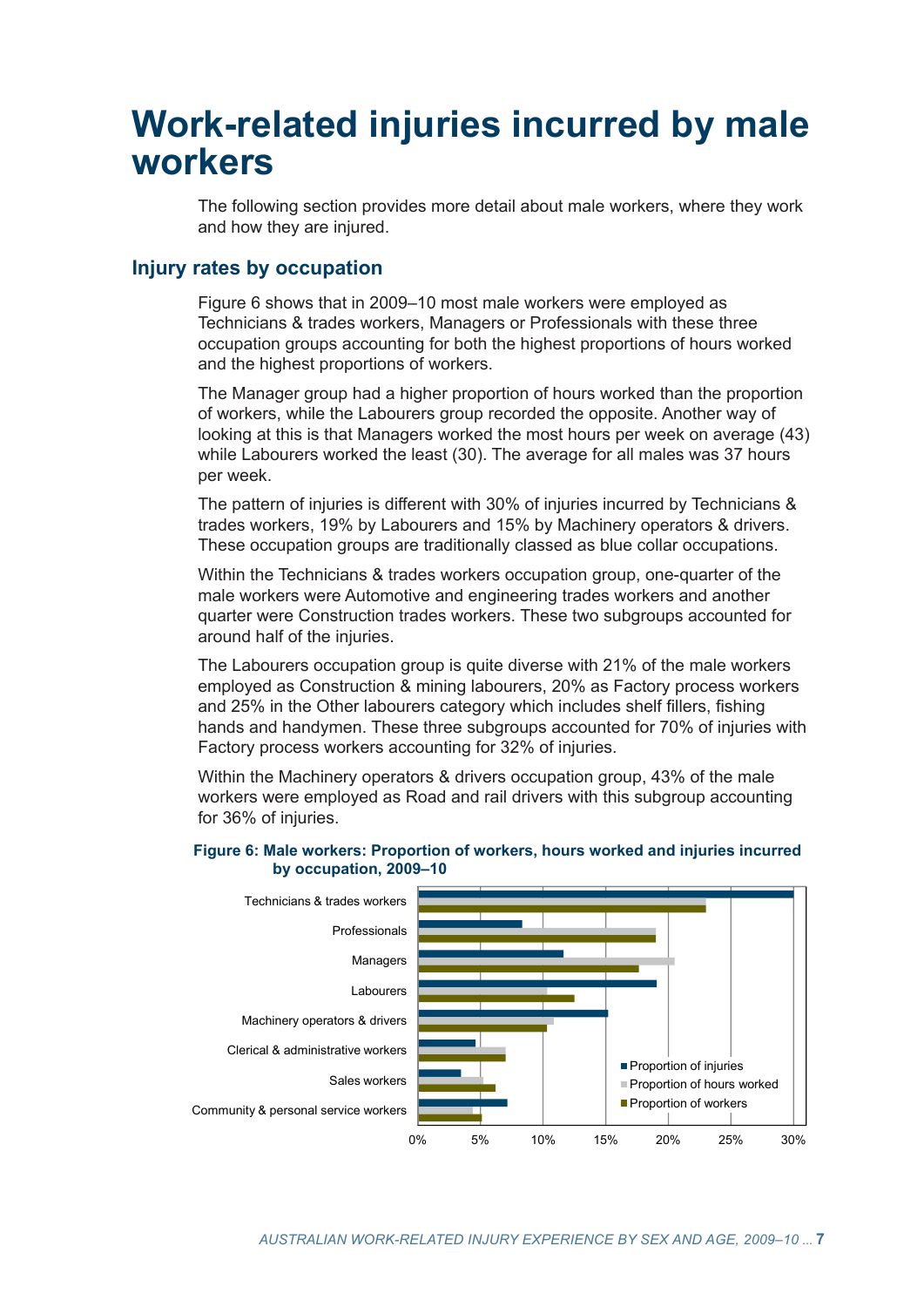Figure 7 shows that while the same four occupation groups recorded the highest frequency and incidence rates for male workers, the order was slightly different. Labourers recorded both the highest frequency and the highest incidence rate, 56.6 injuries per million hours worked and 89.7 injuries per 1000 male workers respectively. This occupation group employed 13% of male workers and accounted for 10% of total hours worked.

The second highest frequency rate was experienced by Community & personal service workers, 49.9, which also recorded the third highest incidence rate, 82.0. This occupation group accounted for 5% of workers and 4% of hours worked by males, the smallest of the occupation groups. Within this group, one-third of male workers were employed as Protective service workers which include police and prison officers and they accounted for 56% of the injuries in this occupation group.

Professionals accounted for the third highest proportion of hours worked but recorded the lowest frequency rate of injury. One-third of the injuries were incurred by Education professionals.



#### **Figure 7: Male workers: Incidence and Frequency rates by occupation, 2009–10**

## **Injury rates by industry**

Figure 8 shows that in 2009–10, the proportion by hours worked by male workers were very similar to the proportions of workers for each industry group. Males worked the most hours in the Construction industry (15%) followed by the Manufacturing industry (13%).

For most of the industries the proportion of injuries incurred reflects the proportion of workers in that industry. For the Electricity, gas, water and waste services, Manufacturing, Transport, postal & warehousing, and Accommodation & food services industries the proportion of injuries was much greater than the proportion of workers, while in the Professional, scientific & technical services industry the proportion of injuries was much lower than the proportion of workers. The residual group called Other industries also recorded a much lower proportion of injuries than hours worked.

Within the Manufacturing industry, 24% of male workers were employed in the Machinery & transport equipment manufacturing subgroup with 19% employed in Food, beverage & tobacco product manufacturing and 17% in Metal product manufacturing. The sectors with the highest proportion of injuries included these subgroups plus Non-metallic mineral product manufacturing which accounted for 15% of injuries but only 5% of workers. The subgroup with the highest proportion of injuries, 25%, was Food, beverage & tobacco product manufacturing.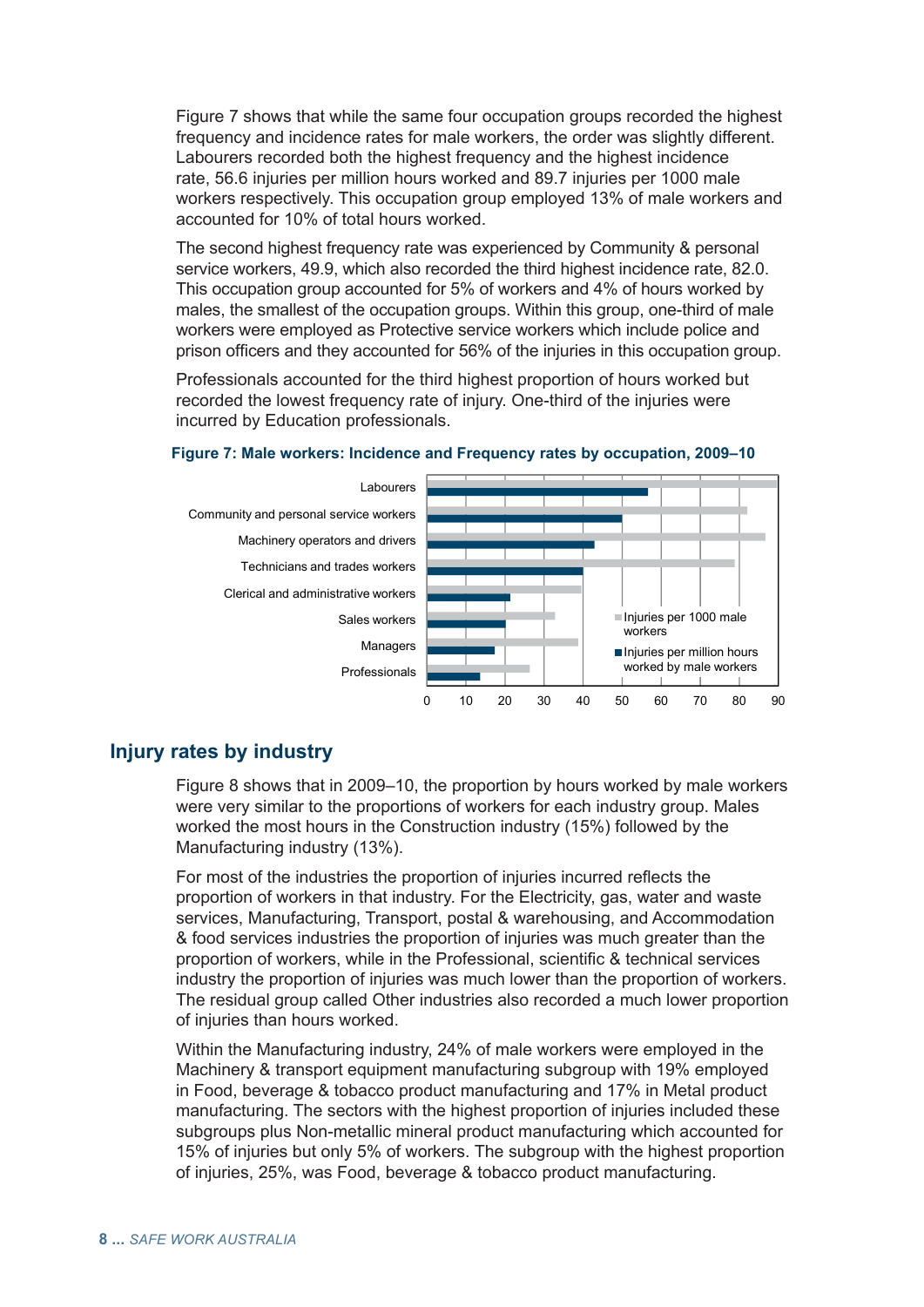

### **Figure 8: Male workers: proportion of hours worked and injuries incurred by industry, 2009–10**

\* Proportion of injuries has a relative standard error between 25% and 50% and should be used with caution. \*\* Includes Rental, hiring & real estate services; Information media & telecommunications; and Financial & insurance services.

Within the Transport, postal & warehousing industry nearly half of the male workers were employed in the Road transport subgroup. This subgroup accounted for 44% of the injuries.

Within the Accommodation & food services industry 88% of male workers were employed in Food & beverage services with this subgroup accounting for 82% of injuries.

The industries with higher proportions of injuries compared with workers recorded the highest incidence rates. Figure 9 shows that the highest incidence rate for males was recorded by the Electricity, gas, water and waste services industry though the rate should be viewed with caution due to the high relative standard errors associated with the injury estimate.

The second highest incidence rate and highest frequency rate was recorded by the Accommodation & food services industry with 86.3 injuries per 1000 male workers and 54.7 injuries per million hours worked by male workers.

The Transport, postal & warehousing industry and the Arts & recreation services industry recorded similar incidence rates though the latter recorded a higher frequency rate due to the lower hours worked in this industry compared with other industries.

While the Manufacturing industry recorded the highest proportion of injuries incurred by male workers, the high number of workers in this sector means it recorded the fifth highest incidence rate at 76.4 injuries per 1000 male workers.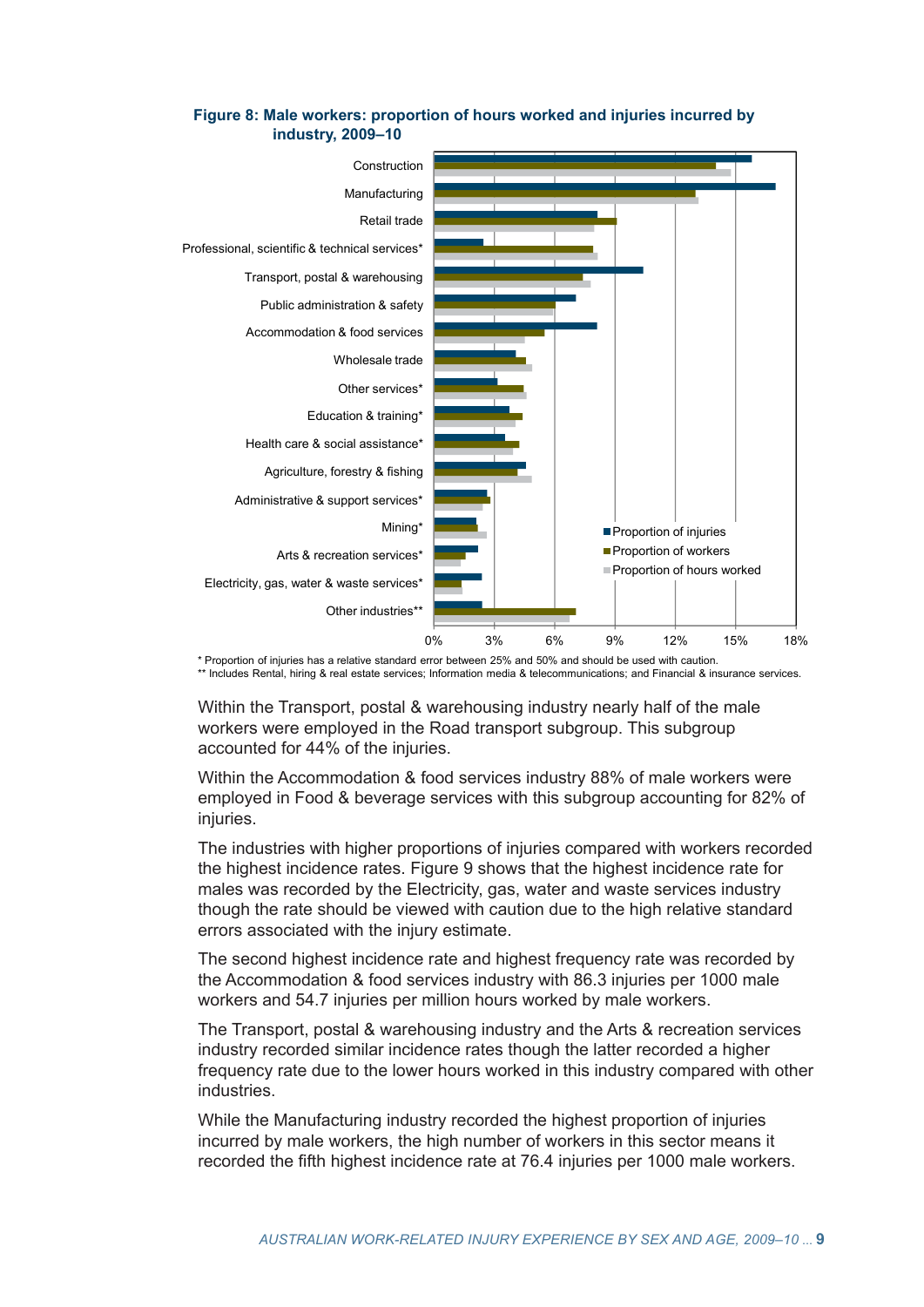The Construction industry with the highest proportion of workers and hours worked recorded an incidence rate slightly higher than the rate for all industries, 65.9 compared with 58.5.



#### **Figure 9: Male workers: Incidence and Frequency rates by industry, 2009–10**

\* Estimate of injuries has a relative standard error between 25% and 50% and should be used with caution. \*\* Includes Rental, hiring & real estate services; Information media & telecommunications; and Financial & insurance services.

## **How the injury occurred**

Figure 10 shows that the most common way male workers were injured at work was *Hitting/being hit/cut by an object* which accounted for 30% of injuries. This was closely followed by *Lifting, pushing or pulling object* accounting for 29% of injuries and *Fall on same level* with 11%.

#### **Figure 10: Male workers: Percentage of injured workers by how the injury occurred, 2009–10**



Table 4 shows how the injuries occurred in the four occupations with the highest injury rates for male workers. These data show that *Hitting/being hit/cut by an object*  accounted for the highest percentage of injuries incurred by Labourers (34%), Community & personal service workers (34%) and Technicians & trades workers (41%) and the second highest for Machinery operators & drivers (21%).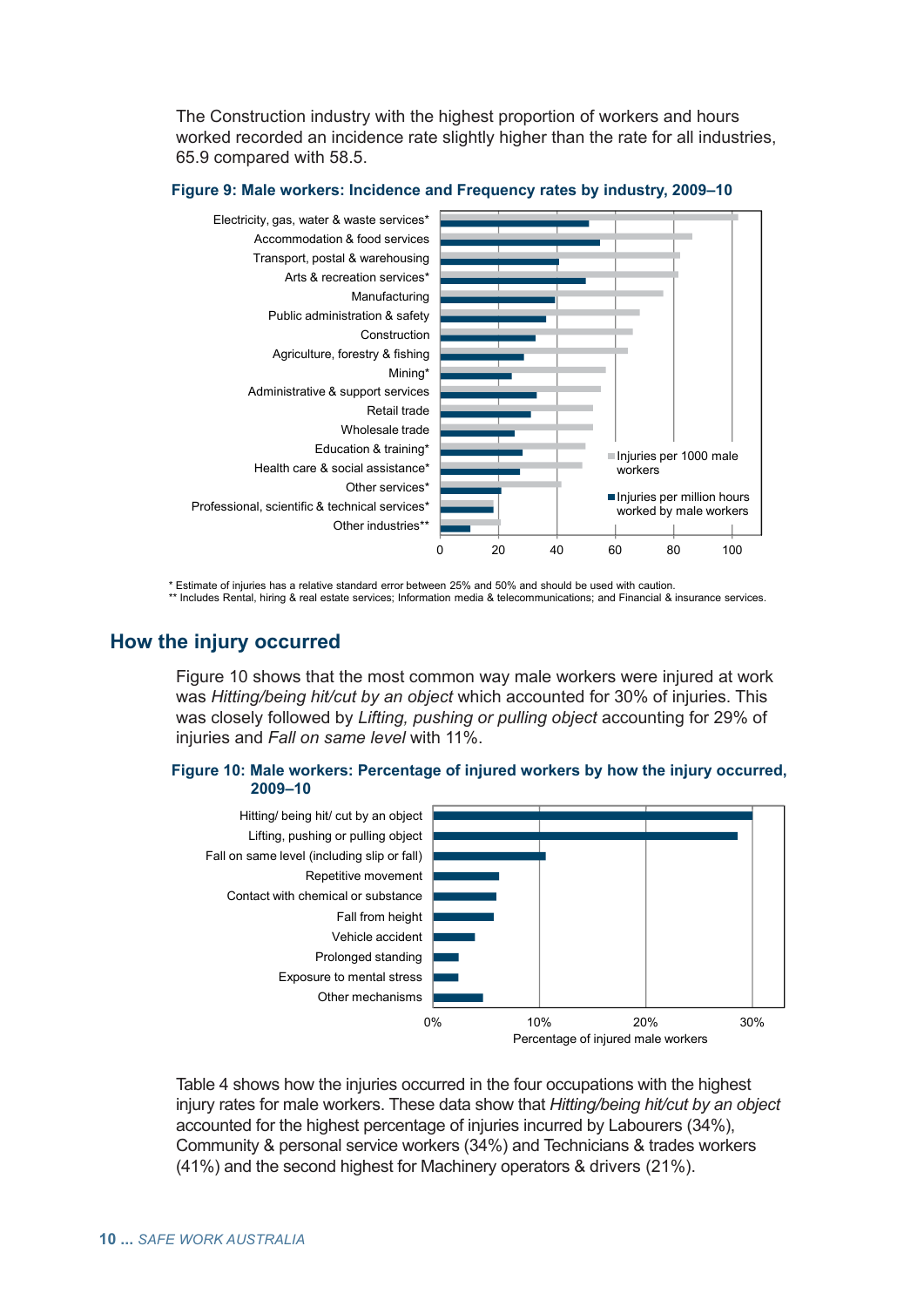For Machinery operators & drivers the highest proportion of injuries was due to *Lifting, pushing or pulling object* and accounted for 42% of injuries incurred by these workers.

Community & personal service workers recorded the highest proportion for *Fall on same level* (18%) and *Contact with chemical or substance* (13%). It also had the highest proportion in the *Other mechanisms* category (13%). Other than 3% due to *Vehicle incidents* no further information is available. The occupation group includes health and hospitality workers as well as police and prison officers.

|                                             | Labourers | Community &<br>personal service<br>workers | <b>Machinery</b><br>operators &<br>drivers | <b>Technicians &amp;</b><br>trades workers |
|---------------------------------------------|-----------|--------------------------------------------|--------------------------------------------|--------------------------------------------|
| Hitting / being hit / cut by an object      | 34%       | 34%                                        | 21%                                        | 41%                                        |
| Lifting, pushing or pulling object          | 31%       | 14%                                        | 42%                                        | 21%                                        |
| Fall on same level (including slip or fall) | 14%       | 18%                                        | 11%                                        | 7%                                         |
| Fall from height                            | 6%        | 0%                                         | 10%                                        | 4%                                         |
| Repetitive movement/prolonged<br>standing   | 7%        | 8%                                         | 7%                                         | 12%                                        |
| Contact with chemical or substance          | 4%        | 13%                                        | 4%                                         | 8%                                         |
| Other mechanisms                            | 5%        | 13%                                        | 5%                                         | 8%                                         |
| <b>Total</b>                                | 100%      | 100%                                       | 100%                                       | 100%                                       |

#### **Table 4: Male workers: How injury occurred, proportion by selected occupations, 2009–10**

Table 5 shows how the injuries occurred in the five industries with the highest injury rates for male workers. These data show different patterns across the industries. *Hitting/being hit/cut by an object* accounted for the highest percentage of injuries in Accommodation & food services (29%), Manufacturing (33%), Construction (31%) and Public administration & safety (24%) and the second highest in Transport, postal & warehousing (19%).

In the Transport, postal & warehousing industry *Lifting, pushing or pulling object* accounted for 40% of injuries, considerably higher than the other selected industries. It also recorded a substantially higher proportion of injuries due to *Fall on same level* (16%).

The Manufacturing industry had the highest percentage of injuries due to *Repetitive movement/prolonged standing*, 20%, and one of the lowest for *Fall on same level*, 5%.

The Construction industry was the only industry in which *Fall from height* were significant with 15% of injuries due to this mechanism.

| How injury occurred                            | Accommod-<br>ation & food<br>services | Transport,<br>postal &<br>warehousing |       |      | <b>Public</b><br><b>Manufacturing Construction administration</b><br>& safety |  |
|------------------------------------------------|---------------------------------------|---------------------------------------|-------|------|-------------------------------------------------------------------------------|--|
| Hitting / being hit / cut by an<br>object      | 29%                                   | 19%                                   | 33%   | 31%  | 24%                                                                           |  |
| Lifting, pushing or pulling object             | 11%                                   | 40%                                   | 29%   | 30%  | 20%                                                                           |  |
| Fall on same level (including<br>slip or fall) | 10%                                   | 16%                                   | 5%    | 7%   | 9%                                                                            |  |
| Fall from height                               | $0\%$                                 | 6%                                    | 5%    | 15%  | 2%                                                                            |  |
| Repetitive movement/prolonged<br>standing      | 13%                                   | 5%                                    | 20%   | 5%   | 16%                                                                           |  |
| Contact with chemical or<br>substance          | 14%                                   | 4%                                    | 8%    | 5%   | 9%                                                                            |  |
| Other mechanisms                               | 23%                                   | 10%                                   | $0\%$ | 6%   | 21%                                                                           |  |
| <b>Total</b>                                   | 100%                                  | 100%                                  | 100%  | 100% | 100%                                                                          |  |

#### **Table 5: Male workers: How injury occurred, proportion by selected industries, 2009–10**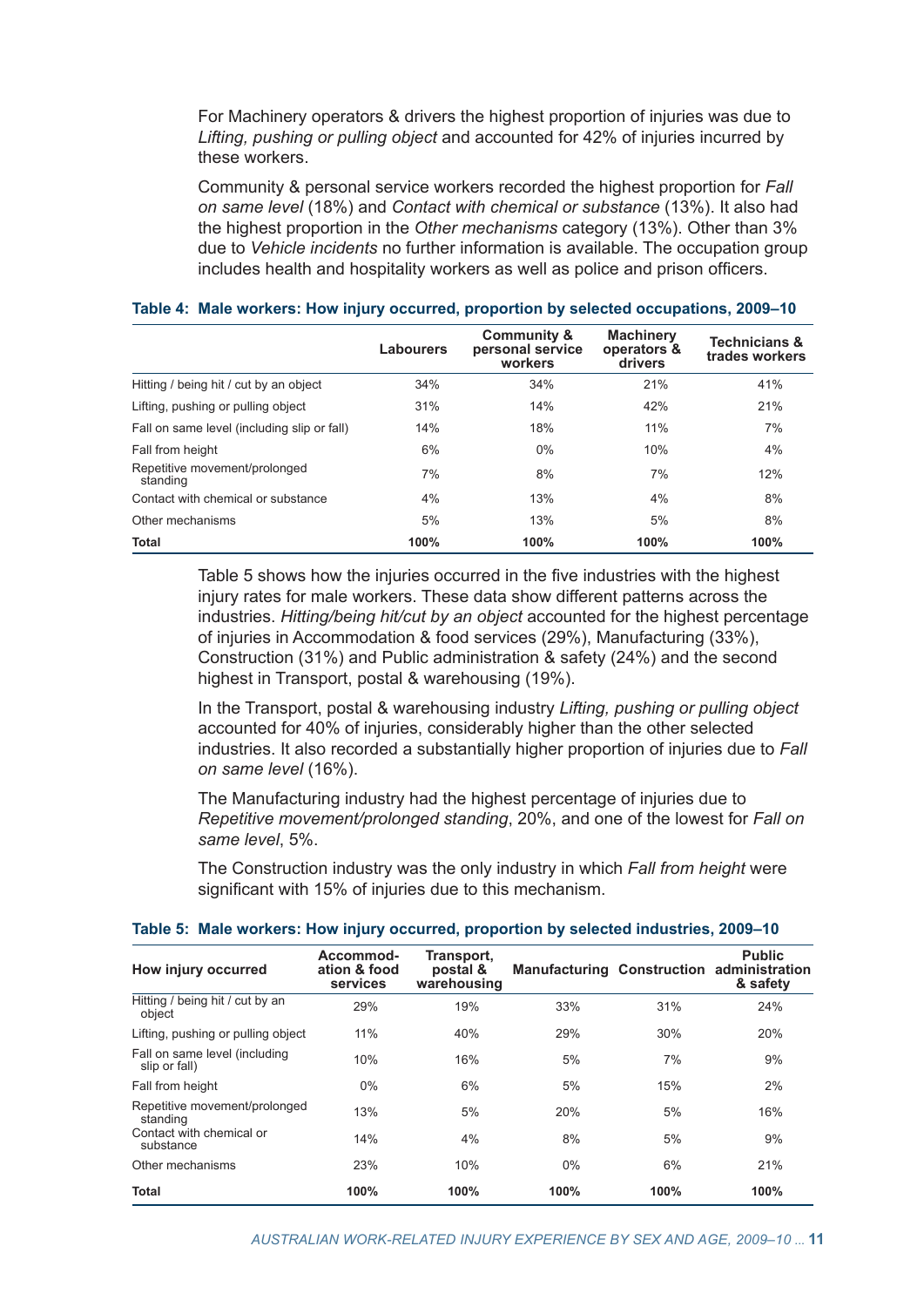In the Public administration & safety industry, 21% of injuries were coded to the *Other mechanisms* category. This category includes *Vehicle incidents* which was the cause of 10% of the injuries in this industry. Across all industries *Vehicle incidents* accounted for 4% of injuries.

The Accommodation & food services industry had a large proportion in the *Other mechanisms* category (23%). Other than 4% due to *Vehicle incidents* no further information is available.

## **Type of injury**

Injuries that occurred while *Lifting, pushing or pulling object* generally result in either a *Sprain/strain* or *Chronic joint or muscle condition*. Figure 11 shows that together these injuries accounted for 46% of all injuries incurred by male workers. Consistent with male workers recording more injuries from *Hitting/being hit/cut by an object*, 19% of the injuries to male workers involved a *Cut/open wound* compared with 12% for female workers.



#### **Figure 11: Male workers: Percentage of injuries by type of injury or illness, 2009–10**

## **Financial assistance received**

Figure 12 shows that as time lost from work increased so did the proportion who received workers' compensation. When the injury involved 5 or more days off work, 62% of male workers said they received workers' compensation while 24% accessed employer payments such as sick leave or other paid leave. These data also show that the proportion who accessed Federal Government assistance such as Medicare or social security payments increased only marginally with increasing time off work.



**Figure 12: Male workers: Percentage of injured workers by financial assistance received by time lost, 2009–10**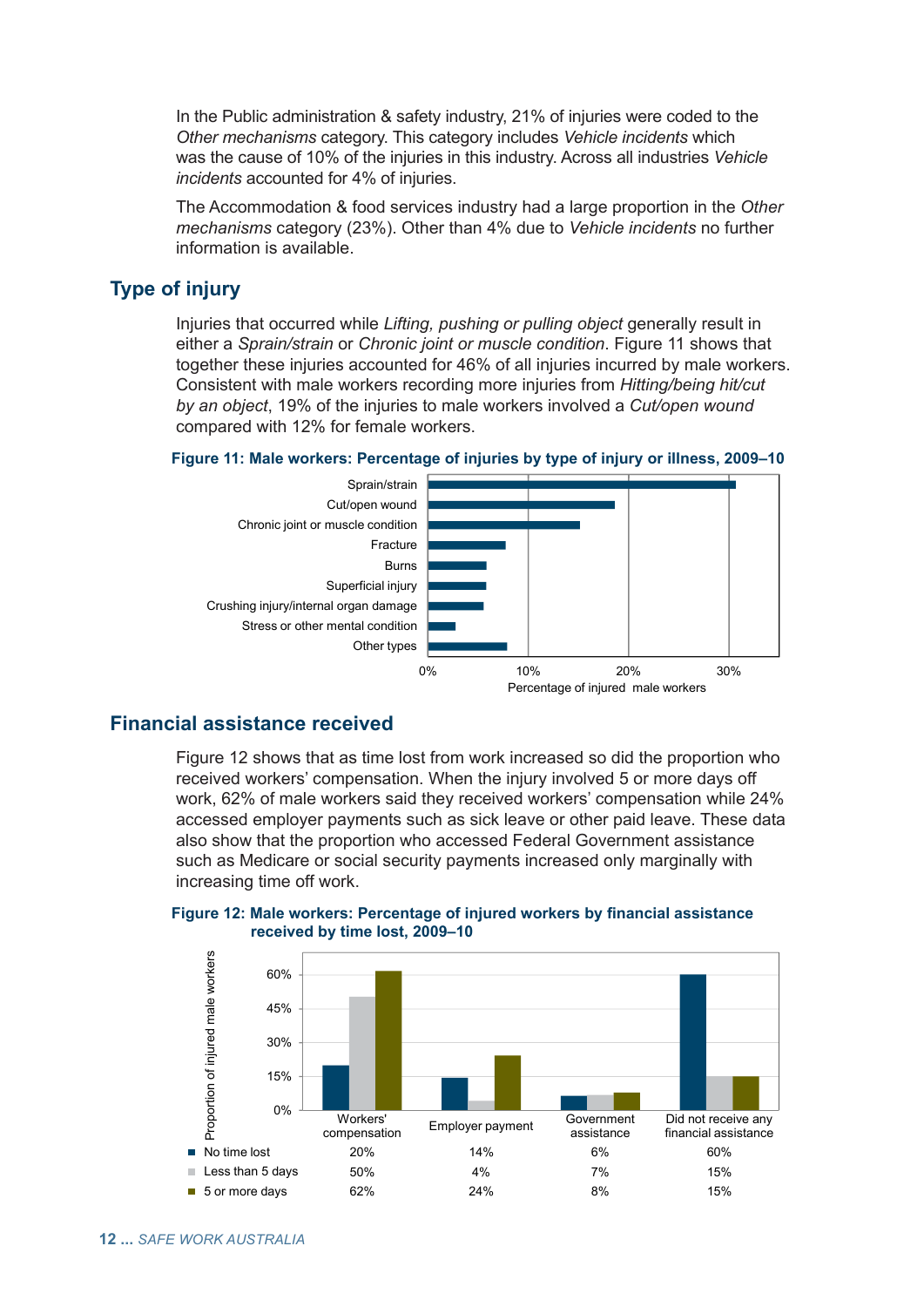## **Work-related injuries incurred by female workers**

The following section provides more detail about female workers, where they work and how they are injured.

## **Injury rates by occupation**

In 2009–10 more than half of the hours worked by females were in jobs where they were classed as Professionals (28% of total hours) or Clerical & administrative workers (25%). There is considerable variation in the hours worked per week by females across the occupation groups. As can be seen in Figure 13, Managers and Professionals had a greater proportion of total hours worked than their proportion of workers. Females in these occupations worked 35 and 32 hours per week on average respectively which is higher than the overall average for female workers of 28. Sales workers worked 22 hours per week on average.

The pattern of injuries was quite different. While Professionals incurred the greatest proportion of injuries (24%), Community & personal service workers accounted for the second highest proportion, 21%, followed by Sales workers with 14% and Clerical & administrative workers with 13%.

Within the Professionals occupation group, females mainly worked as Health, Education or Business, human resource & marketing professionals with each of these subgroups accounting for around one-quarter of female professionals. The Education and Health professionals subgroups accounted for the highest proportion of injuries with around one-third of injuries in each of these subgroups. The Business, human resource & marketing professionals accounted for 12% of injuries.

Within the Community & personal service workers occupation group, half of the females worked as Carers & aides and one-quarter as Hospitality workers. Injuries followed this same pattern. Health & welfare support workers employed 10% of the females in this occupation group but accounted for 20% of the injuries. This subgroup includes ambulance offices and enrolled nurses.

#### **Figure 13: Female workers: proportion of hours worked and proportion of injuries by occupation, 2009–10**

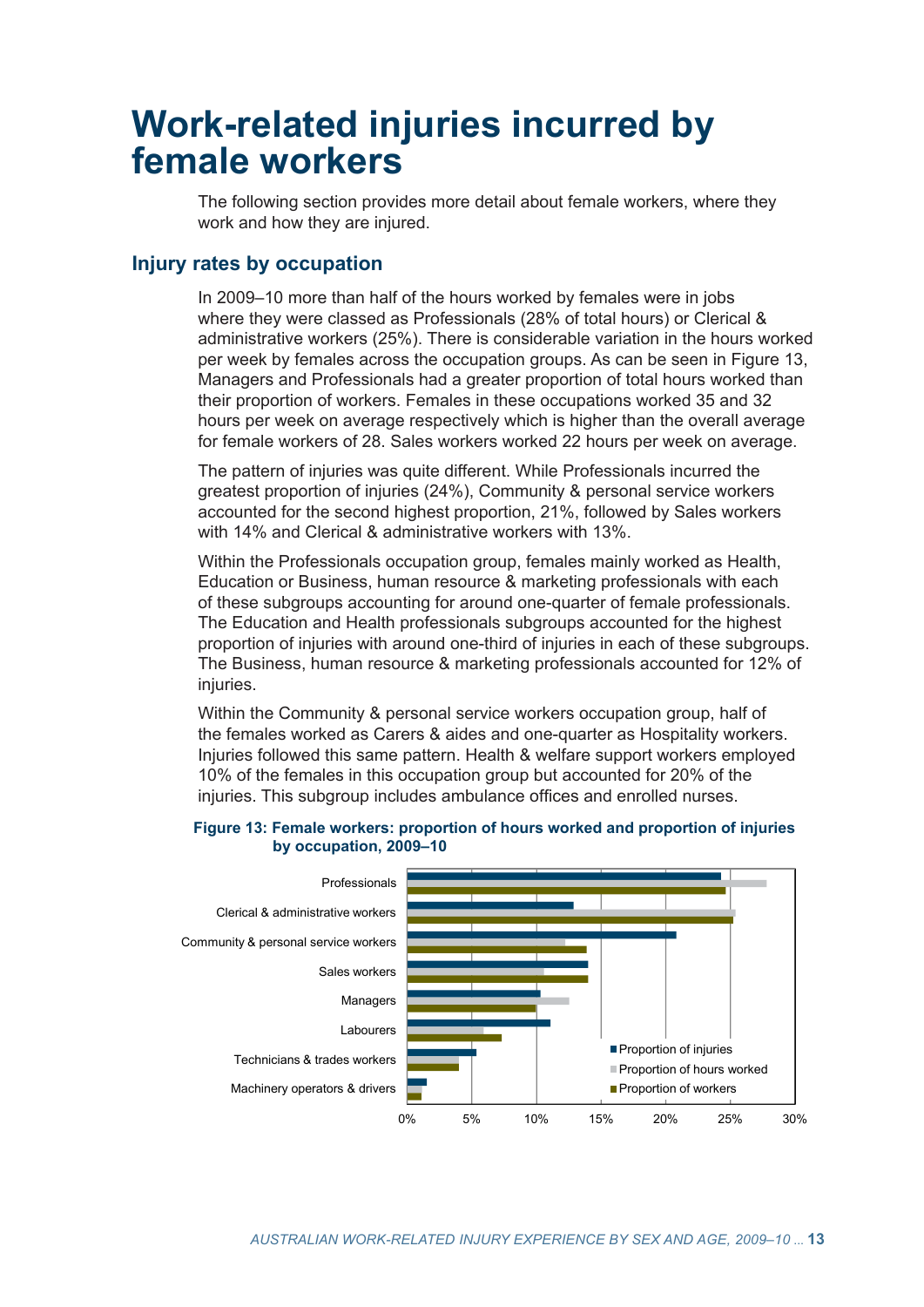The differences in average hours worked result in different patterns between incidence and frequency rates for female workers. Figure 14 shows that Labourers and Community & personal service workers recorded similar incidence rates (86.2 injuries per 1000 female workers and 85.3 respectively) but quite different frequency rates (72.9 injuries per million hours worked and 66.2 respectively). Within the Labourers occupation group, 40% of females worked as Cleaners and laundry workers with 20% working as Food preparation assistants and 18% as Factory process workers. Injuries followed a similar pattern.

While Clerical & administrative workers accounted for the highest proportion of female workers, they recorded the lowest incidence and frequency rates (29.0 injuries per 1000 workers and 19.7 injuries per million hours worked respectively) due to office work being a low risk environment. Similarly Professionals with high numbers of workers recorded low rates.





## **Injury rates by industry**

Figure 15 shows that in 2009–10 females in the Health care & social assistance industry accounted for the highest proportion of workers and hours worked followed by the Retail trade and Education & training industries.

The patterns of injuries broadly reflects the number of hours worked within each industry except for the Accommodation & food services industry which had twice the proportion of injuries than its proportion of hours worked (12% and 6% respectively). Females in the Accommodation & food services industry worked around 22 hours per week compared with 28 hours per week for all female workers. Within this industry, 87% of female workers were employed in Food & beverage services with this subgroup accounting for 86% of injuries.

The highest proportion of injuries was recorded by the Health care & social assistance industry (23% of injured female workers). Within this industry, 42% of females worked within the aged care and child care sectors with these sectors accounting for 49% of the injuries. The next biggest sector was Hospitals which employed 31% of female workers and accounted for 35% of injuries.

The Retail trade industry accounted for 14% of injuries to female workers. Onethird of the female workers in this industry worked in the Food retailing sector but this sector accounted for 50% of in the injuries in this industry.

<sup>\*</sup> Has a relative standard error between 25% and 50% and should be used with caution.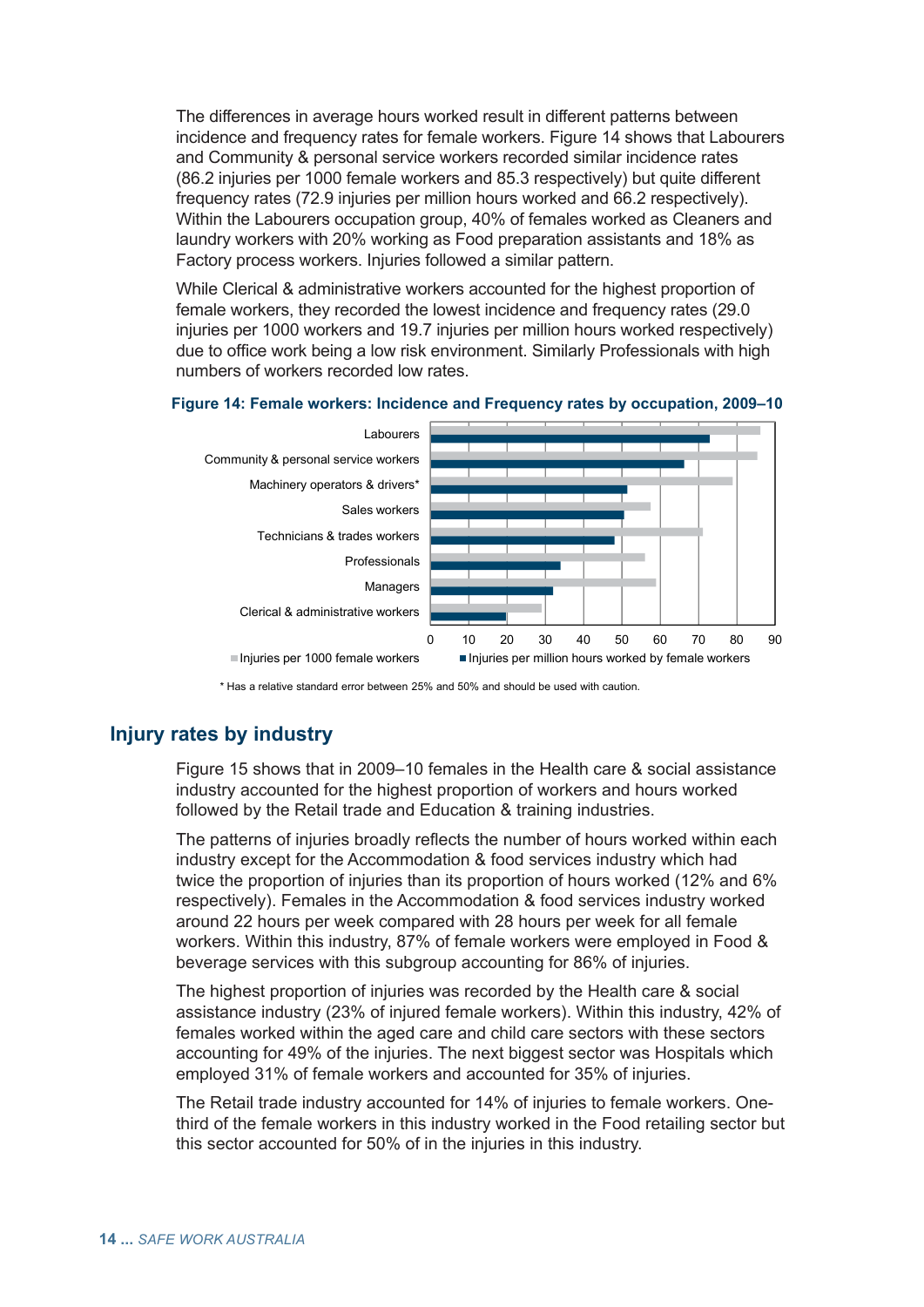The Education industry accounted for 13% of injuries to female workers. Within this industry 61% worked in the Preschool & school education sector with this sector accounting for 71% of the injuries within the industry.

### **Figure 15: Female workers: proportion of hours worked and proportion of injuries by industry, 2009–10**



\* The proportion of injuries has a relative standard error between 25% and 50% and should be used with caution. Includes Mining, Electricity,gas, water & waste services, Rental, hiring & real estate services, Construction, Wholesale trade and Other services.

Figure 16 shows that the highest incidence and frequency rate was recorded by the Accommodation & food services industry, 80.1 injuries per 1000 female workers and 69.8 injuries per million hours worked respectively. This was followed by the Agriculture, forestry & fishing industry.

### **Figure 16: Female workers: Incidence and Frequency rates by industry, 2009–10**



\* Has a relative standard error between 25% and 50% and should be used with caution.

\*\* Includes Mining, Electricity,gas, water & waste services, Rental, hiring & real estate services, Construction, Wholesale trade and Other services.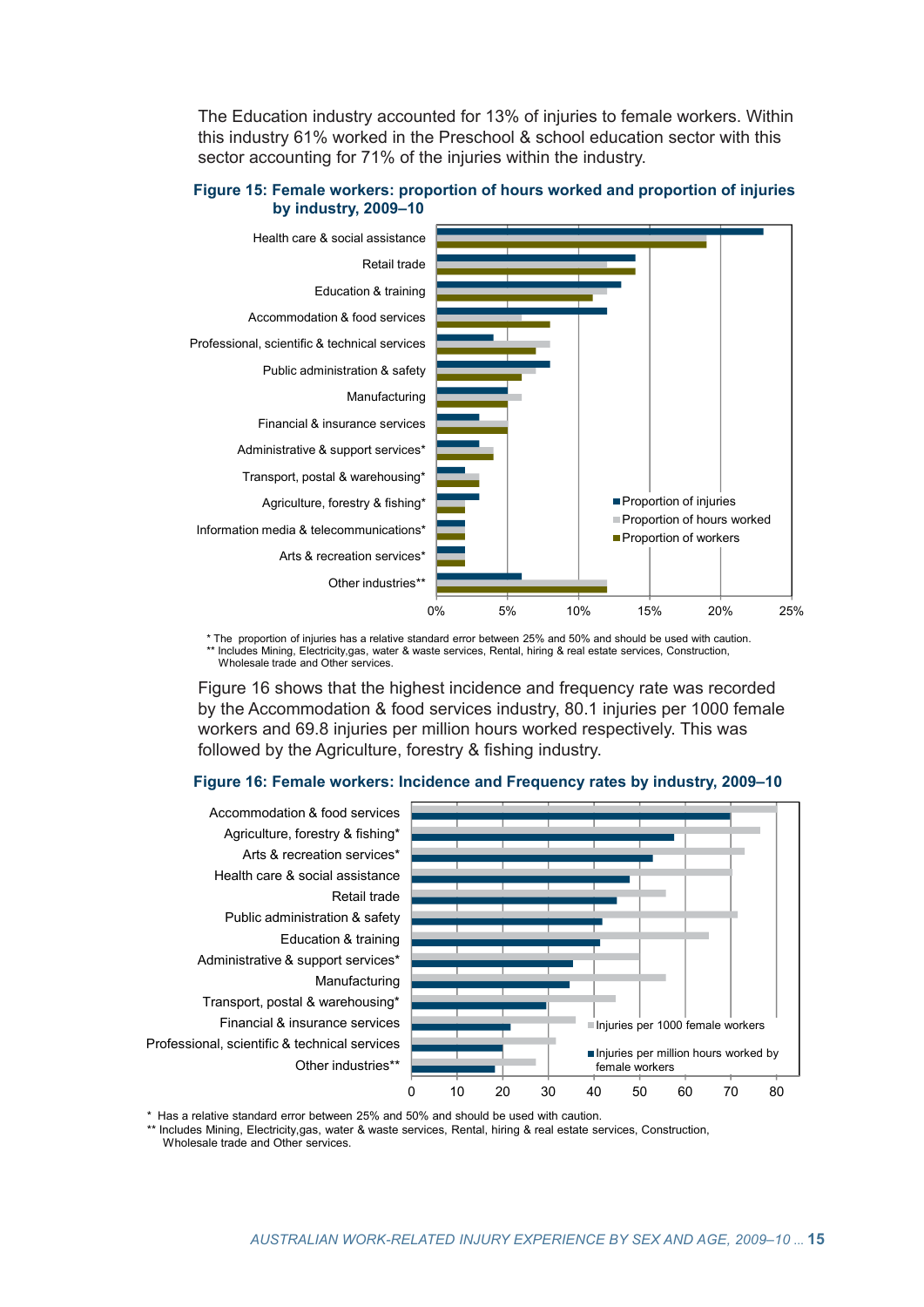The industries with the highest proportions of hours worked, Health care & social assistance, Retail trade and Education & training recorded similar frequency rates, 47.8, 45.0 and 41.3 respectively. However, the Retail trade industry recorded a much lower incidence rate than the other two industries: 55.8 injuries per 1000 female workers compared with 65.2 for Education and 70.3 for Health care & social assistance.

## **How the injury occurred**

Figure 17 shows that the main cause of injury to female workers in 2009–10 was *Lifting, pushing or pulling object* accounting for 26% of injuries. This was followed by *Hitting/being hit/cut by an object* with 18% and *Fall on same level* with 17%.





Table 6 shows how the injuries occurred in the four occupations with the highest injury frequency rates for female workers excluding Machinery operatives & drivers due to the high error on the estimate. As the injury estimates are small these data should only be treated as indicative.

For Labourers and Sales workers the highest percentage of injuries was due to *Lifting, pushing or pulling object* while for Community & personal service workers and Technicians & trades workers the highest percentage was due to *Hitting/ being hit/cut by an object*.

These two mechanisms accounted for around half of all injuries. Technicians & trades workers had a slightly higher proportion of injuries due to *Falls* compared to the other occupation groups. For Community & personal service workers the largest proportion was in the *Other mechanisms* category (26%). For more than half of this group there is no information available.

| How injury occurred                        | Labourers | <b>Community &amp;</b><br>personal service Sales workers<br>workers |        | <b>Technicians &amp;</b><br>trades workers |
|--------------------------------------------|-----------|---------------------------------------------------------------------|--------|--------------------------------------------|
| Lifting, pushing or pulling object         | 38%       | 24%                                                                 | 35%    | $***$                                      |
| Hitting/ being hit/ cut by an object       | $*15%$    | 24%                                                                 | $*23%$ | $*38\%$                                    |
| Repetitive movement/ prolonged<br>standing | *18%      | $*7\%$                                                              | $*21%$ | $**$                                       |
| Falls                                      | $*16%$    | 19%                                                                 | $*19%$ | $*23%$                                     |
| Other mechanisms                           | 13%       | 26%                                                                 | $***$  | $*22\%$                                    |
| <b>Total</b>                               | 100%      | 100%                                                                | 100%   | 100%                                       |

#### **Table 6: Female workers: How injury occurred, proportion by selected occupations, 2009–10**

\* Estimate has a relative standard error between 25% and 50% and should be used with caution.

\*\* Estimate has a relative standard error greater than 50% and too unreliable for use.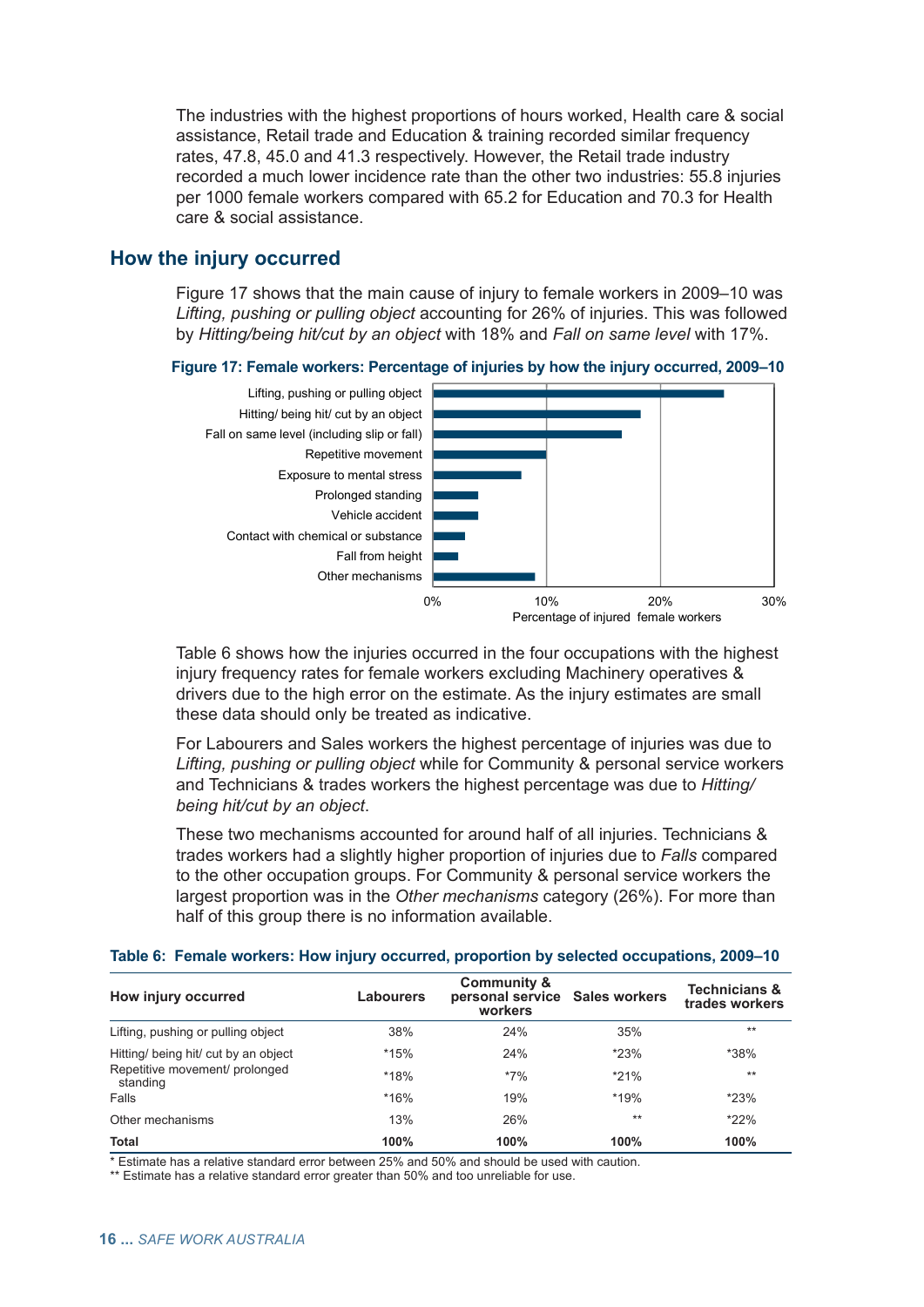Table 7 shows how the injuries occurred in the five industries with the highest injury rates for female workers. *Lifting, pushing or pulling object* accounted for the highest percentage of injuries in Health care & social assistance and Retail trade while *Hitting/being hit/cut by an object* accounted for the highest percentage in Accommodation & food services. In the Accommodation & food services industry the majority of the injuries in the *Other mechanism* category were due to *Contact with chemical or substance* possibly linked to cleaning and cooking activities.

Injuries in the Public administration & safety industry mainly involved *Exposure to mental stress* or *Repetitive movement/prolonged standing*. The small number of injured workers in this industry means that no further information can be reliably provided.

Injuries in the Education & training industry were spread over a number of mechanisms with the highest being due to *Falls*, of which, most were due to a fall, slip or trip on the same level as opposed to a fall from height. Female workers had very few falls from height compared with male workers.

| How injury occurred                        | Accommod-<br>ation & food<br>services | <b>Health care</b><br>& social<br>assistance |        | <b>Public</b><br>Retail trade administration<br>& safety | <b>Education &amp;</b><br>training |
|--------------------------------------------|---------------------------------------|----------------------------------------------|--------|----------------------------------------------------------|------------------------------------|
| Lifting, pushing or pulling object         | 20%                                   | 40%                                          | 46%    | $**$                                                     | 20%                                |
| Hitting or being hit by an object          | 35%                                   | 17%                                          | 14%    | $**$                                                     | $*12%$                             |
| Falls                                      | $*16%$                                | 12%                                          | 19%    | $***$                                                    | 25%                                |
| Exposure to mental stress                  | $**$                                  | $***$                                        | $***$  | $*25%$                                                   | $*17%$                             |
| Repetitive movement/ prolonged<br>standing | $***$                                 | $***$                                        | $*13%$ | $*30\%$                                                  | $**$                               |
| Other mechanisms                           | $*29%$                                | 30%                                          | $**$   | $***$                                                    | $*25%$                             |
| <b>Total</b>                               | 100%                                  | 100%                                         | 100%   | 100%                                                     | 100%                               |

#### **Table 7: Female workers: How injury occurred, proportion by selected industries, 2009–10**

\* Estimate has a relative standard error between 25% and 50% and should be used with caution.

\*\* Estimate has a relative standard error greater than 50% and too unreliable for use.

## **Type of injury**

Injuries that occurred while *Lifting, pushing or pulling object* generally resulted in either a *Sprain/strain* or *Chronic joint or muscle condition*. Figure 18 shows that the 29% of injuries incurred by female workers were *Sprain/strains* and 21% were *Chronic joint or muscle condition*.

*Stress or other mental condition* was reported by 8% of female workers which is considerably higher than the 3% of male workers who reported this condition.

#### **Figure 18: Female workers: Percentage of injured workers by type of injury or illness, 2009–10**

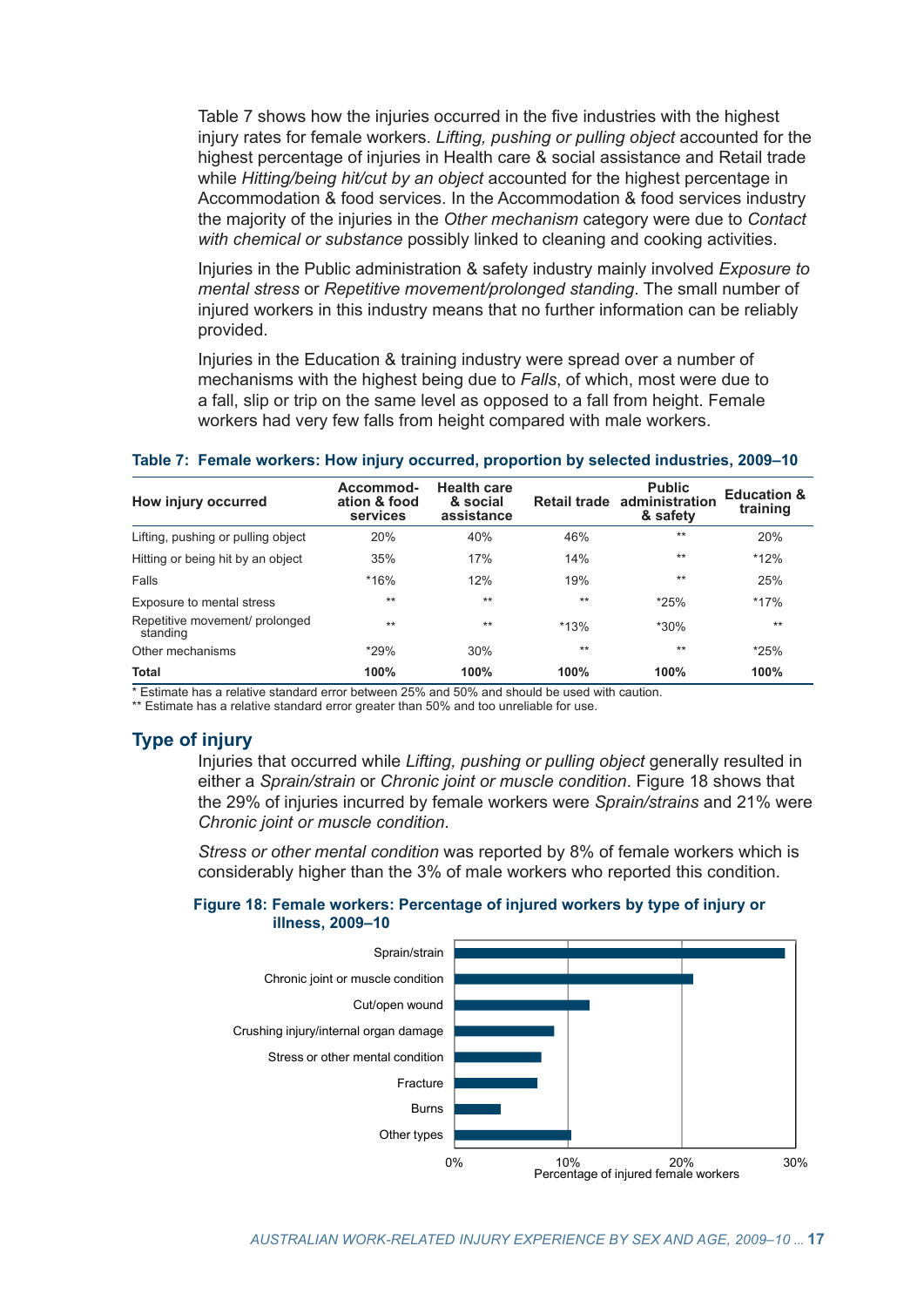## **Financial assistance received**

Figure 19 shows that as time lost from work increased so did the proportion who received workers' compensation. When the injury involved 5 or more days off work, 60% of female workers said they received workers' compensation while 25% of female workers accessed employer payments such as sick leave or other paid leave.

These data also show that the proportion who accessed Federal Government assistance such as Medicare or social security payments increased only marginally with increasing time off from work.

**Figure 19: Female workers: Percentage of injured workers by financial assistance received by time lost, 2009–10**

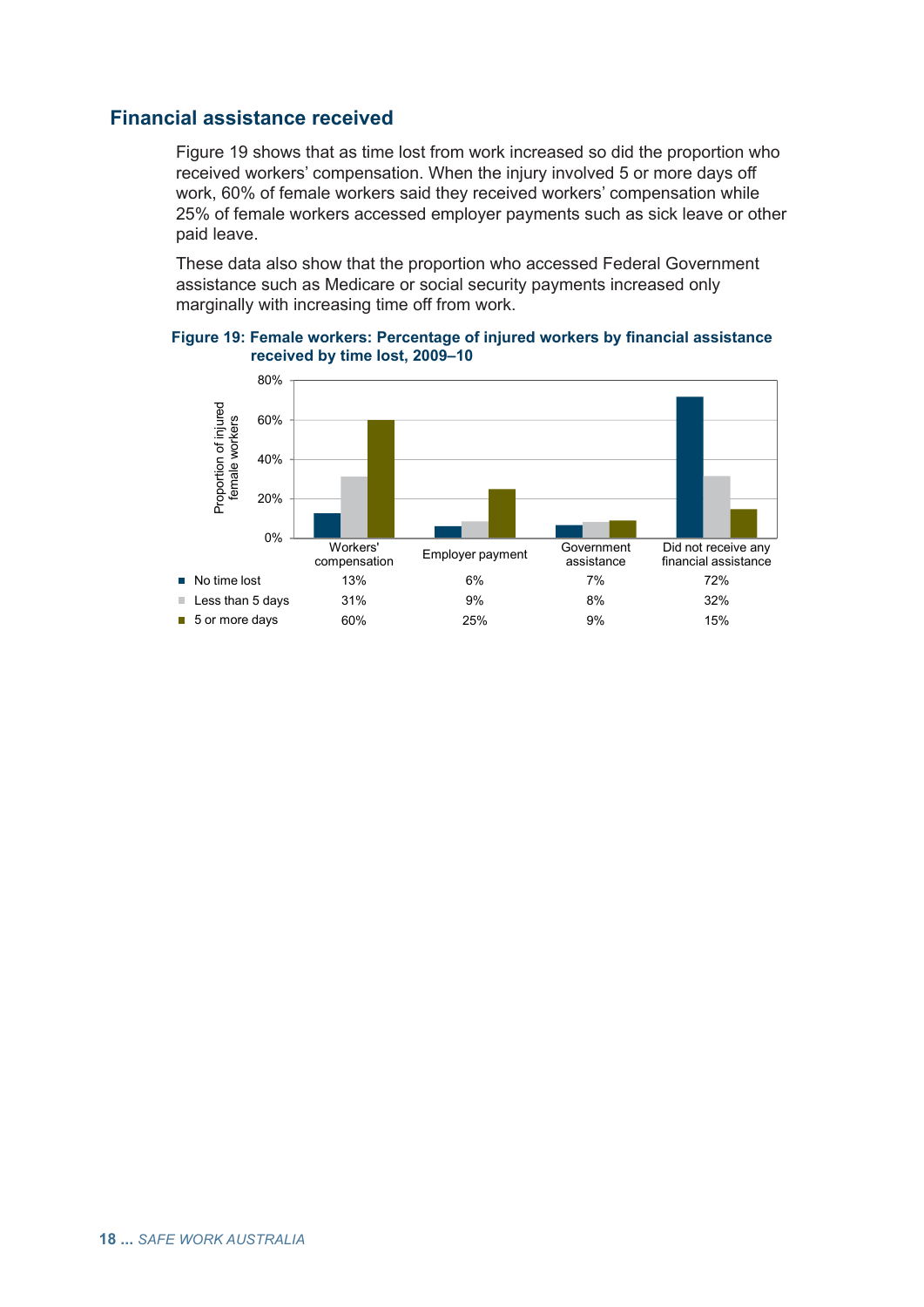## **Work-related injuries by age**

In 2009–10, 26% of all work-related injuries were incurred by workers in the 45–54 years age group. Figure 20 shows that almost equal numbers were recorded by the younger age groups with much fewer injured workers in the older age groups. Comparison with the results from the 2005–06 survey shows lower numbers of injured workers in the younger age groups and higher in the older age groups.



**Figure 20: Work-related injuries: Number of injured workers by age group, 2005–06 and 2009–10**

Figure 21 shows how the proportion of injuries in a particular age group compares to the proportion of workers and hours worked by that age group. These data show that in 2009–10, workers in the 15–24 years age group recorded a much higher proportion of work-related injuries than the proportion of workers or hours worked while the next two age groups, 25–34 and 35–44 had a lower proportion of injured workers than the proportion of workers or hours.



**Figure 21: Proportion of injured workers, proportion of workers and proportion of hours worked by age group, 2009–10**

Figure 22 shows the incidence and frequency rates by age group. These data show that the 15–24 years age group recorded the highest frequency rate of all the age groups and the second highest incidence rate, slightly lower than the incidence rate for the 45–54 years age group.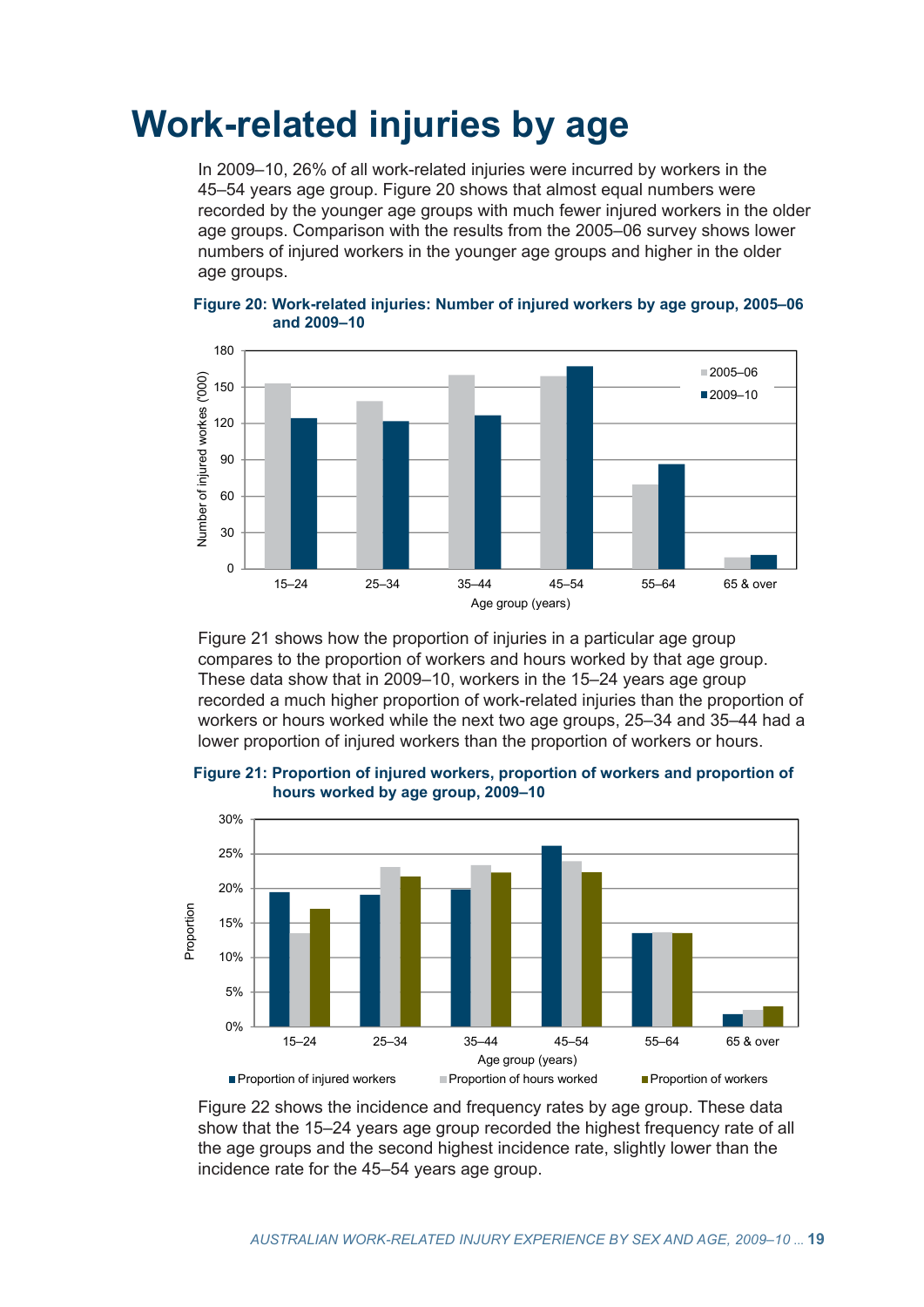



The frequency rate is a superior measure when comparing rates across age groups as it takes account of the differences in the hours worked particularly as those in the youngest and oldest age groups work fewer hours on average than the other age groups. This explains why incidence rates were similar for the 15–24 years and 45–54 years age groups while the frequency rate for the 15–24 years age group was 32% higher than the rate for the 45–54 years age group.

The 65 years & over age group recorded both the lowest incidence rate and the lowest frequency rate with rates nearly half those of the 15–24 years age group. For the rest of this report, data for workers in the 65 years & over age group have been merged with data for the 55–64 years age group due to the unreliability of the estimates.

## **Age by sex**

Table 8 shows that male and female workers recorded similar proportions of injuries by age. The 45–54 years age group recorded the greatest proportion of injuries for both male and female workers: 25% and 28% respectively while the 55 years & over age group recorded the lowest proportion of injuries: 15% for both males and females.

These data also show that the 15–24 years age group worked the fewest hours worked on average: 31.1 for males and 25.1 for females. For all age groups males worked more hours per week than their female counterparts with the greatest difference in the 35–44 years age group where males worked 13 hours more per week than females.

Figure 23 shows that females had higher frequency rates than males for all age groups. For both males and females, the highest frequency rate was recorded by the 15–24 year age group, with females recording a rate 14% higher than the male rate. The largest difference in frequency rates between the sexes was in the 55 years & over age group where the rate for females was 45% higher than the rate for males.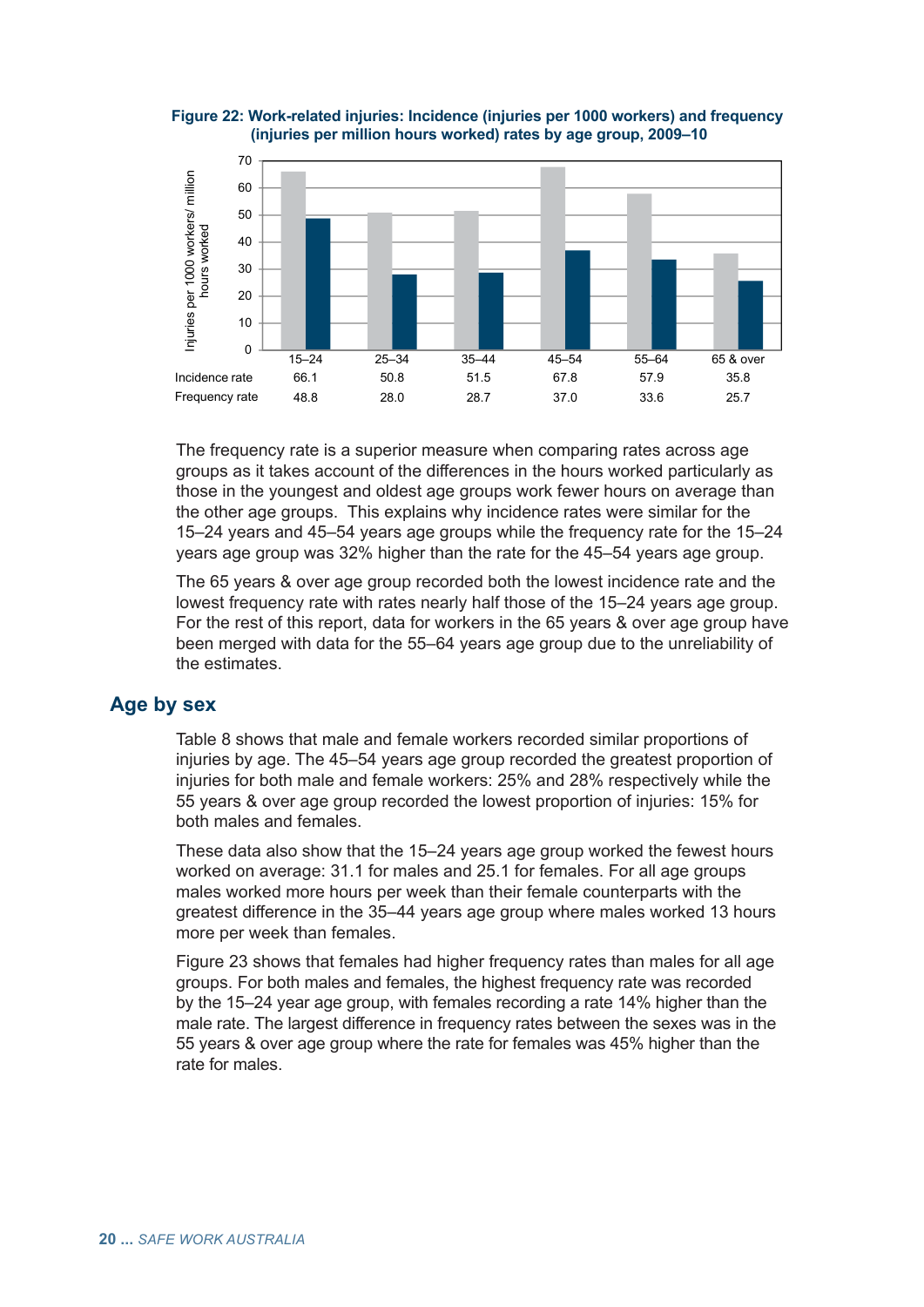| Age group    |               | <b>Injured workers</b> |                | <b>Workers</b>    |                                 |  |
|--------------|---------------|------------------------|----------------|-------------------|---------------------------------|--|
| (years)      | <b>Number</b> | <b>Proportion</b>      | <b>Number</b>  | <b>Proportion</b> | <b>Hours worked</b><br>per week |  |
|              |               |                        | <b>Males</b>   |                   |                                 |  |
| $15 - 24$    | 66 500        | 19%                    | 966 700        | 16%               | 31.1                            |  |
| $25 - 34$    | 72 400        | 20%                    | 1 345 600      | 22%               | 41.1                            |  |
| $35 - 44$    | 72 200        | 20%                    | 1 363 500      | 23%               | 43.1                            |  |
| $45 - 54$    | 88700         | 25%                    | 1 295 000      | 21%               | 43.2                            |  |
| 55 & over    | 54 300        | 15%                    | 1 053 400      | 17%               | 40.3                            |  |
| <b>Total</b> | 354 100       | 100%                   | 6 0 24 200     | 100%              | 31.5                            |  |
|              |               |                        | <b>Females</b> |                   |                                 |  |
| $15 - 24$    | 57 800        | 20%                    | 915 100        | 18%               | 25.1                            |  |
| $25 - 34$    | 49 600        | 17%                    | 1 053 000      | 21%               | 33.4                            |  |
| $35 - 44$    | 54 500        | 19%                    | 1 097 900      | 22%               | 30.2                            |  |
| $45 - 54$    | 78 400        | 28%                    | 1 168 500      | 23%               | 32.7                            |  |
| 55 & over    | 43 900        | 15%                    | 767 800        | 15%               | 30.4                            |  |
| <b>Total</b> | 284 300       | 100%                   | 5 002 300      | 100%              | 24.2                            |  |
|              |               |                        | <b>Total</b>   |                   |                                 |  |
| $15 - 24$    | 124 300       | 19%                    | 1881700        | 17%               | 28.2                            |  |
| $25 - 34$    | 122 000       | 19%                    | 2 398 600      | 22%               | 37.9                            |  |
| $35 - 44$    | 126 700       | 20%                    | 2 461 400      | 22%               | 37.3                            |  |
| $45 - 54$    | 167 100       | 26%                    | 2 463 600      | 22%               | 38.2                            |  |
| 55 & over    | 98 200        | 15%                    | 1821200        | 17%               | 32.0                            |  |
| <b>Total</b> | 638 300       | 100%                   | 11 026 500     | 100%              | 35.7                            |  |

### **Table 8: Number and proportion of injured workers, total workers and hours worked per week by sex and age group, 2009–10**



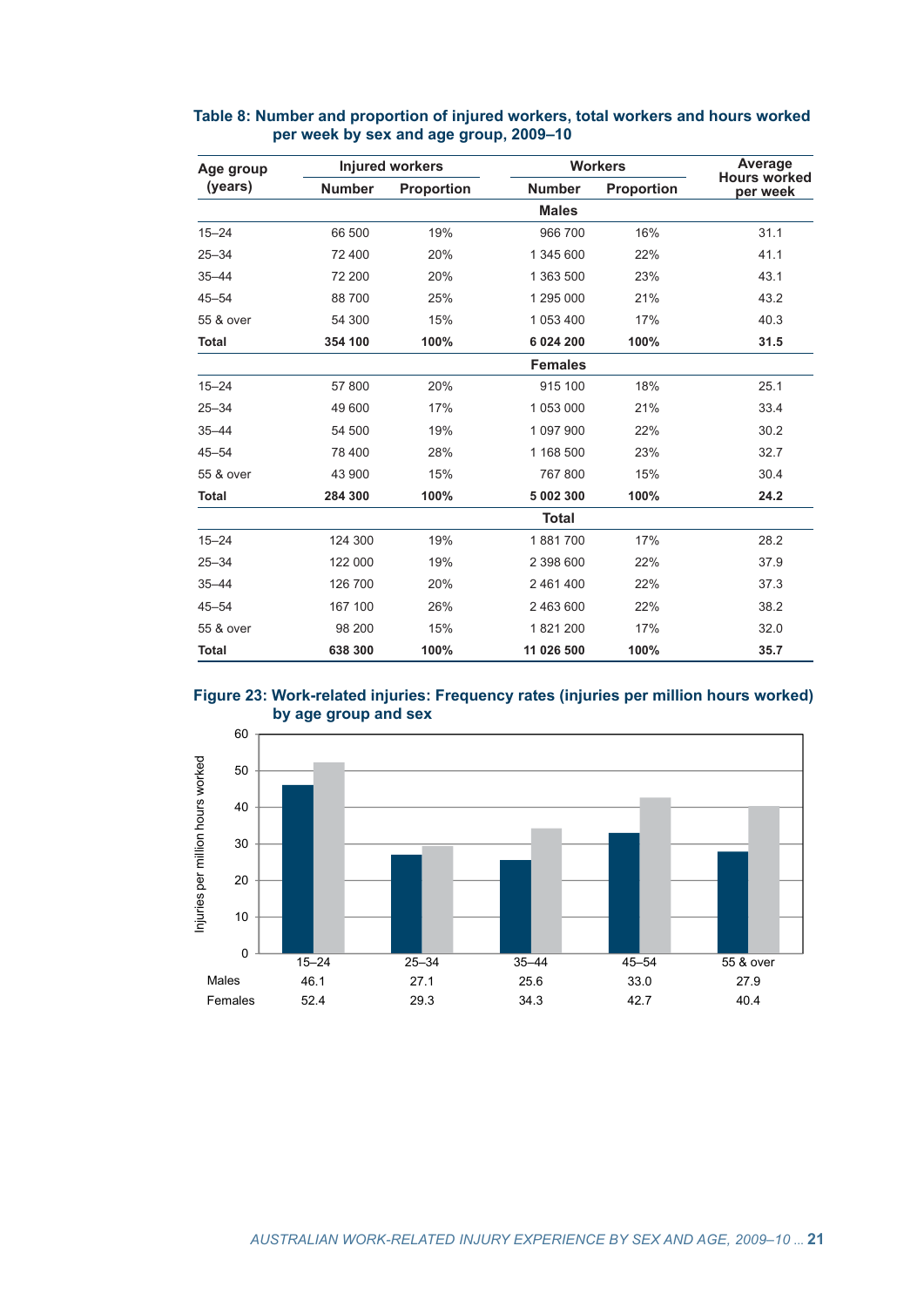## <span id="page-31-0"></span>**Status in employment**

As workers age they appear to move from casual employment to employment with paid leave entitlements and then for some on to self-employment, changing jobs in the process. Table 9 shows that 41% of casual workers were in the 15–24 years age group while 30% of Owner managers were in the 55 years & over age group. It also shows that similar proportions of Employees with paid leave entitlements were employed across the age groups from 25 to 54 years.

|                   |                                           | <b>Employees</b>                |                       |  |  |
|-------------------|-------------------------------------------|---------------------------------|-----------------------|--|--|
| Age group (years) | <b>Without paid leave</b><br>entitlements | With paid leave<br>entitlements | <b>Owner managers</b> |  |  |
|                   |                                           | <b>Percentage of workers</b>    |                       |  |  |
| $15 - 24$         | 41%                                       | 13%                             | 3%                    |  |  |
| $25 - 34$         | 17%                                       | 26%                             | 13%                   |  |  |
| $35 - 44$         | 16%                                       | 24%                             | 25%                   |  |  |
| $45 - 54$         | 13%                                       | 23%                             | 29%                   |  |  |
| 55 & over         | 12%                                       | 14%                             | 30%                   |  |  |
| Total             | 100%                                      | 100%                            | 100%                  |  |  |
|                   |                                           | Percentage of hours worked      |                       |  |  |
| $15 - 24$         | 33%                                       | 13%                             | 3%                    |  |  |
| $25 - 34$         | 22%                                       | 26%                             | 13%                   |  |  |
| $35 - 44$         | 18%                                       | 24%                             | 25%                   |  |  |
| $45 - 54$         | 15%                                       | 24%                             | 31%                   |  |  |
| 55 & over         | 12%                                       | 13%                             | 28%                   |  |  |
| <b>Total</b>      | 100%                                      | 100%                            | 100%                  |  |  |

#### **Table 9: Workforce: Proportion of workers and hours worked by status in employment and age group, 2009–10**

Figure 24 shows that casual Employees recorded the highest frequency rates in all age groups except the 55 years & over group. The highest frequency rates across all age and employment status groups were recorded by young people working as casuals. Those in the 15–24 years age group had the highest frequency rate of 62.3 injuries per million hours worked, slightly higher than the 61.5 recorded by casuals in the 25-34 year age group.

#### **Figure 24: Work-related injuries: Frequency rates (injuries per million hours worked) by age group and status in employment**



\* The rate for 15-24 years is too unreliable to publish and the rate for 25-34 years should be used with caution.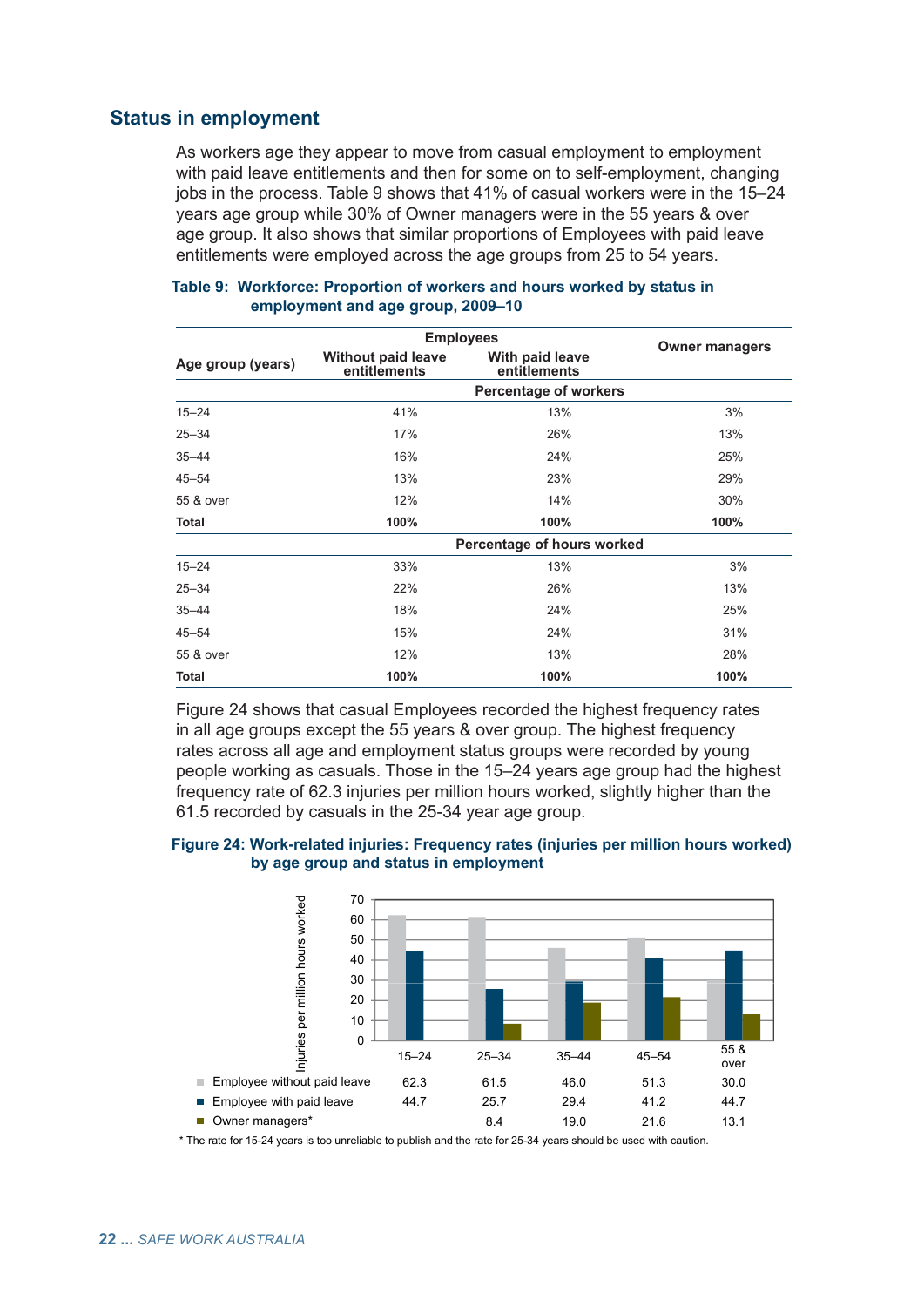<span id="page-32-0"></span>The 25–34 years age group recorded the greatest difference between the frequency rate for casuals and the other employment categories. For this age group the frequency rate for casuals was more than twice that of their counterparts with paid leave entitlements.

For the 55 years & over age group, Employees with paid leave entitlements experience the highest rate of injury, nearly 50% higher than the rate for casuals.

## **Type of employment**

In 2009–10, shiftworkers had a younger age profile compared with nonshiftworkers. Table 10 shows that 43% of part-time shiftworkers were in the 15–24 years age group. Full-time shiftworkers displayed the same age profile of full-time non-shiftworkers.

#### **Table 10: Workforce: Proportion of workers and hours worked by type of employment and age group, 2009–10**

| Age group    |                  | <b>Non-shift workers</b> |              |                              | <b>Shift workers</b> |              |
|--------------|------------------|--------------------------|--------------|------------------------------|----------------------|--------------|
| (years)      | <b>Full-time</b> | Part-time                | <b>Total</b> | <b>Full-time</b>             | <b>Part-time</b>     | <b>Total</b> |
|              |                  |                          |              | <b>Percentage of workers</b> |                      |              |
| $15 - 24$    | 12%              | 24%                      | 16%          | 14%                          | 43%                  | 24%          |
| $25 - 34$    | 25%              | 14%                      | 22%          | 26%                          | 16%                  | 22%          |
| $35 - 44$    | 23%              | 21%                      | 22%          | 24%                          | 17%                  | 21%          |
| $45 - 54$    | 24%              | 20%                      | 23%          | 22%                          | 13%                  | 19%          |
| 55 & over    | 15%              | 22%                      | 17%          | 14%                          | 11%                  | 13%          |
| Total        | 100%             | 100%                     | 100%         | 100%                         | 100%                 | 100%         |
|              |                  |                          |              | Percentage of hours worked   |                      |              |
| $15 - 24$    | 12%              | 19%                      | 13%          | 14%                          | 34%                  | 18%          |
| $25 - 34$    | 24%              | 16%                      | 23%          | 26%                          | 17%                  | 24%          |
| $35 - 44$    | 24%              | 22%                      | 23%          | 24%                          | 20%                  | 23%          |
| $45 - 54$    | 25%              | 23%                      | 25%          | 22%                          | 16%                  | 21%          |
| 55 & over    | 16%              | 21%                      | 16%          | 14%                          | 13%                  | 14%          |
| <b>Total</b> | 100%             | 100%                     | 100%         | 100%                         | 100%                 | 100%         |

Figure 25 shows that the highest frequency rate in each age group was recorded by part-time shiftworkers. The highest rate overall was recorded by those in the 45–54 years age group with 136.4 injuries per million hours worked, four times the rate for all workers of 34.3. It should be noted however, that this group comprised a small proportion of the workforce in 2009–10, just 6% of workers and 3% of hours worked.

The lowest rate in each age group was recorded by full-time non-shift workers. The lowest rate overall was recorded by those in the 25–34 years age group with 19.6 injuries per million hours worked.

These differences may be due to the different industries in which shiftworkers work compared with non-shiftworkers. In 2009–10, 21% of shiftworkers were employed in the Health care & social assistance industry and 18% in the Accommodation & food services industry. As seen earlier in this report the Accommodation & food services industry recorded the highest frequency rate and the Health care & social assistance industry the fourth highest. Further analysis of the data shows that shiftworkers in the Health care & social assistance industry incurred an incidence rate more than twice the rate for non-shiftworkers while in the Accommodation & food services industry rates were closer.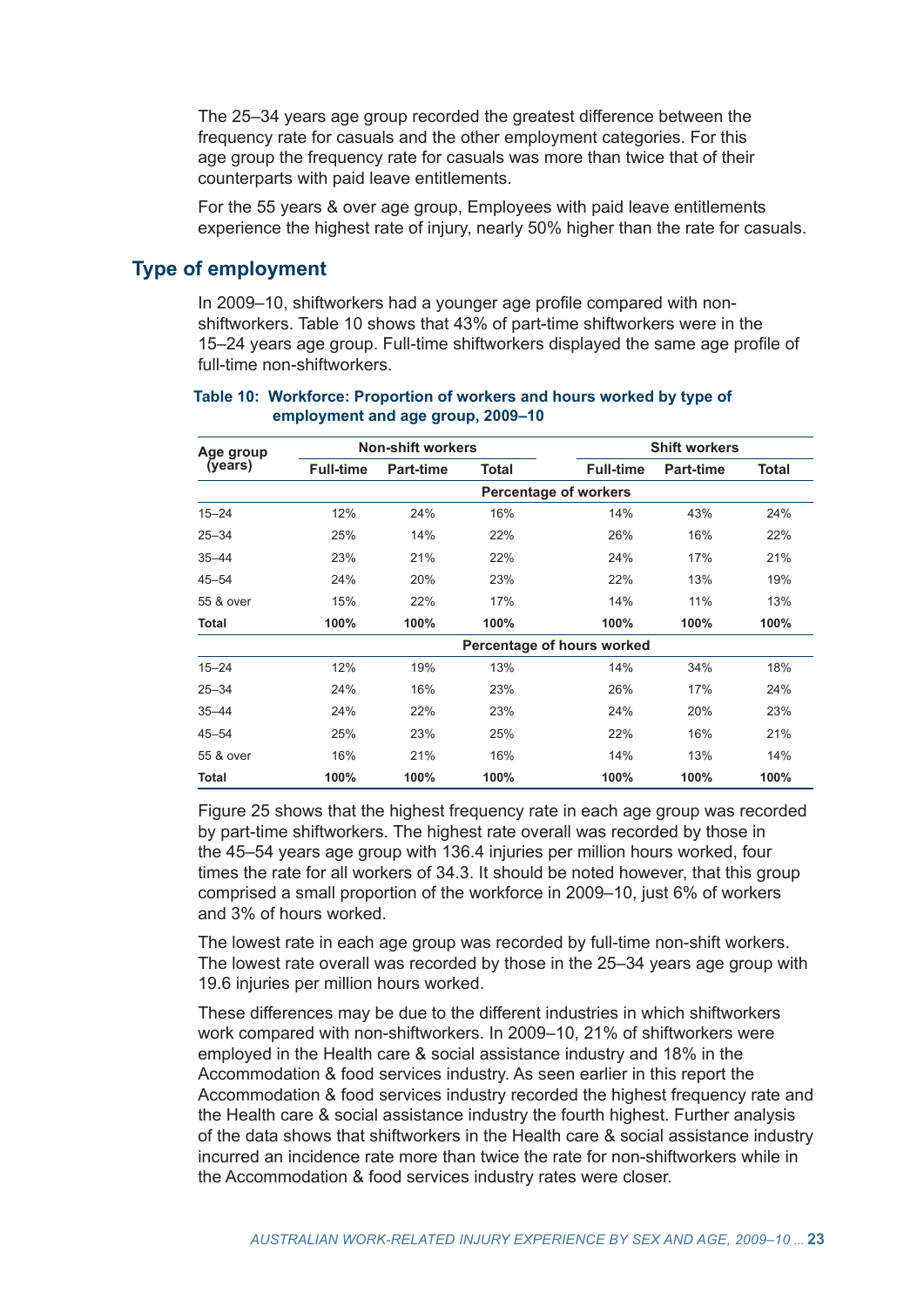

**Figure 25: Work-related injuries: Frequency rates (injuries per million hours worked) by age group and type of employment**

## **How the injury occurred**

The most common cause of injury in all age groups except the 15–24 years group was *Muscular Stress.* This mechanism of injury includes *Lifting, pushing, pulling, bending*; *Repetitive movement with low muscle loading* and *Prolonged standing, working in cramped or unchanging positions*. Table 11 shows that for those in the 15–24 years age group, *Hitting or being hit or cut by an object* accounted for the largest proportion of injuries (36%) followed by *Muscular Stress* with 27%.

For those in the 25–34 and 35–44 years age groups, incidents involving *Hitting or being hit or cut by an object* accounted for the second largest proportion of injuries, while for workers in the older age groups (45–54 and 55 years and over) incidents involving *Falls* (encompassing *Fall on same level* and *Fall from a height*) accounted for the second largest proportion of injuries.

Injuries from *Contact with chemical or other substance* accounted for 5% of all injuries but for the 15–24 years age group it was responsible for 9%. This youngest age group incurred 40% of the injuries due to this mechanism of injury.

Workers aged 45 years and over accounted for almost 60% of injuries resulting from *Falls,* suggesting that *Falls* are a major risk for older workers. These workers also accounted for 59% of incidents involving *Exposure to mental stress*.

|                                             | Age group (years) |           |           |           |           |       |
|---------------------------------------------|-------------------|-----------|-----------|-----------|-----------|-------|
| <b>Mechanism of injury</b>                  | $15 - 24$         | $25 - 34$ | $35 - 44$ | $45 - 54$ | 55 & over | Total |
| Muscular stress                             | 27%               | 43%       | 42%       | 44%       | 34%       | 38%   |
| Hitting or being hit or cut by<br>an object | 36%               | 25%       | 25%       | 16%       | 23%       | 24%   |
| Falls                                       | 14%               | 11%       | 12%       | 23%       | 28%       | 17%   |
| Exposure to mental stress                   | $**$              | $**$      | 6%        | 5%        | 10%       | 5%    |
| Contact with chemical or other<br>substance | 9%                | $**$      | $*6\%$    | $**$      | $**$      | 5%    |
| Other mechanism                             | 13%               | 14%       | 10%       | 10%       | $***$     | 10%   |
| <b>Total</b>                                | 100%              | 100%      | 100%      | 100%      | 100%      | 100%  |

**Table 11: Work-related injuries: Percentage of injuries by how the injury or illness occurred by age group, 2009–10**

\* Estimate has a relative standard error between 25% and 50% and should be used with caution.

\*\* Estimate has a relative standard error greater than 50% and too unreliable for use.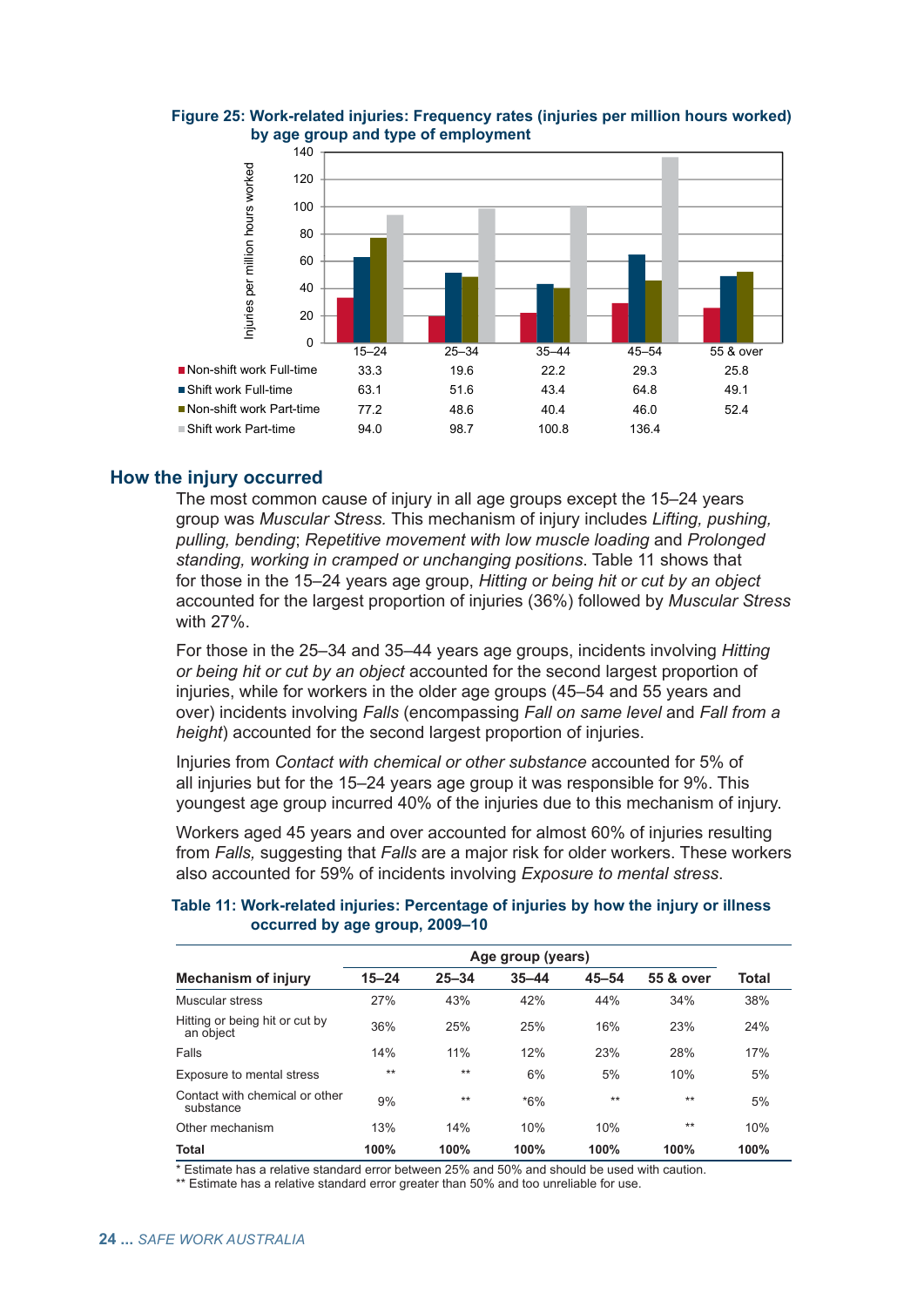Figures 26 and 27 show the percentage of injuries for male and female workers for the three most common ways injuries were incurred. For male workers 83% of injuries were due to these three mechanism while for female workers they accounted for 77%. Figure 26 shows that the pattern for male workers is similar to the pattern for all injured workers except for lower proportions due to *Falls* in older workers. The pattern for female workers is very different with much lower proportions due to *Hitting or being hit or cut by an object* in all age groups compared with male workers. Female workers aged 55 years & over had a much higher proportion of injuries due to *Falls* than their male counterparts: 32% for female workers compared with 24% for male workers.

Female workers in the 15–24 years age group also had a substantially different pattern to male workers of the same age. Young female workers were more likely to incur a *Fall* or *Muscular stress* and less likely to be injured from *Hitting or being hit or cut by an object* than their male counterparts.



**Figure 26: Male workers: Percentage of injuries by three most common ways injuries occurred by age group, 2009–10**





## **Occupation**

Table 12 shows that the pattern of workers and hours worked by occupation is similar for all the age groups except for the 15–24 years age group. While the greatest proportion of workers were Professionals (21%), only 9% of those in the 15–24 years age group worked in this occupation. A similar difference existed for Managers with only 4% of those in the 15–24 years age group in this field compared with 12% to 18% for the other age groups. This difference reflects the level of skill and career progression required to work as Professionals and Managers.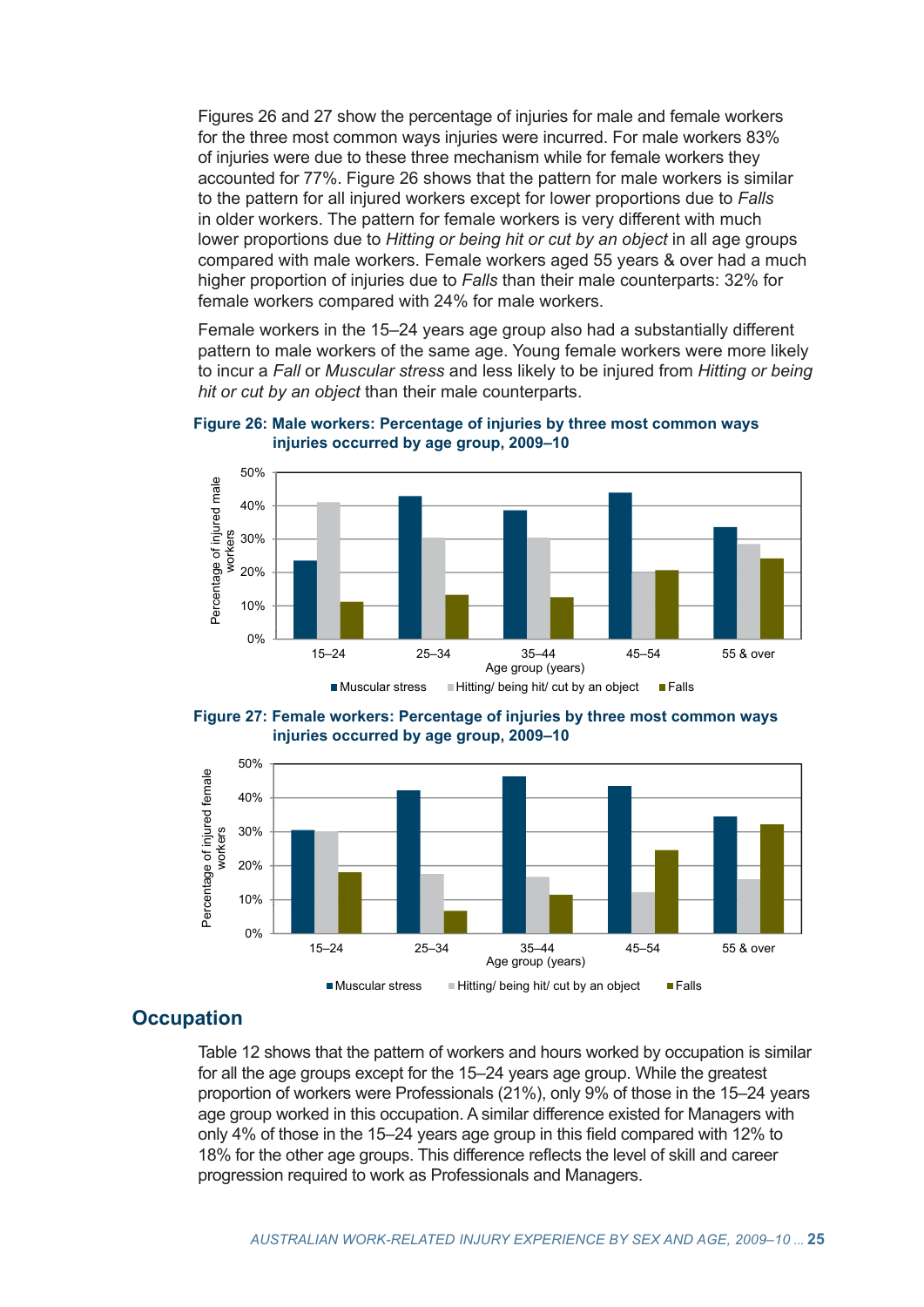|                                      | Age group (years)            |           |                            |           |           |              |
|--------------------------------------|------------------------------|-----------|----------------------------|-----------|-----------|--------------|
| <b>Occupation</b>                    | $15 - 24$                    | $25 - 34$ | $35 - 44$                  | $45 - 54$ | 55 & over | <b>Total</b> |
|                                      | <b>Percentage of workers</b> |           |                            |           |           |              |
| Managers                             | 4%                           | 12%       | 17%                        | 18%       | 18%       | 14%          |
| Professionals                        | 9%                           | 28%       | 24%                        | 22%       | 22%       | 21%          |
| Technicians & trades workers         | 18%                          | 16%       | 14%                        | 12%       | 11%       | 14%          |
| Community & personal service workers | 13%                          | 9%        | 8%                         | 9%        | 8%        | 9%           |
| Clerical & administrative workers    | 12%                          | 15%       | 15%                        | 18%       | 15%       | 15%          |
| Sales workers                        | 24%                          | 7%        | 7%                         | 6%        | 7%        | 10%          |
| Machinery operators & drivers        | 4%                           | 6%        | 6%                         | 7%        | 8%        | 6%           |
| Labourers                            | 16%                          | 8%        | 8%                         | 10%       | 10%       | 10%          |
| <b>Total</b>                         | 100%                         | 100%      | 100%                       | 100%      | 100%      | 100%         |
|                                      |                              |           | Percentage of hours worked |           |           |              |
| Managers                             | 6%                           | 14%       | 21%                        | 21%       | 22%       | 17%          |
| Professionals                        | 11%                          | 28%       | 24%                        | 22%       | 22%       | 22%          |
| Technicians & trades workers         | 24%                          | 17%       | 16%                        | 13%       | 12%       | 16%          |
| Community & personal service workers | 11%                          | 8%        | 6%                         | 7%        | 7%        | 7%           |
| Clerical & administrative workers    | 13%                          | 14%       | 13%                        | 16%       | 13%       | 14%          |
| Sales workers                        | 17%                          | 6%        | 6%                         | 5%        | 7%        | 7%           |
| Machinery operators & drivers        | 5%                           | 6%        | 7%                         | 7%        | 9%        | 7%           |
| Labourers                            | 12%                          | 7%        | 7%                         | 9%        | 9%        | 9%           |
| <b>Total</b>                         | 100%                         | 100%      | 100%                       | 100%      | 100%      | 100%         |

#### **Table 12: Percentage of injured workers, percentage of workers and frequency rate by occupation and age group, 2009–10**

One-quarter of workers in the 15–24 years age group were employed as Sales workers though these workers only accounted for 17% of total hours worked by this age group due to the high proportion of part-time sales work. Sales workers accounted for around 7% of workers and 6% of hours in the other age groups.

The greatest proportion of hours worked by the 15–24 years age group were worked as Technicians & trades workers (24% of hours). Around one-quarter of these workers were in the automotive area with another one quarter in construction working particularly as carpenters and electricians. As age increased the proportion of hours worked as Technicians & trades workers decreased from 17% of hours worked by those in the 25–34 years age group down to 12% of the hours worked by those in the 55 years & over age group.

Labourers is another occupation group where there is a higher proportion of young workers. In 2009–10, 16% of workers in the 15–24 years age group were Labourers compared with 8–10% for the other age groups. Within the Labourers occupation group, one-quarter of young workers were Food preparation assistants working as kitchen hands and fast food cooks. For the other age groups less than 10% of Labourers work in this area. Around 30% of young workers were also working as Other labourers, a group which includes shelf fillers. The other age groups show considerably fewer workers in this category as skills and/or education in a particular area are gained.

Within the Community & personal service workers occupation group more than half (55%) of young workers were working in the hospitality sector particularly as waiters. This proportion halved for the 25–34 years age group and fell to around 10% for the other age groups. While one-quarter of young workers were working as Carers & aides particularly in childcare, this proportion was lower than the other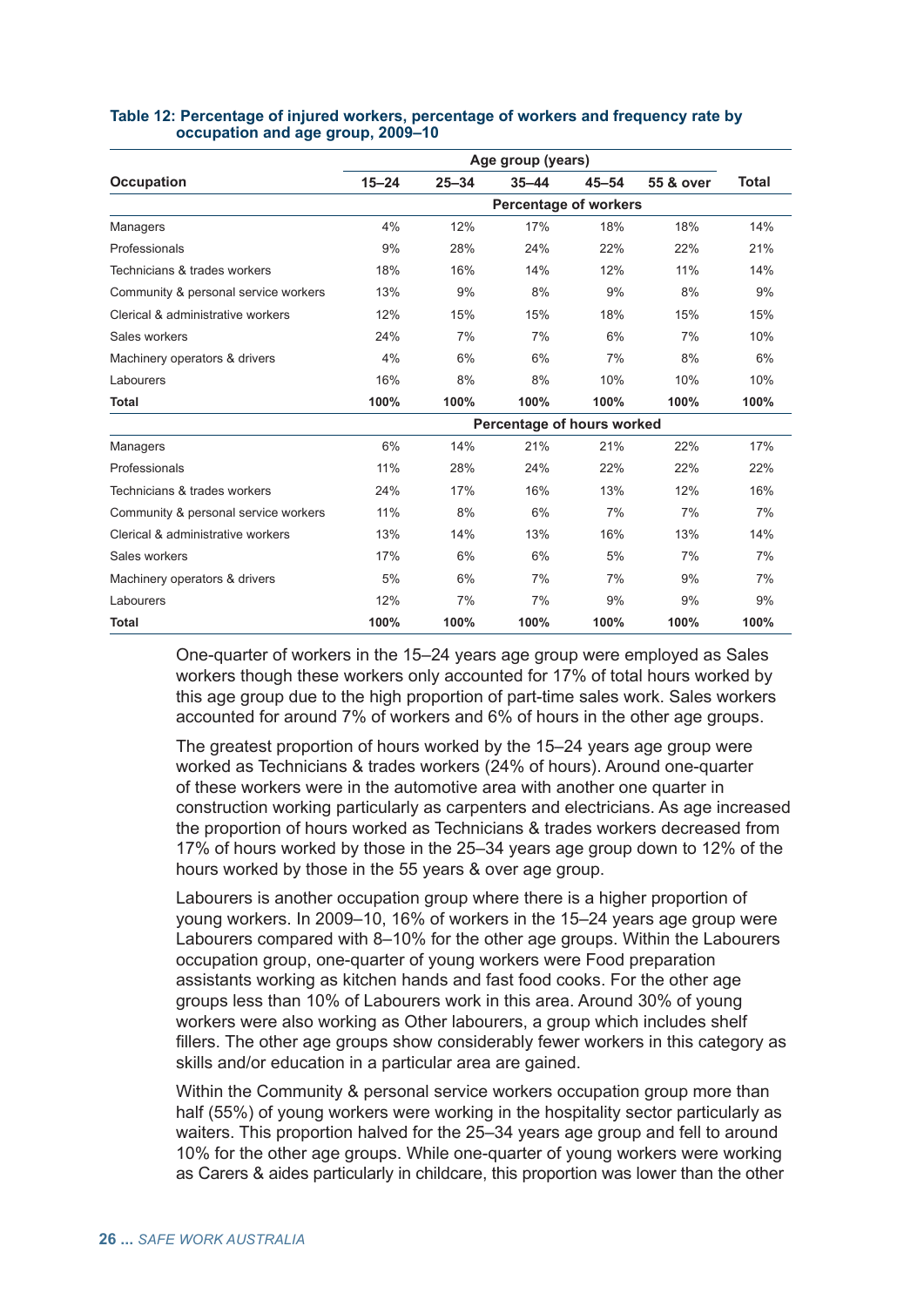age groups in which recorded half of those working as Labourers were Carers & aides though they had moved out of childcare into education or aged care.

Clerical & administrative workers was the only occupation group with similar proportions of workers and hours worked in each age group.

Managers and Machinery operators & drivers were the only occupation groups where a distinct increase in the percentage of workers and hours worked was seen with increasing age.

Table 13 shows that while the highest incidence and frequency rates were recorded by Labourers, this occupation group only recorded the highest incidence rate in two of the age groups. It recorded the highest frequency rate in all age groups except the 15–24 years group. One-third of injuries incurred by Labourers were due to *Lifting, pushing or pulling object* however, for the youngest and oldest age groups the greatest proportion of injuries were due to *Hitting/ being hit/ cut by object.*

For the 15–24 years age group, the highest frequency rate was recorded by Community & personal service workers with a rate nearly twice the overall rate for the group. This age group recorded the highest frequency rate for Labourers, Technicians & trades workers and Sales workers. Young workers in these occupation groups were most likely to be injured by *Hitting/ being hit/ cut by object* except for Sales workers who were more likely to be injured *Lifting, pushing or pulling object*.

|                                      | Age group (years)                                  |           |           |           |           |              |  |
|--------------------------------------|----------------------------------------------------|-----------|-----------|-----------|-----------|--------------|--|
| <b>Occupation</b>                    | $15 - 24$                                          | $25 - 34$ | $35 - 44$ | $45 - 54$ | 55 & over | <b>Total</b> |  |
|                                      | Incidence rate (injuries per 1000 workers)         |           |           |           |           |              |  |
| Managers                             | $*56.0$                                            | 31.3      | 36.2      | 64.5      | 41.4      | 45.1         |  |
| Professionals                        | $***$                                              | 33.7      | 28.8      | 54.8      | 65.8      | 41.9         |  |
| Technicians & trades workers         | 113.8                                              | 77.7      | 68.4      | 77.8      | $*34.9$   | 77.8         |  |
| Community & personal service workers | 104.6                                              | 75.8      | 64.4      | 91.9      | 76.8      | 84.3         |  |
| Clerical & administrative workers    | $***$                                              | 31.7      | 37.2      | 39.7      | $*24.1$   | 31.6         |  |
| Sales workers                        | 45.4                                               | 57.4      | $*40.3$   | $*50.6$   | $*57.7$   | 48.7         |  |
| Machinery operators & drivers        | $*77.2$                                            | 62.1      | 102.6     | 106.7     | 72.0      | 86.0         |  |
| Labourers                            | 73.2                                               | 81.7      | 101.7     | 106.0     | 83.5      | 88.5         |  |
| <b>Total</b>                         | 66.1                                               | 50.8      | 51.5      | 67.8      | 53.9      | 57.9         |  |
|                                      | Frequency rate (injuries per million hours worked) |           |           |           |           |              |  |
| Managers                             | $*30.0$                                            | 15.1      | 16.8      | 29.6      | 20.4      | 21.5         |  |
| Professionals                        | $***$                                              | 18.4      | 16.3      | 29.3      | 40.0      | 23.5         |  |
| Technicians & trades workers         | 62.2                                               | 39.7      | 34.7      | 40.1      | $*19.7$   | 40.8         |  |
| Community & personal service workers | 91.6                                               | 49.0      | 43.8      | 62.5      | 54.1      | 60.3         |  |
| Clerical & administrative workers    | $***$                                              | 19.1      | 24.5      | 24.5      | $*16.9$   | 20.0         |  |
| Sales workers                        | 48.8                                               | 34.2      | $*25.7$   | $*31.1$   | $*38.6$   | 37.2         |  |
| Machinery operators & drivers        | $*45.8$                                            | 30.5      | 49.8      | 51.2      | 38.2      | 43.4         |  |
| Labourers                            | 68.8                                               | 49.2      | 65.1      | 63.2      | 57.5      | 61.0         |  |
| <b>Total</b>                         | 48.8                                               | 28.8      | 28.7      | 37.0      | 32.4      | 33.8         |  |

#### **Table 13: Percentage of injured workers, percentage of workers and frequency rate by occupation and age group, 2009–10**

\* Estimate has a relative standard error between 25% and 50% and should be used with caution.

\*\* Estimate has a relative standard error greater than 50% and too unreliable for use.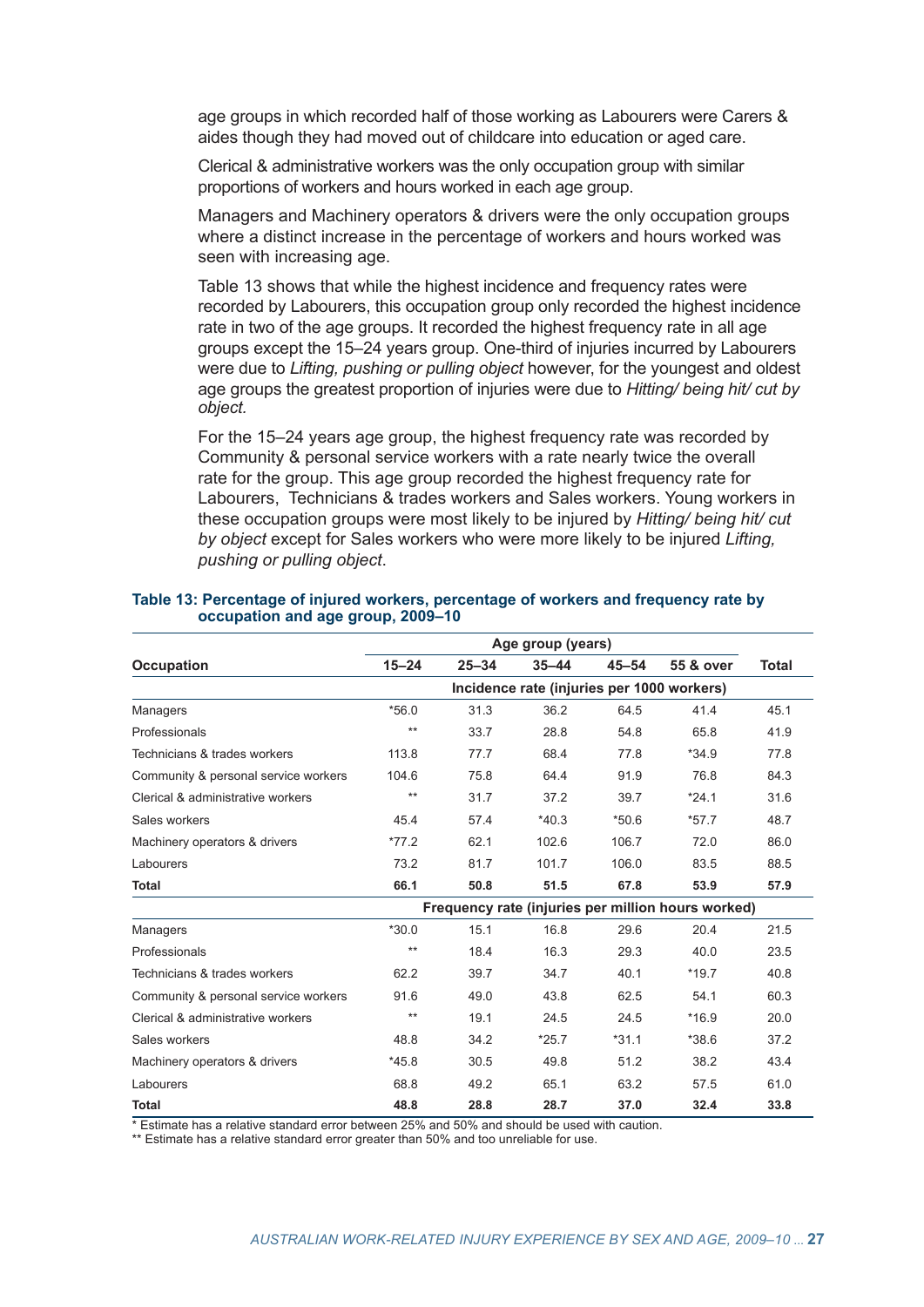At the other end of the age range, workers in the 55 years & over age group recorded the greatest proportion of injuries while working as Professionals. Over one-third (35%) of these injuries were due to *Falls* and a further 21% were due to *Exposure to mental stress*. Just over one-quarter (28%) of Professionals in this oldest age group were employed in the education sector with 22% working as Business, human resource & marketing professionals and 19% as Health professionals.

While the Professionals occupation group recorded the second lowest incidence rate for all workers, 41.9 injuries per 1000 workers, rates increased substantially with age from 18.6 for those in the 25–34 years age group to 65.8 for those in the 55 years & over age group. This increasing pattern was not evident for any other occupation group.

## **Industry**

Table 14 shows the pattern of workers and hours worked by industry were fairly consistent across the age groups in 2009–10 except for the youngest age group who worked a greater proportion of hours in Retail trade and Accommodation & food services and a lower proportion in Transport, postal & warehousing, Public administration & safety and Education & training than the other age groups.

While the Retail trade industry employed the most workers in Australia (11%), over one-third (37%) were in the 15–24 years age group. Of all workers in this age group, 24% were employed in the Retail trade industry. This shows the dominance of young workers in this industry in which one-third worked in supermarkets and a further 15% worked in clothing shops. The lower proportion of hours worked (18%) is an indication of a high level of part-time work.

Accommodation & food services was the other industry dominated by young workers. Nearly half (47%) of the workers in this industry were in the 15–24 years age group. This industry accounted for the second highest proportion of workers (19%) and the highest frequency rate for the age group. The frequency rate of 101.6 injuries per million hours worked is three times the rate for all workers of 33.8. This is partly due to low number of hours worked, 21 hours per week on average compared with 36 hours per week on average for all workers. Within this industry, two-thirds of the injuries incurred by young workers were while working in the Cafes, Restaurants and Takeaway Food Services sector and half of the injuries incurred were *Burns*.

Table 15 shows that the 15–24 years age group also recorded much higher incidence rates in most of the other industries compared with the other age groups. In the Manufacturing industry this age group recorded 121.2 injuries per 1000 workers compared with rates between 49.8 and 88.9 for the other age groups. Frequency rates showed a similar pattern.

In the Retail trade industry the youngest age group recorded similar incidence rates to the other age groups but their much lower average hours per week resulted in a comparatively high frequency rate.

While workers in the 55 years & over age group had a similar employment profile to the other age groups, they recorded substantially greater proportions of injuries in the Education & training and Health care & social assistance industries which then resulted in substantially higher incidence and frequency rates.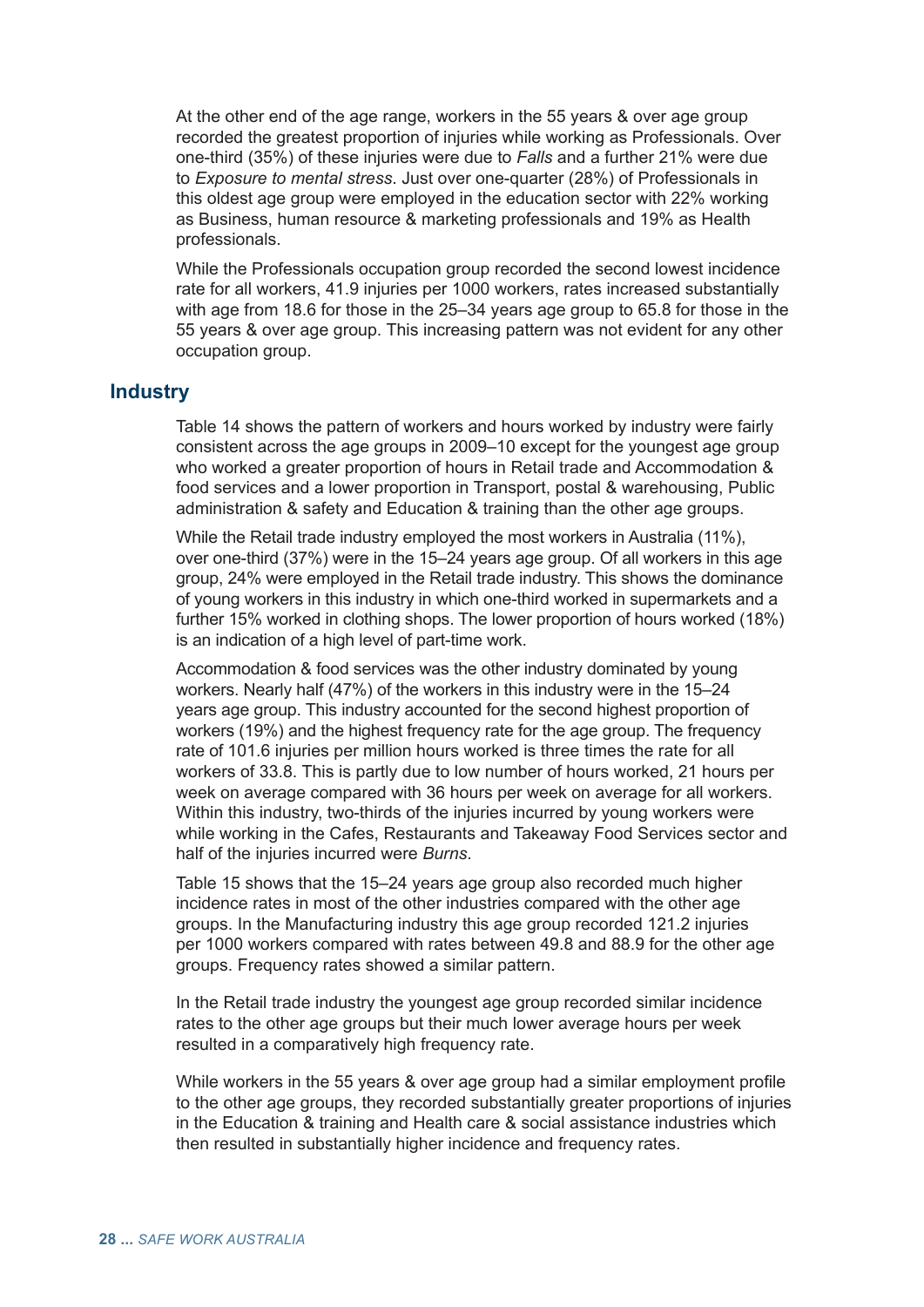|                                                  | Age group (years) |           |                              |           |           |              |
|--------------------------------------------------|-------------------|-----------|------------------------------|-----------|-----------|--------------|
| <b>Industry</b>                                  | $15 - 24$         | $25 - 34$ | $35 - 44$                    | $45 - 54$ | 55 & over | <b>Total</b> |
|                                                  |                   |           | <b>Percentage of workers</b> |           |           |              |
| Retail trade                                     | 24%               | 9%        | 9%                           | 8%        | 8%        | 11%          |
| Health care & social assistance                  | 6%                | 10%       | 11%                          | 13%       | 13%       | 11%          |
| Manufacturing                                    | 8%                | 9%        | 10%                          | 11%       | 9%        | 9%           |
| Construction                                     | 9%                | 9%        | 9%                           | 8%        | 9%        | 9%           |
| Professional, scientific & technical<br>services | 6%                | 10%       | 8%                           | 7%        | 7%        | 8%           |
| Education & training                             | 3%                | 7%        | 8%                           | 10%       | 10%       | 8%           |
| Accommodation & food services                    | 19%               | 6%        | 4%                           | 4%        | 3%        | 7%           |
| Public administration & safety                   | 1%                | 7%        | 7%                           | 8%        | 7%        | 6%           |
| Transport, postal & warehousing                  | 2%                | 5%        | 6%                           | 6%        | 6%        | 5%           |
| Other services                                   | 5%                | 4%        | 5%                           | 4%        | 4%        | 4%           |
| Financial & insurance services                   | 3%                | 6%        | 5%                           | 3%        | 3%        | 4%           |
| Wholesale trade                                  | 2%                | 4%        | 4%                           | 4%        | 4%        | 4%           |
| Administrative & support services                | 3%                | 4%        | 4%                           | 3%        | 3%        | 3%           |
| Agriculture, forestry & fishing                  | 2%                | 2%        | 3%                           | 4%        | 6%        | 3%           |
| Information media & telecommunications           | 2%                | 3%        | 3%                           | 2%        | 1%        | 2%           |
| Arts & recreation services                       | 2%                | 2%        | 2%                           | 1%        | 2%        | 2%           |
| Rental, hiring & real estate services            | 2%                | 2%        | 1%                           | 2%        | 2%        | 2%           |
| Mining                                           | 1%                | 2%        | 2%                           | 1%        | 1%        | 1%           |
| Electricity, gas, water & waste services         | 1%                | 1%        | 1%                           | 1%        | 1%        | 1%           |
| Total                                            | 100%              | 100%      | 100%                         | 100%      | 100%      | 100%         |
|                                                  |                   |           | Percentage of hours worked   |           |           |              |
| Retail trade                                     | 18%               | 9%        | 9%                           | 8%        | 7%        | 9%           |
| Health care & social assistance                  | 7%                | 9%        | 9%                           | 12%       | 12%       | 10%          |
| Manufacturing                                    | 10%               | 9%        | 10%                          | 12%       | 10%       | 10%          |
| Construction                                     | 11%               | 10%       | 10%                          | 9%        | 9%        | 10%          |
| Professional, scientific & technical<br>services | 7%                | 10%       | 8%                           | 7%        | 7%        | 8%           |
| Education & training                             | 3%                | 6%        | 7%                           | 9%        | 9%        | 7%           |
| Accommodation & food services                    | 14%               | 6%        | 4%                           | 3%        | 3%        | 5%           |
| Public administration & safety                   | 2%                | 7%        | 7%                           | 8%        | 7%        | 7%           |
| Transport, postal & warehousing                  | 3%                | 5%        | 7%                           | 7%        | 7%        | 6%           |
| Other services                                   | 6%                | 4%        | 4%                           | 4%        | 4%        | 4%           |
| Financial & insurance services                   | 4%                | 6%        | 5%                           | 3%        | 3%        | 4%           |
| Wholesale trade                                  | 3%                | 4%        | 5%                           | 4%        | 4%        | 4%           |
| Administrative & support services                | 3%                | 4%        | 3%                           | 3%        | 3%        | 3%           |
| Agriculture, forestry & fishing                  | 2%                | 2%        | 3%                           | 4%        | 7%        | 4%           |
| Information media & telecommunications           | 2%                | 3%        | 3%                           | 2%        | $1\%$     | 2%           |
| Arts & recreation services                       | 2%                | 2%        | $1\%$                        | 1%        | $1\%$     | $1\%$        |
| Rental, hiring & real estate services            | 2%                | 2%        | $1\%$                        | 2%        | 2%        | 2%           |
| Mining                                           | 1%                | 2%        | 2%                           | 2%        | 2%        | 2%           |
| Electricity, gas, water & waste services         | $1\%$             | $1\%$     | $1\%$                        | $1\%$     | $1\%$     | $1\%$        |
| Total                                            | 100%              | 100%      | 100%                         | 100%      | 100%      | 100%         |

### **Table 14: Workforce: Percentage of workers and hours worked by industry and age group, 2009–10**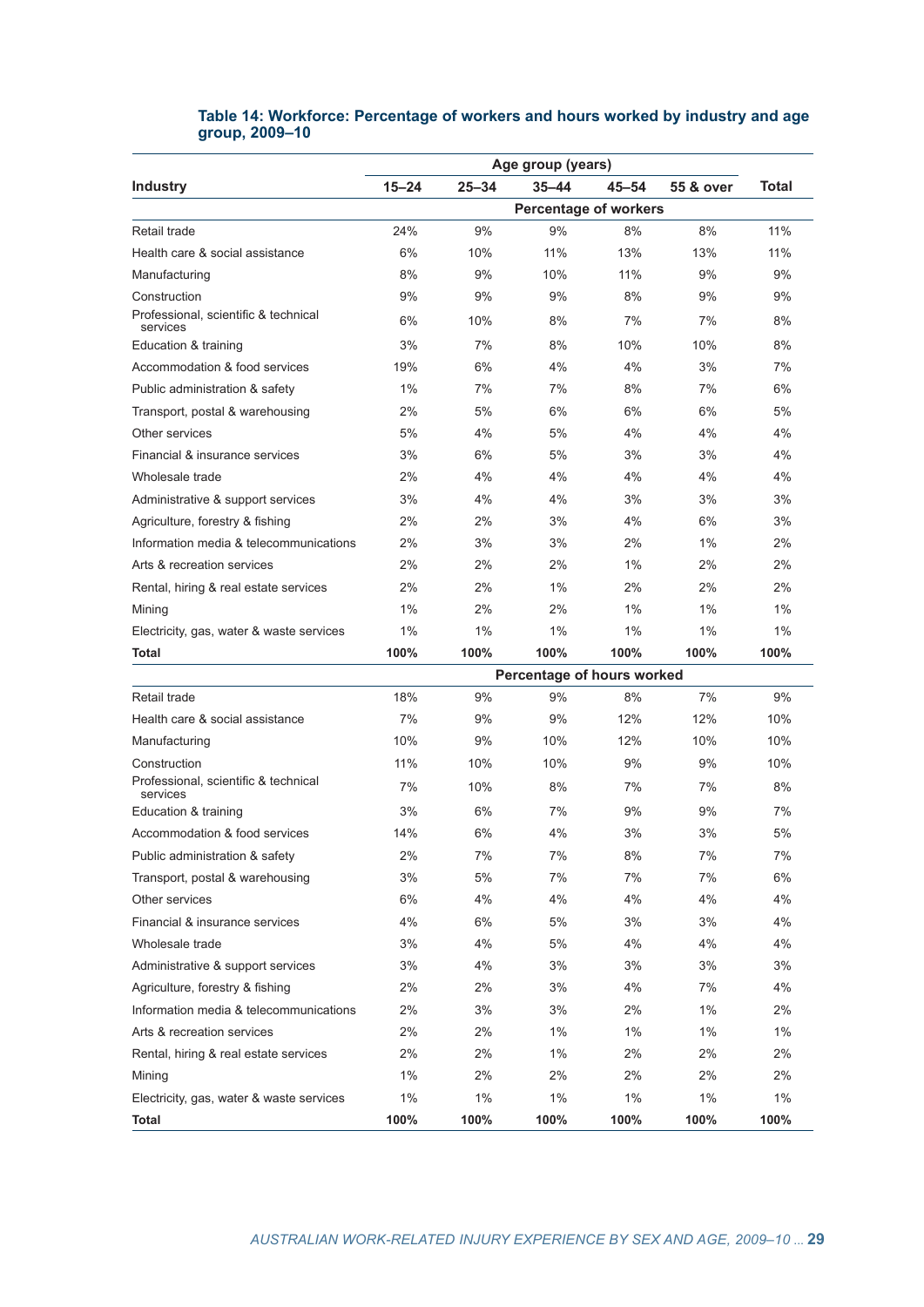|                                 | Age group (years)                                  |           |           |           |           |              |  |
|---------------------------------|----------------------------------------------------|-----------|-----------|-----------|-----------|--------------|--|
| <b>Industry</b>                 | $15 - 24$                                          | $25 - 34$ | $35 - 44$ | $45 - 54$ | 55 & over | <b>Total</b> |  |
|                                 | Incidence rate (injuries per 1000 workers)         |           |           |           |           |              |  |
| Manufacturing                   | 121.2                                              | 53.8      | 49.8      | 88.9      | 75.8      | 75.7         |  |
| Construction                    | 67.3                                               | 58.6      | 73.5      | 66.5      | $*28.0$   | 60.1         |  |
| Retail trade                    | 50.7                                               | 67.0      | 55.0      | 76.0      | $*40.5$   | 57.2         |  |
| Accommodation & food services   | 102.5                                              | 57.5      | $***$     | 125.9     | $***$     | 82.9         |  |
| Transport, postal & warehousing | $*88.8$                                            | 69.3      | 73.7      | 79.7      | $*63.9$   | 73.5         |  |
| Public administration & safety  | $***$                                              | 75.5      | 86.4      | 61.3      | $*49.9$   | 70.1         |  |
| Education & training            | $*60.6$                                            | 54.6      | $*35.6$   | 49.0      | 107.5     | 60.8         |  |
| Health care & social assistance | 79.1                                               | 45.3      | 56.5      | 72.9      | 80.0      | 65.8         |  |
| Other industries                | 32.0                                               | 37.3      | 39.6      | 54.4      | 32.3      | 39.9         |  |
| <b>Total</b>                    | 66.1                                               | 50.8      | 51.5      | 67.8      | 53.9      | 57.9         |  |
|                                 | Frequency rate (injuries per million hours worked) |           |           |           |           |              |  |
| Manufacturing                   | 75.9                                               | 27.9      | 25.9      | 47.0      | 40.6      | 40.7         |  |
| Construction                    | 37.2                                               | 28.7      | 37.1      | 33.2      | $*16.0$   | 31.1         |  |
| Retail trade                    | 50.8                                               | 39.5      | 32.7      | 42.8      | $*25.7$   | 39.8         |  |
| Accommodation & food services   | 101.6                                              | 35.7      | $***$     | 79.7      | $***$     | 61.9         |  |
| Transport, postal & warehousing | $*50.8$                                            | 35.2      | 37.6      | 40.9      | $*36.2$   | 38.6         |  |
| Public administration & safety  | $***$                                              | 41.1      | 48.6      | 33.3      | $*28.6$   | 38.9         |  |
| Education & training            | $*44.9$                                            | 32.3      | $*21.8$   | 27.7      | 70.5      | 37.2         |  |
| Health care & social assistance | 56.2                                               | 29.0      | 36.9      | 45.7      | 53.5      | 42.8         |  |
| Other industries                | 19.8                                               | 19.9      | 21.6      | 28.4      | 19.1      | 22.1         |  |
| <b>Total</b>                    | 48.8                                               | 28.0      | 28.7      | 37.0      | 32.4      | 33.8         |  |

#### **Table 15: Work-related injuries: Percentage of injured workers, incidence rate and frequency rate by selected industries and age group, 2009–10**

\* Estimate has a relative standard error between 25% and 50% and should be used with caution.

\*\* Estimate has a relative standard error greater than 50% and too unreliable for use.

For workers in the 25–34 years age group the highest frequency rates were recorded in the Public administration & safety industry closely followed by the Retail trade industry. For workers in the 35–44 years age group the highest frequency rate was also in the Public administration & safety industry (48.6). This was the highest rate across all age groups for this industry.

For the 45–54 years age group the Accommodation and food services industry recorded particularly high incidence and frequency rates. In 2009–10, this industry accounted for 4% of workers and just 3% of the total hours worked by those in the 45–54 years age group however, it accounted for 7% of injuries. This resulted in an incidence rate of 125.9 injuries per 1000 workers, the highest incidence rate across all age groups and industries. Similarly, the frequency rate of 79.7 injuries per million hours was the second highest behind the 101.6 recorded by those in the 15–24 years age group working in this industry.

## **Type of injury**

The WRIS item *'Most recent work-related injury or illness'* identifies the most serious injury or illness sustained by the worker. Table 16 shows that 30% of the work-related injuries were *Sprains/strains*, followed by *Chronic joint/muscle condition* (18%) and *Cut/open wound* (16%). These types of injury were the top three for all age groups except for the 15–24 years age group where workers incurred fewer *Chronic joint/muscle condition* injuries (8%) but considerably more *Burns (*17%)*.* Almost two thirds (65%) of *Burns* were experienced by workers in the 15–24 years age group.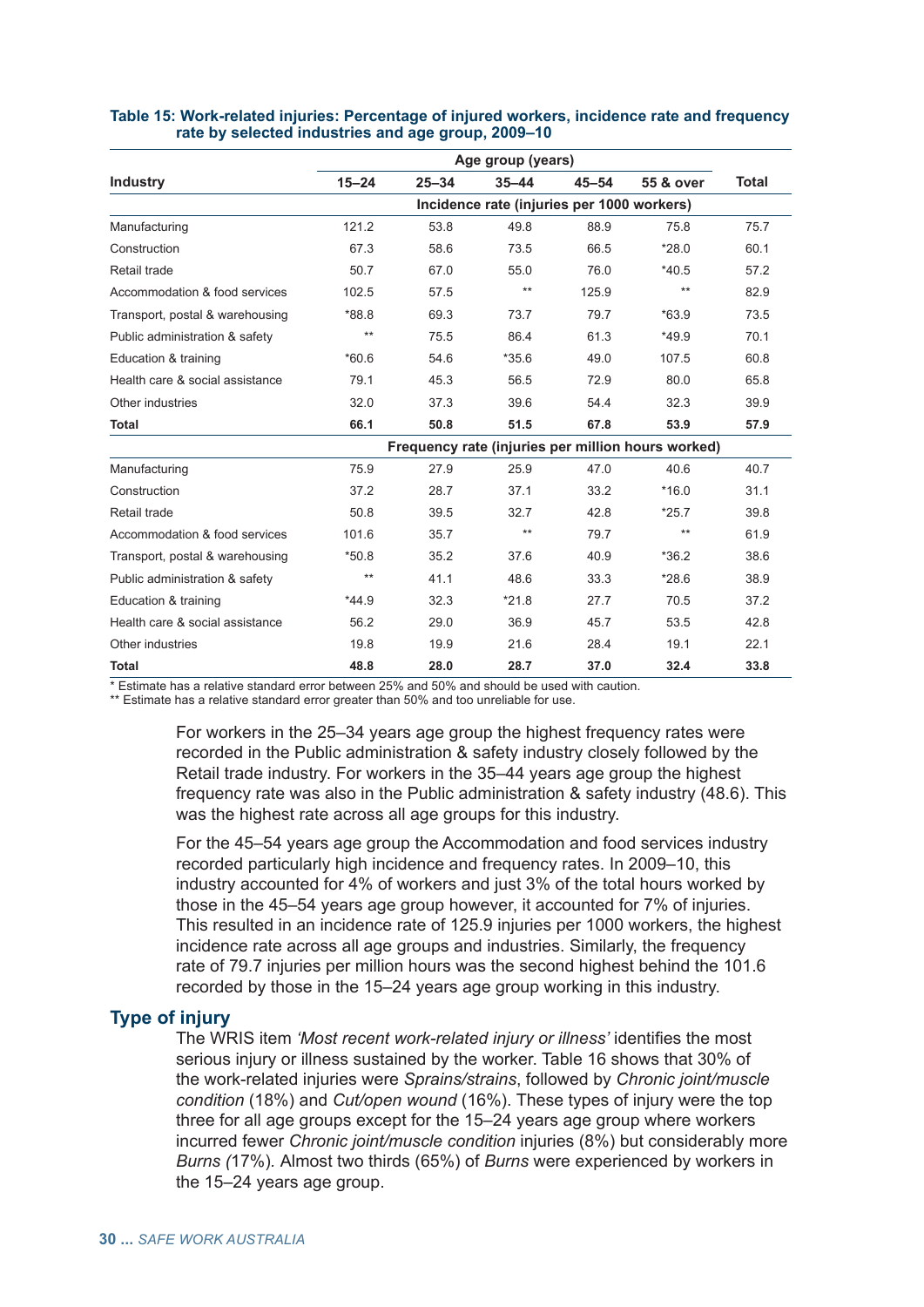<span id="page-40-0"></span>Nearly two-thirds (64%) of work-related *Stress/ other mental condition* injuries were experienced by older workers: those in the 45–54 years and 55 years & over age groups.

| Table 16: Work-related injuries: Percentage of injuries by type of injury or illness |  |  |  |
|--------------------------------------------------------------------------------------|--|--|--|
| and age group, 2009–10                                                               |  |  |  |

| Type of injury                  | Age group (years) |           |           |           |           |       |
|---------------------------------|-------------------|-----------|-----------|-----------|-----------|-------|
|                                 | $15 - 24$         | $25 - 34$ | $35 - 44$ | $45 - 54$ | 55 & over | Total |
| Sprain/strain                   | 27%               | 30%       | 32%       | 32%       | 27%       | 30%   |
| Chronic joint/ muscle condition | 8%                | 22%       | 19%       | 20%       | 18%       | 18%   |
| Cut/open wound                  | 24%               | 15%       | 15%       | 11%       | 14%       | 16%   |
| Fracture                        | $*4%$             | $*6\%$    | $*7\%$    | 9%        | 11%       | 8%    |
| Crushing injury                 | $*5%$             | $*7\%$    | $*6\%$    | 10%       | $*7\%$    | 7%    |
| Stress/ other mental condition  | $**$              | $**$      | 5%        | 5%        | 12%       | 5%    |
| <b>Burns</b>                    | 17%               | $***$     | $**$      | 3%        | $***$     | 5%    |
| Other injury                    | 15%               | 13%       | 13%       | 9%        | 12%       | 12%   |
| <b>Total</b>                    | 100%              | 100%      | 100%      | 100%      | 100%      | 100%  |

\* Data for certain age groups have RSEs between 25% and 50%.

\*\* The data for certain age group have been suppressed due to RSEs above 50%.

Figures 28 and 29 show the percentage of injuries by age group for male and female workers for the top three injuries which together accounted for 63% of injuries. For all age groups, female workers had slightly higher proportions of *Chronic joint/muscle condition* injuries compared with their male counterparts but much lower proportions due to *Cut/open wound*.







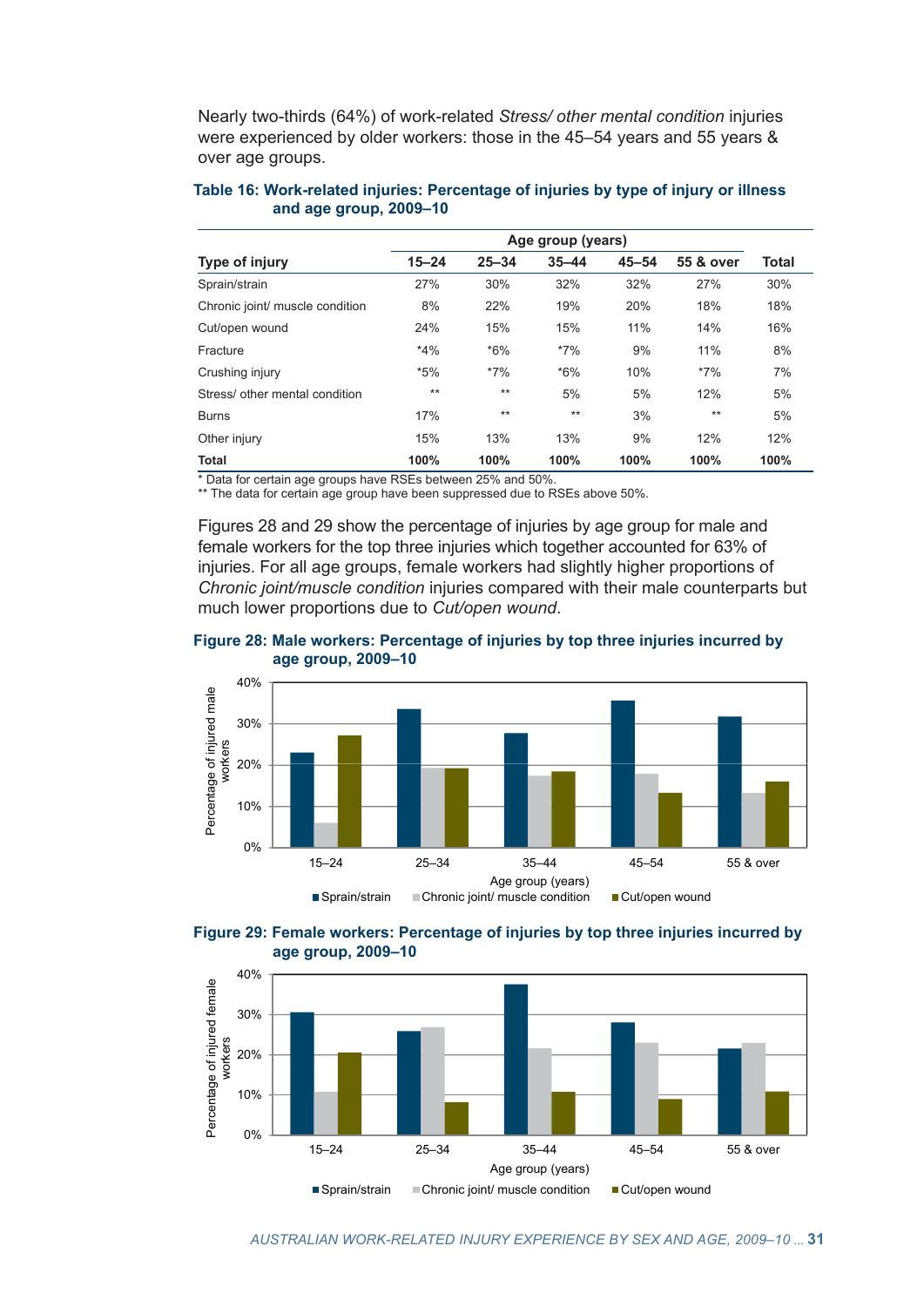## **Time lost from work**

Almost half (45%) of all work-related injuries did not involve an absence from work, while 28% involved up to four days off work and 27% involved five or more days off work. Figure 30 shows that this pattern was not consistent across the age groups with the proportion of injuries involving no time off work increasing with worker age from 40% for the 15–24 years and 25–34 years age groups to 51% and 49% for the 45–54 years and 55 years & over age groups respectively. Younger workers had the greatest proportion of injuries requiring up to 10 days off work with the 55 years & over age group recording the lowest.



**Figure 30: Work-related injuries: Percentage of injured workers by days or shifts absent by age group, 2009–10**

A greater proportion of workers in the 55 years & over age group required 11 or more days off work than for the other age groups, 21% compared with 14% to 18% for the other age groups. These findings suggest that while older workers have a higher proportion of injuries requiring no time off work, they also have a higher proportion involving longer periods off work possibly suggesting a greater recovery time from the more serious injuries.

Figures 31 and 32 show that splitting the data by sex highlights some different patterns. Male workers in the 55 years & over age group recorded a substantially higher proportion requiring 11 or more days off work compared with the younger age groups. The pattern for female workers was very different. Younger female workers had a much lower proportion of injuries that required no time off work and a much higher proportion which required up to 10 days off compared with their male counterparts.



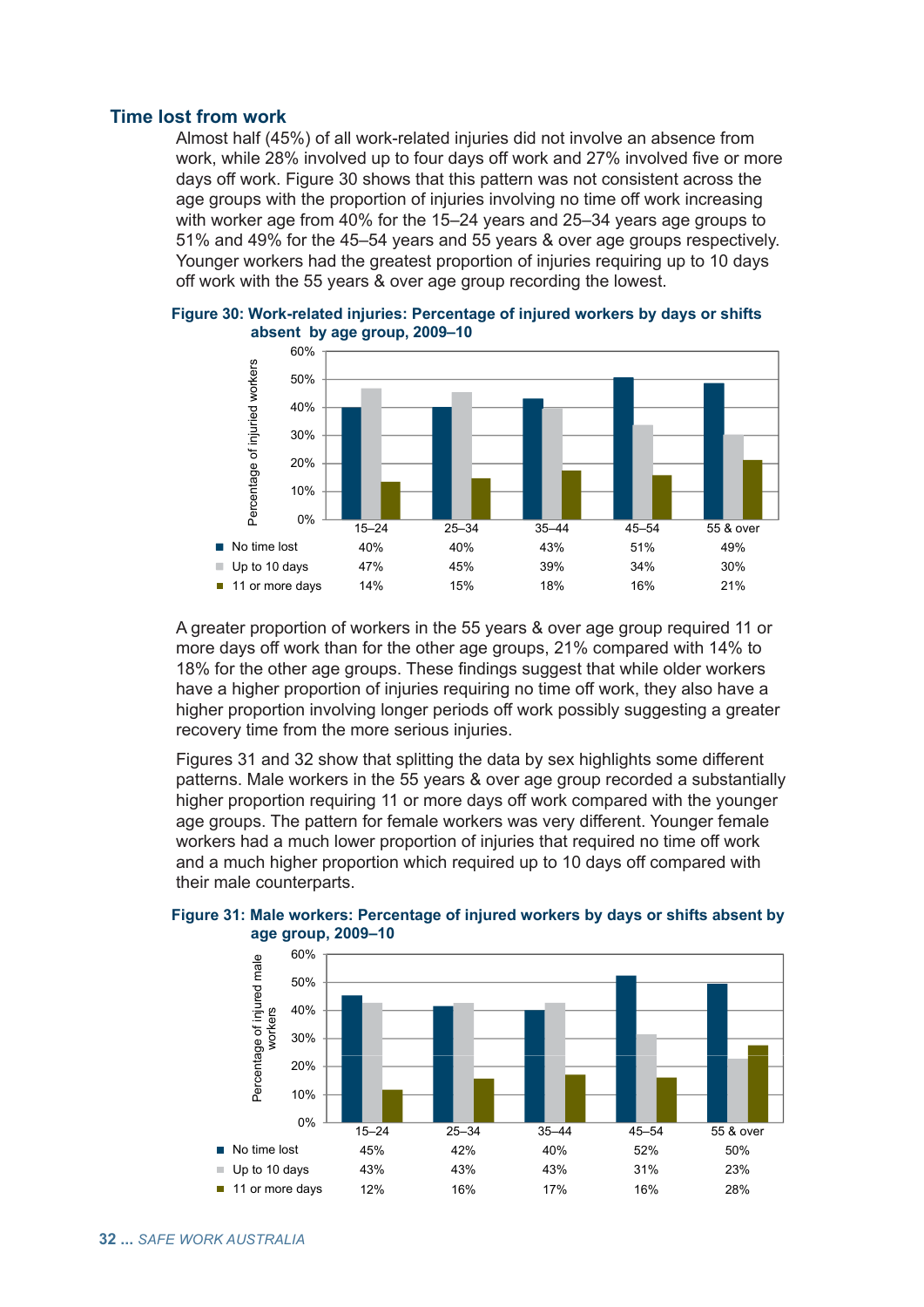While female workers in the 55 years & over age group recorded similar proportions to their male counterparts for injuries requiring no time off work, they had substantially higher proportions requiring up to 10 days off work but substantially lower proportions requiring 11 or more days off work. This suggests that either males incurred more serious injuries or took longer to recover from them.



**Figure 32: Female workers: Percentage of injured workers by days or shifts absent by age group, 2009–10** 

## **Financial assistance received**

The survey collected information on the types of financial assistance sought by injured workers. Many workers accessed more than one form of assistance. Consistent with the fact that 45% of injured workers did not take any time off work, 40% did not receive any form of financial assistance. The type of assistance most often accessed was workers' compensation with 36% of injured workers saying they had applied for and received workers' compensation.

The next most commonly accessed assistance was employer provided benefits with 14% of injured workers using their sick leave and 8% using other types of benefits such as annual and long service leave. Federal Government payments such as Medicare or Centrelink payments were accessed by 7% of injured workers.

Figure 33 shows that age had little impact on the type of financial assistance received. The 55 years & over age group had the highest proportion of injured workers who received workers' compensation (39%), while workers in the 45–54 years age group had the lowest (34%).

There was greater variation in the use of employer benefits. Injured workers in the 25–34, 35–45 and 45–54 years age groups were more likely to use their sick leave (15-16% each) than workers in the 15–24 years (12%) and 55 years & over age groups (10%). As seen earlier in this report 15–24 year old workers are more likely to be casually employed and not have access to paid sick leave while workers in the 55 years & over group are accessing workers' compensation and other types of leave more often than other age groups.

The use of Federal Government payments decreased with age with 9% of injured workers in the 15–24 years age group and 10% of injured workers in the 25–34 years age group accessing this type of financial assistance compared with 5% for those in the 55 years & over age group. This is most probably linked to the fact that older workers are more likely to have access to sick leave, annual leave and long service leave as alternatives.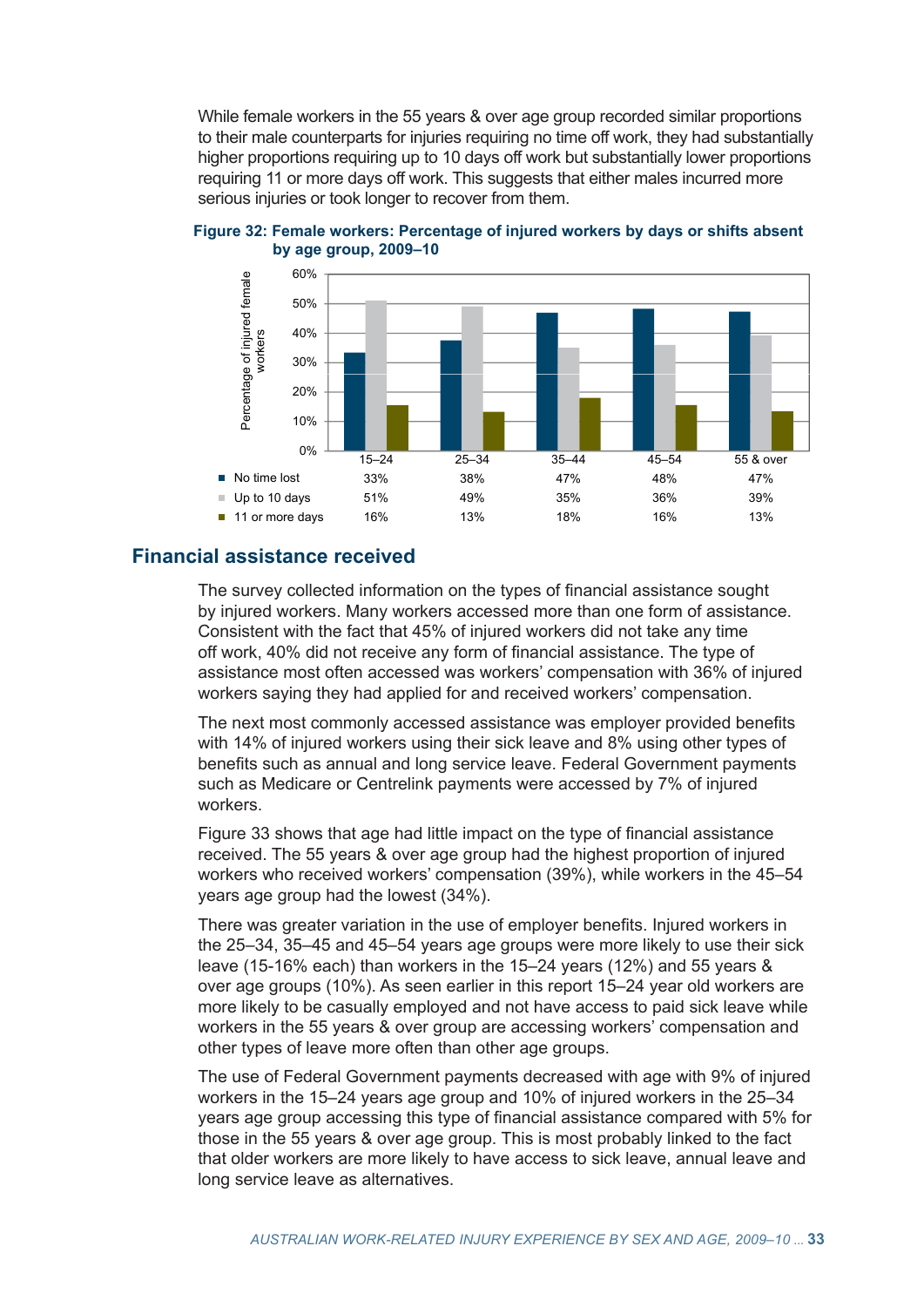

**Figure 33: Work-related injuries: Percentage of injured workers by type of financial assistance received by age group, 2009–10**

Workers in the 45–54 years age group were the least likely to receive financial assistance with 43% saying they did not access any type of assistance. This age group also recorded the lowest proportion who accessed workers' compensation (34%) but had the highest proportion who accessed sick leave (16%). This may be linked to the fact that 51% of this age group said they took no time off work following their injury.

Other forms of financial assistance not shown include the use of private health insurance or income protection insurance as well as obtaining assistance from family and friends. These types of assistance were accessed by 5% of injured workers.

The proportion of injured workers who received workers' compensation increased with time lost from work and the proportion who received no financial assistance decreased. For the group who took no time from work, 65% said they received no financial assistance. This decreased to 22% for the group who took up to 10 days off work.

Figure 34 shows that the proportion who received no financial assistance was similar across the age groups for both the group who took no time off from work and the group who took up to 10 days off work.



#### **Figure 34: Work-related injuries: Proportion who received no financial assistance by time lost and age group, 2009–10**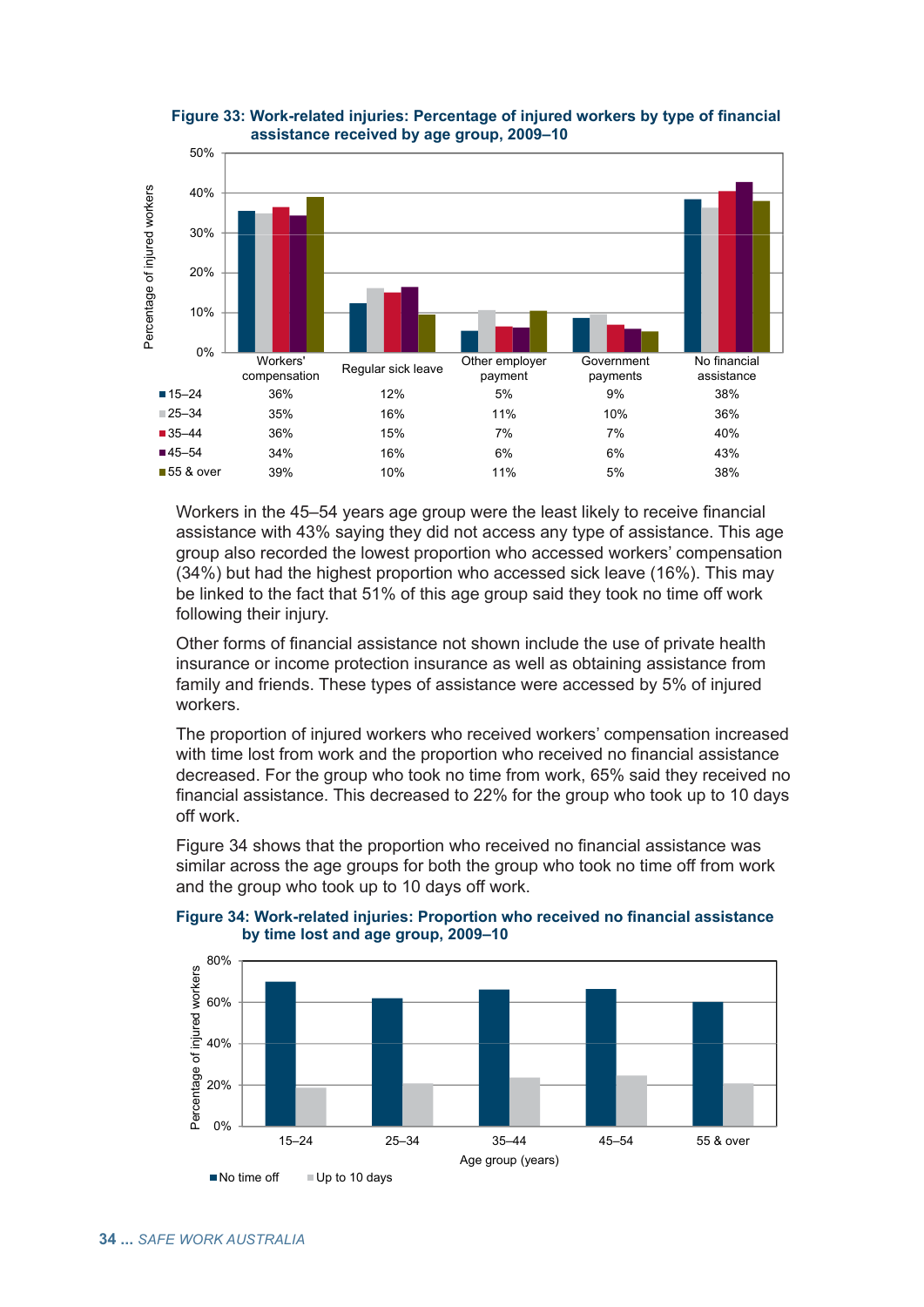## **Glossary**

## **Current main job**

The job that a person was working in during the reference week in which most hours were usually worked.

## **Employees**

People who work for a public or private employer and receive remuneration in wages, salary, a retainer fee from their employer while working on a commission basis, tips, piece rates, or payment in kind.

## **Employment types**

Classification of employed people according to the following employment type categories on the basis of their main job (that is, the job in which they usually work the most hours):

- Employees (excluding owner managers of incorporated enterprises): with paid leave entitlements;
	- without paid leave entitlements;
- Owner managers: owner managers of incorporated enterprises; owner managers of unincorporated enterprises.

## **Financial assistance**

Monetary assistance received from any party to cover medical expenses or income loss, incurred due to their work-related injury or illness.

## **Full time worker**

People who usually worked 35 hours or more per week in the job in which the work-related injury or illness occurred.

## **How injury occurred**

The action, exposure or event that was the direct cause of the injury, or how the injury was sustained. See Appendix 1.

## **Industry**

A group of businesses or organisations that perform similar sets of activities in terms of the production of goods or services. The industry of the employee has been classified in accordance with the *Australian and New Zealand Standard Industrial Classification* (ANZSIC), 2006 (ABS Cat. No. 1292.0).

## **Occupation**

A collection of jobs that are sufficiently similar in their main tasks to be grouped together for the purposes of classification. The occupation of the employee has been classified in accordance with the *Australian and New Zealand Standard Classification of Occupations* (ANZSCO), First Edition, 2006 (ABS Cat. No. 1222.0).

## **Owner managers of incorporated enterprises**

People who work in their own incorporated enterprise, that is, a business entity which is registered as a separate legal entity to its members or owners (also known as a limited liability company).

## **Owner managers of unincorporated enterprises**

People who operate their own unincorporated enterprise, that is, a business entity in which the owner and the business are legally inseparable, so that the owner is liable for any business debts that are incurred. Includes those engaged independently in a trade or profession.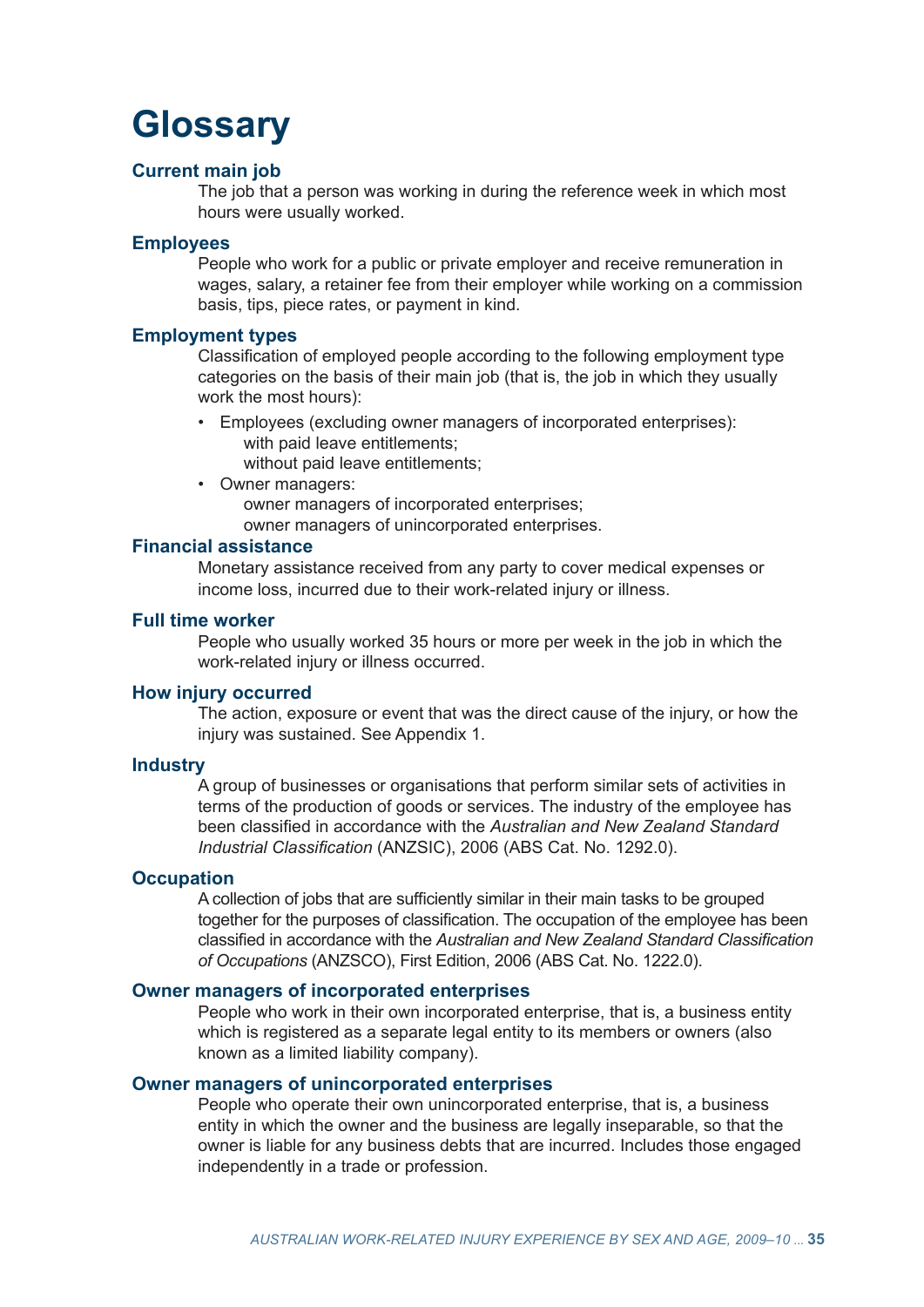## **Paid leave entitlements**

The entitlement of employees to either paid holiday leave and/or paid sick leave in their job.

### **Part time worker**

People who usually worked less than 35 hours or more per week in the job in which the work-related injury or illness occurred.

## **Relative Standard Errors (RSEs)**

All WRIS data presented in this report conform with the ABS guidelines regarding data quality. Unless otherwise marked, all data presented have RSEs below 25%. Data with RSEs above 50% have not been published. Comprehensive information about RSEs can be found in the WRIS publication.

## **Shift work**

A system of working whereby the daily hours of operation at the place of employment are split into at least two set work periods (shifts), for different groups of employees.

## **Time lost from work**

Includes all work hours spent on medical consultation, hospitalisation and rest due to the injury or illness. The days or shifts absent do not have to be consecutive.

## **Type of injury**

Refers to the main injury sustained. See Appendix 1.

## **Work-related injury or illness**

Any injury or illness or disease which first occurred in the last 12 months, where a person suffers either physically or mentally from a condition that has arisen out of, or in the course of, employment. The injury or illness was considered to be in scope of the survey if the respondent first became aware of it in the last 12 months, even though the cause of the injury or illness may have occurred outside the 12 month reference period. Included are injuries or illnesses that occurred while commuting to and from work, outside the place of work but while on work duty, or during work breaks. Information was collected about the respondent's most recent work-related injury or illness if there was more than one work-related injury or illness in the reference period.

### **Work-related Injuries Survey (WRIS)**

The ABS as part of its Multi-purpose Household survey collected data on workrelated injuries from July 2009 to June 2010. Statistics from this topic were published in *Work-related Injuries* (Cat No. 6324.0). The publication presented information about persons aged 15 years or over who worked at some time in the last 12 months and experienced their most recent work-related injury or illness in that period.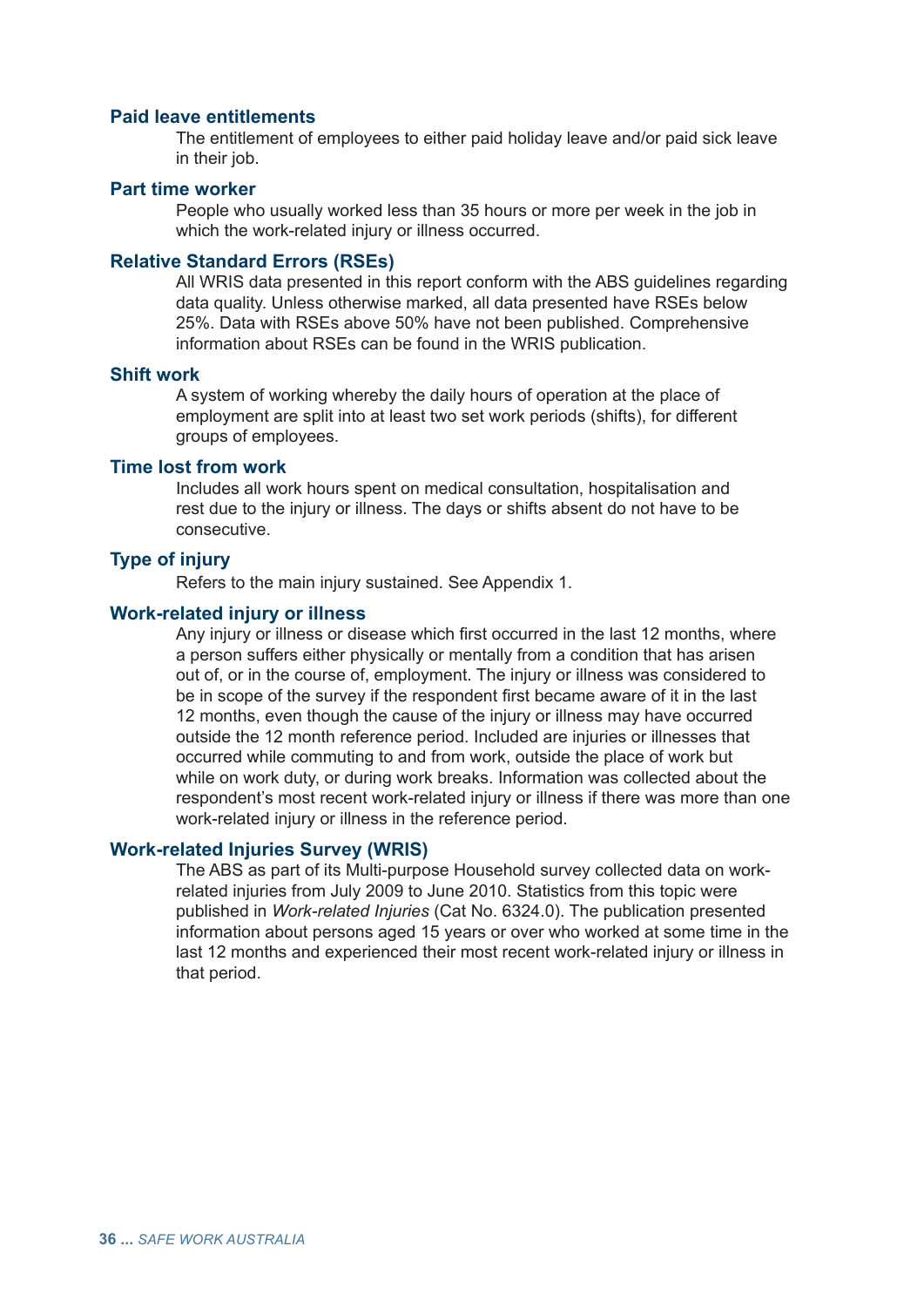## **Appendix 1: Injury Classifications**

Work-related injuries data are classified according to the Type of Occurrence Classifications System (TOOCS) which was developed by Safe Work Australia for coding workers' compensation claims. The work-related injury or illness classification used in this survey was based on the TOOCS nature of injury codes. The classification of how work-related injury or illness occurred was based on the TOOCS mechanism of injury codes.

## **Type of work-related Injury or illness**

## **Burns**

Electrical burns, chemical burns, cold burns, hot burns, friction burns, combination burn or burns not elsewhere classified

## **Chronic joint or muscle condition**

**Arthritis** 

Disorders of the joints Disorders of the spinal vertebrae and intervertebral discs

Disorders of muscle, tendons and other soft tissues (e.g. Occupational Overuse Syndrome and Repetitive Strain Injury if this is the only description given) Acquired musculoskeletal deformities (e.g. flat feet, mallet finger, hammer toe)

## **Crushing injury**

Internal injury of chest abdomen and pelvis Injury with intact skin surface and crushing injury (e.g. bruises, haematomas) Traumatic amputation including loss of eyeball

## **Cut/open wound**

Open wound not involving traumatic amputation (e.g. broken tooth, cuts, punctures, dog bites, tearing away of fingernail, serious wounds containing glass, metal or other foreign body)

## **Fracture**

Breaking of a bone, cartilage, etc.

## **Sprain/strain**

Sprains and strains of joints and adjacent muscles Acute trauma sprains and strains Sprains and strains of cartilage **Dislocations** 

## **Stress or other mental condition**

Stress, anxiety or depression Nervous breakdown Effects of witnessing traumatic events Effects of involvement in a hold-up Victim of harassment Hyperventilation (hysterical, psychogenic) Hysterical symptoms Phobias Obsessional and compulsive symptoms Short term shock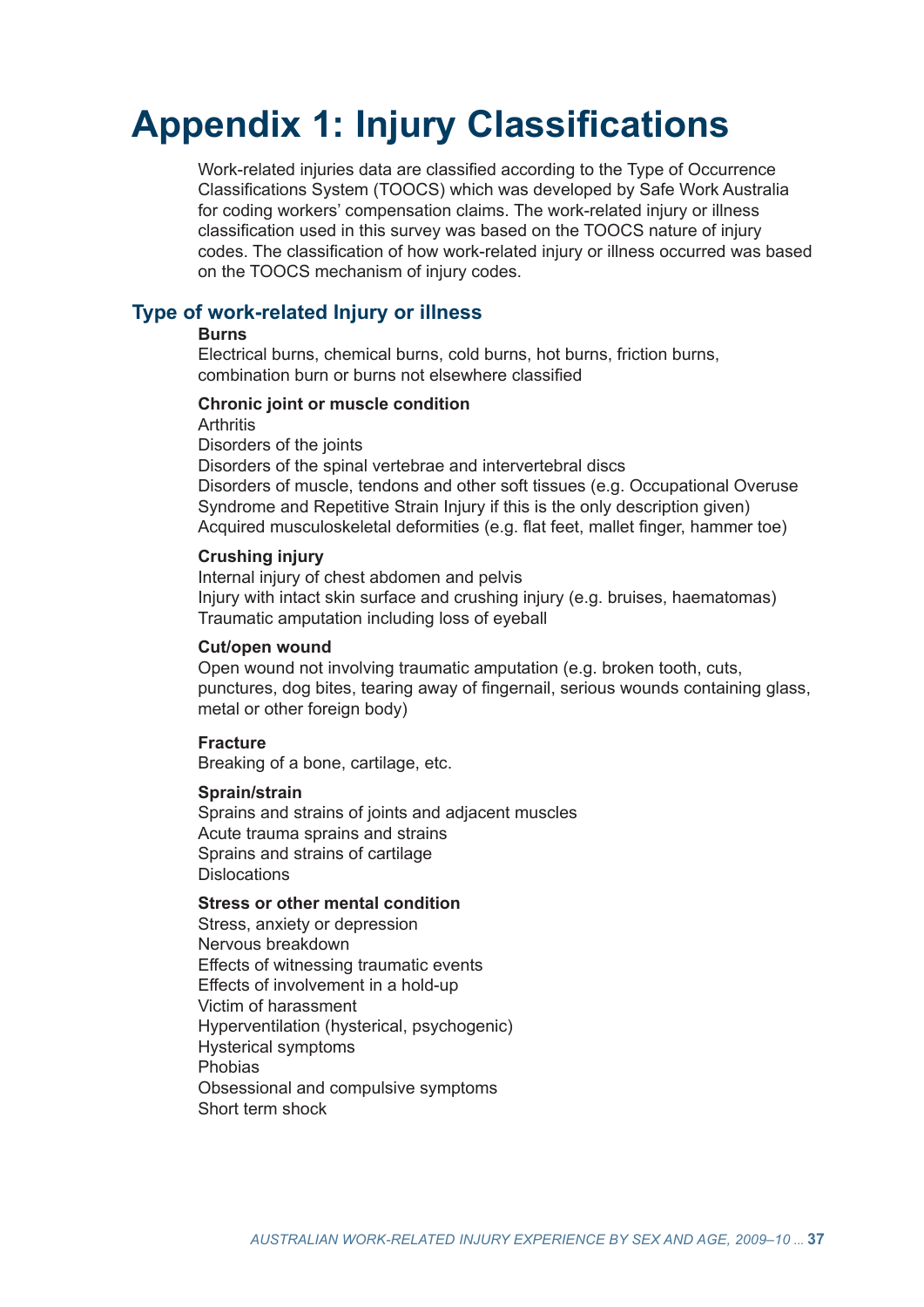### **Superficial injury - covers minor injuries such as:**

Needle stick puncture Abrasions, grazes, friction burns or blisters Scratch injury from a foreign body in eye Splinter or other foreign body in places other than eye

### **Other**

Responses that could not be included into one of the categories above such as asthma, cancer, concussion or heart attack

## **How work-related injury or illness occurred**

### **Fall from a height**

A fall from ground level to below ground level Landing awkwardly after a jump from a height Falling off an animal A fall down stairs etc. **Fall on same level**  All slips, trips, stumbles, steps and jumps, even if a fall does not follow Falls of short distances such as off a curb or into a gutter Falls up stairs Fall with no further description

### **Hitting, being hit or cut**

Hitting stationary objects or moving objects (e.g. cutting oneself while using a knife or other tool) Rubbing and chafing from wearing footwear or clothes, using tools or handling objects Being hit by falling objects Being bitten by an animal Being bitten by a snake Being trapped by moving machinery or equipment or between stationary and moving objects Exposure to mechanical vibration (e.g. from chain saws) Being assaulted by a person or persons

### **Lifting, pushing, pulling, bending**

Muscular stress while lifting, carrying or putting down objects Single or multiple events Lifting or carrying resulting in stress fractures Repetitive movement, high muscle loading Muscular stress while handling objects Single or multiple events Pushing or pulling objects Throwing or pressing objects Stress fractures from handling objects Continually shovelling Climbing ladders causing upper and lower limb injuries Muscular stress with no objects being handled Bending down, reaching, turning and twisting movements where no objects are being handled Stress fractures without objects being handled (e.g. from running) Continually twisting neck with no object being handled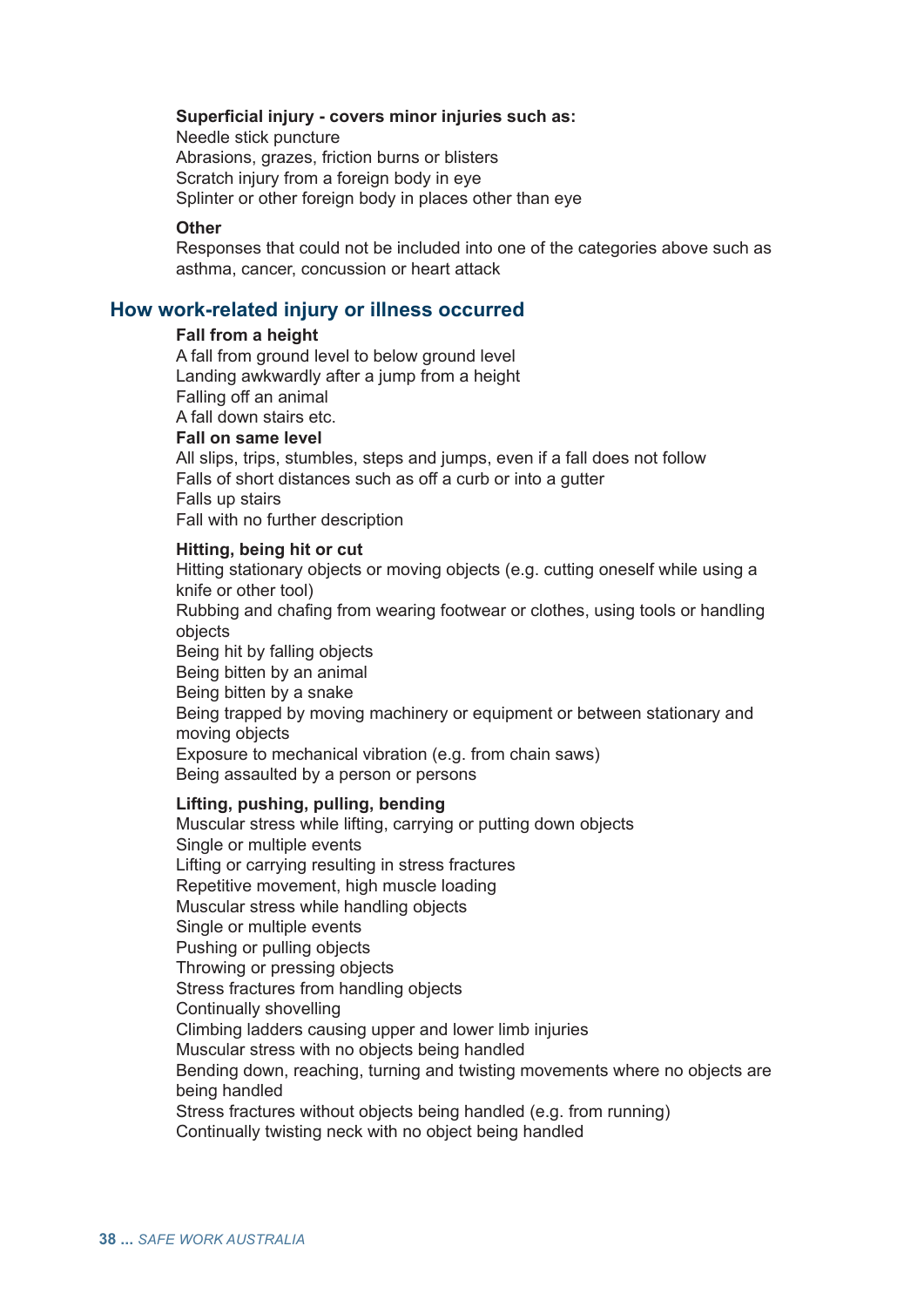### **Repetitive movement**

Occupational overuse and repetitive movement occurrences Prolonged standing, working in cramped or unchanging positions Working in cramped or unchanging positions Prolonged standing causing varicose veins

## **Exposure to mental stress**

Exposure to a traumatic event

Exposure to workplace or occupational violence (e.g. victim of assault or threatened assault by a person or persons, being a victim of or witnessing holdups etc.)

Being a victim of sexual, racial, or other verbal harassment

Work pressure (e.g. mental stress arising from work responsibilities, conflict with peers, performance counselling)

Attempted suicide

Other mental stress factors

**Other** in this publication includes:

#### **Vehicle accident**

Any accident or incident on a private road, farm, mine site or footpath involving a vehicle where the most serious injury is sustained as a result of that accident or injury

A vehicle catching on fire after the accident

Any accident or incident in a factory, mine or car park involving a fall from a moving vehicle

Those responses that could not be included into one of the categories above such as contact with hot food/drink/beverages, exposure to extreme weather, jumping on objects, struck by lightening or sunburn

#### **Long term exposure to sound**

Long term exposure to workshop or factory noise, sharp sudden sounds, or low frequency (subsonic pressure) sounds

## **Contact with a chemical or substance**

Single contact with chemical or substance Immediate allergic reactions to a substance Splash with acid Caustic or corrosive substances in the eyes Contact dermatitis Swallowing chemical substances Exposure to smoke from a bush fire, chemical fire etc.

#### **Long term contact with chemicals or substances**

Acquired allergic reactions Slow poisoning, as with lead or other heavy metals Long term inhalation of dust or fibres, as with asbestos fibres Exposure to cigarette smoke Insect and spider bites and stings Contact with poisonous parts of plant or marine life (e.g. blue ringed octopus, bluebottles, stone fish etc.) Other and unspecified contact with chemical or substance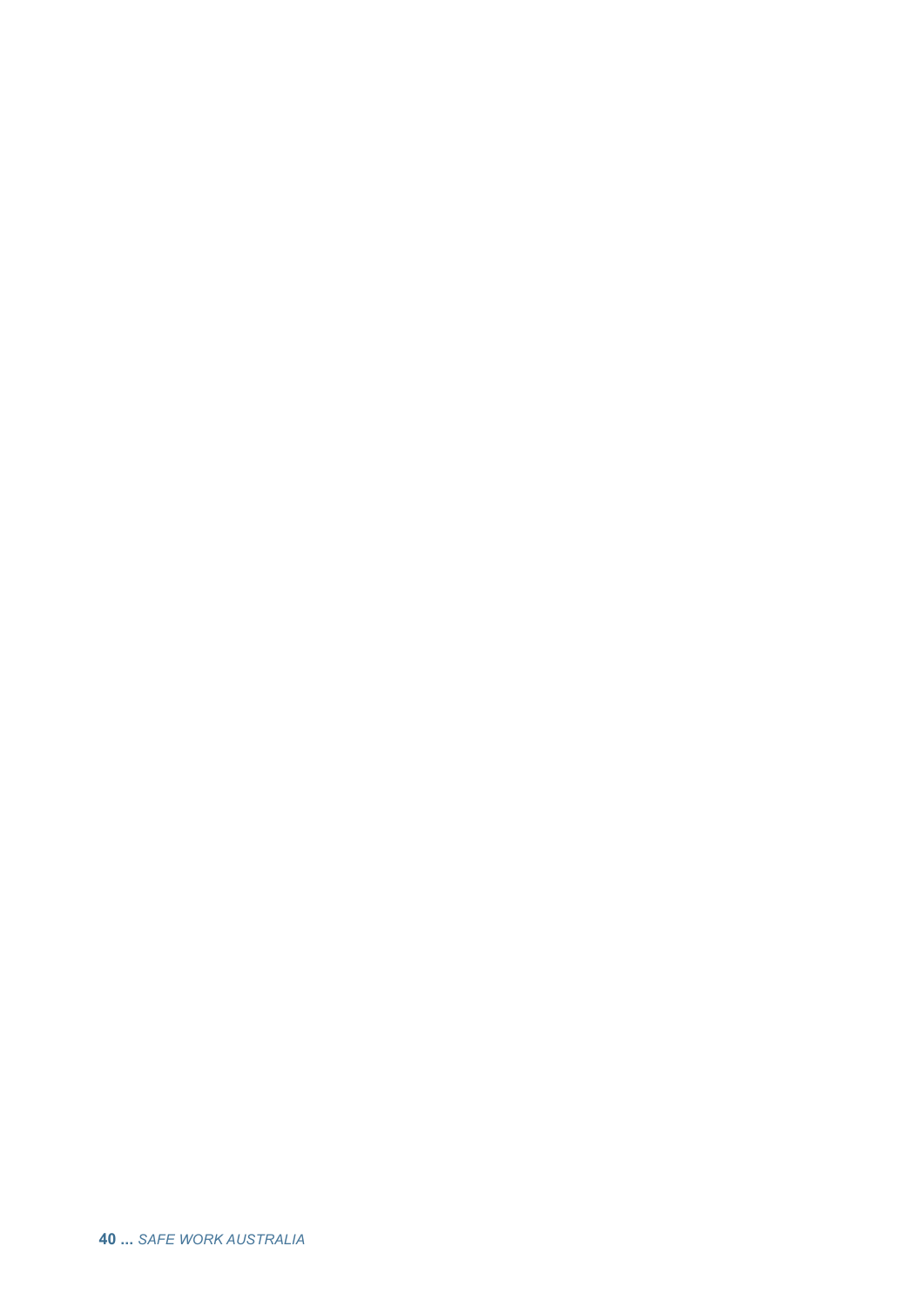## **Technical Note**

The work-related injuries statistics were compiled from data collected in the Multipurpose Household Survey (MPHS) that was conducted throughout Australia in the 2009–10 financial year as a supplement to the ABS monthly Labour Force Survey (LFS).

The publication *Labour Force, Australia* (cat. no. 6202.0) contains information about survey design, scope, coverage and population benchmarks relevant to the monthly LFS, which also applies to the MPHS. It also contains definitions of demographic and labour force characteristics, and information about telephone interviewing relevant to both the monthly LFS and MPHS.

The conceptual framework used in Australia's LFS aligns closely with the standards and guidelines set out in Resolutions of the International Conference of Labour Statisticians. Descriptions of the underlying concepts and structure of Australia's labour force statistics, and the sources and methods used in compiling these estimates, are presented in *Labour Statistics: Concepts, Sources and Methods* (cat. no. 6102.0.55.001).

## **COLLECTION METHODOLOGY**

ABS interviewers conducted personal interviews by either telephone or at selected dwellings during the 2009–10 financial year. Each month a sample of approximately 1300 dwellings were selected for the main MPHS sample, and approximately 1300 to 1400 additional dwellings were selected for the extra MPHS sample. In these dwellings, after the LFS had been fully completed for each person in the household, a usual resident aged 15 years and over was selected at random and asked the additional MPHS questions in a personal interview. Information for this survey was collected using Computer Assisted Interviewing (CAI), whereby responses are recorded directly onto an electronic questionnaire in a notebook computer.

### **SCOPE**

The scope of the LFS is restricted to people aged 15 years and over and excludes the following:

- members of the permanent defence forces
- certain diplomatic personnel of overseas governments, customarily excluded from census and estimated population counts
- overseas residents in Australia, and
- members of non-Australian defence forces (and their dependants).

In addition the 2009–10 MPHS excluded the following:

- people living in very remote parts of Australia, and
- people living in non-private dwellings such as hotels, university residences, students at boarding schools, patients in hospitals, residents of homes (e.g. retirement homes, homes for people with disabilities), and inmates of prisons.

 The 2009–10 MPHS was conducted in both urban and rural areas in all states and territories, but excluded people living in very remote parts of Australia. The exclusion of these people will have only a minor impact on any aggregate estimates that are produced for individual states and territories, except the Northern Territory where such people account for around 23% of the population.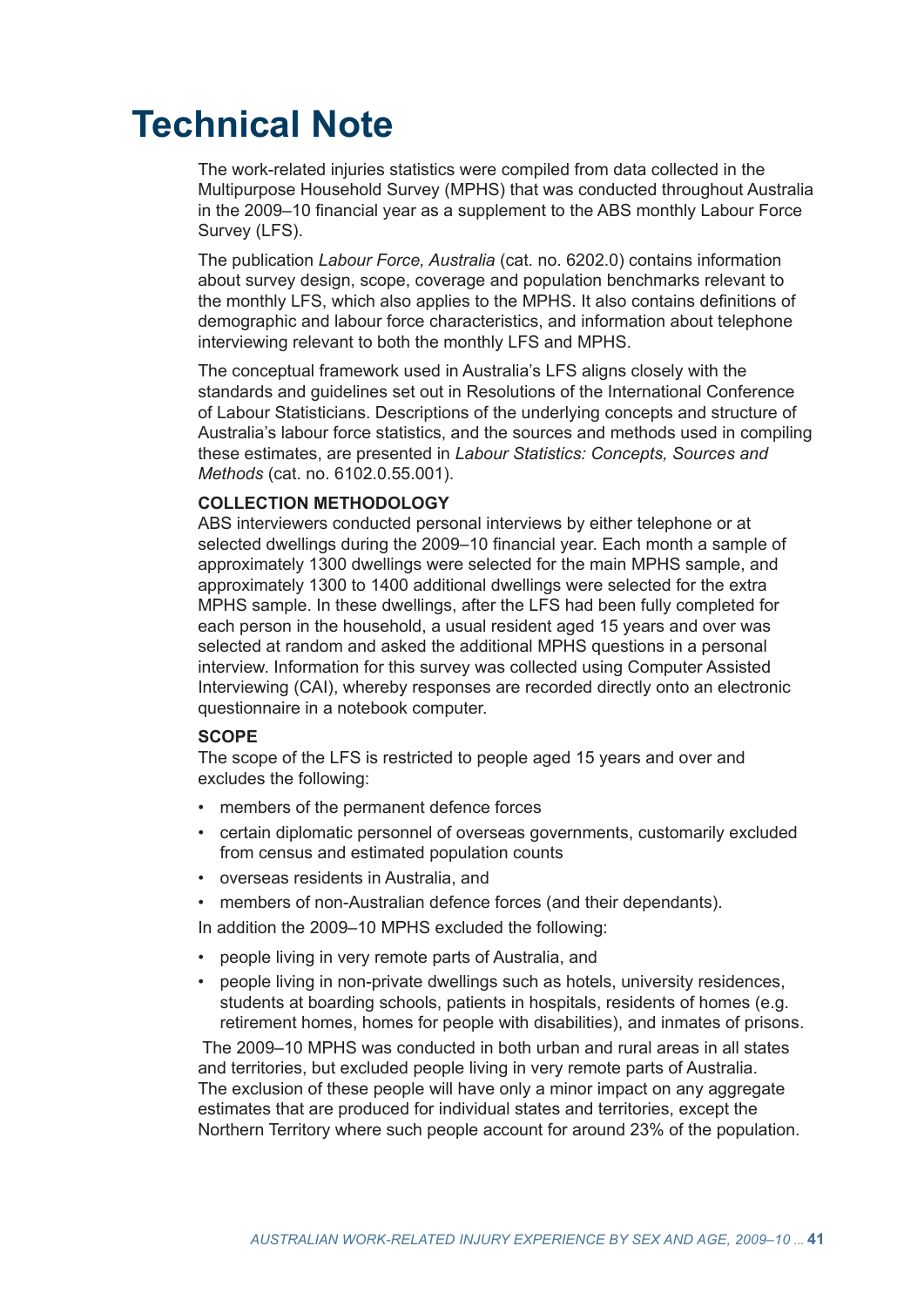## **SAMPLE SIZE**

The initial total sample for the Work-Related Injuries topic included in the MPHS 2009–10 consisted of approximately 38 655 private dwelling households, which is approximately double the standard MPHS sample. Of the 32 760 private dwelling households that remained in the survey after sample loss (e.g. households with LFS non-response, no residents in scope for the LFS or work-related injuries topic, vacant or derelict dwellings and dwellings under construction), approximately 88% were fully responding to the MPHS. The number of completed interviews obtained from these private dwelling households (after taking into account the scope, coverage and sub-sampling exclusions) was 28 554 (14 205 for the main sample and 14 349 for the extra sample).

## **ESTIMATION METHODS**

Weighting is the process of adjusting results from a sample survey to infer results for the total in scope population. To do this a 'weight' is allocated to each sample unit, which, for the MPHS, can either be a person or a household. The weight is a value which indicates how many population units are represented by the sample unit. The first step in calculating weights for each unit is to assign an initial weight, which is the inverse of the probability of being selected in the survey. The initial weights are then calibrated to align with independent estimates of the population of interest, referred to as 'benchmarks'. Weights are calibrated against population benchmarks to ensure that the survey estimates conform to the independently estimated distribution of the population rather than the distribution within the sample itself.

The survey was benchmarked to the estimated civilian population aged 15 years and over living in private dwellings in each state and territory, excluding the scope exclusions listed above. The process of weighting ensures that the survey estimates conform to person benchmarks by state, part of state, age and sex, and to household benchmarks by state, part of state and household composition. These benchmarks are produced from estimates of the resident population derived independently of the survey.

## **RELIABILITY OF THE ESTIMATES**

Estimates in this publication are subject to sampling and non-sampling errors:

- Sampling error is the difference between the published estimate and the value that would have been produced if all dwellings had been included in the survey.
- Non-sampling errors are inaccuracies that occur because of imperfections in reporting by respondents and interviewers, and errors made in coding and processing data. These inaccuracies may occur in any enumeration, whether it be a full count or a sample. Every effort is made to reduce the non-sampling error to a minimum by careful design of questionnaires, intensive training and supervision of interviewers, and effective processing procedures.

## **COMPARABILITY WITH MONTHLY LFS STATISTICS**

Due to differences in the scope and sample size of the MPHS and that of the LFS, the estimation procedure may lead to some variations between labour force estimates from this survey and those from the LFS.